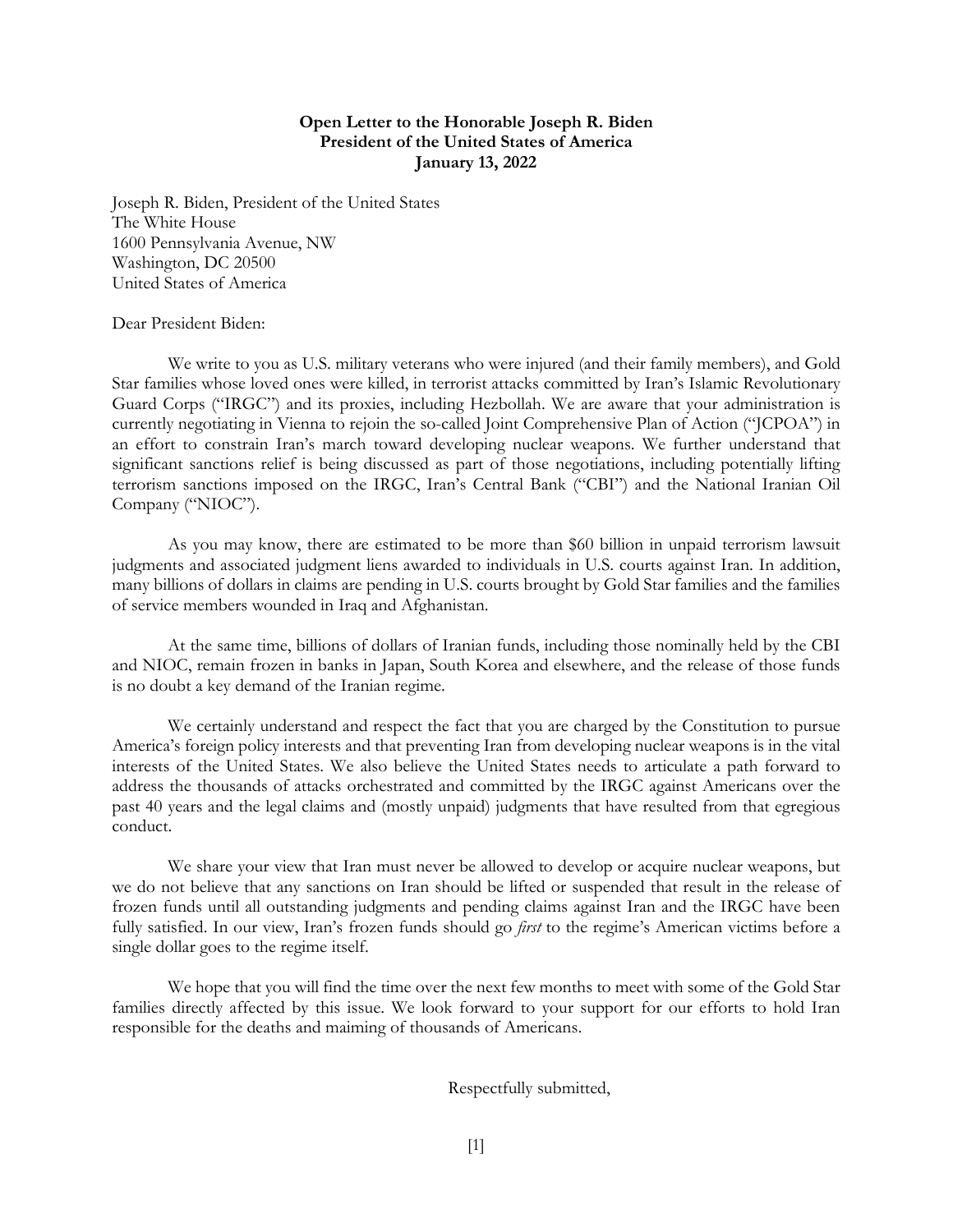**SPC Karar Adel Alabsawi** Bryan, TX **Wounded in Action October 22, 2006, Iraq** 

Rosemarie Marlene Alfonso Spokane, WA Gold Star Widow of **CPL Carlo Alfonso Killed in Action August 26, 2008, Iraq** 

Victoria M. Foley Norwood, MA Gold Star Mother of **LCpl Alexander Arredondo Killed in Action August 25, 2004, Iraq** 

Tracie Ann Arsiaga Waco, TX Gold Star Widow of **SPC Robert Arsiaga Killed in Action April 4, 2004, Iraq** 

Gilbert Arsiaga Jr. Galveston, TX Gold Star Brother of **SPC Robert Arsiaga Killed in Action April 4, 2004, Iraq** 

**PFC Walter Matthew Bailey**  Palm Beach, FL **Wounded in Action March 30, 2008, Iraq** 

Henry Joseph Bandhold Jr. Morrisonville, NY Gold Star Brother of **SPC Scott Bandhold Killed in Action April 12, 2006, Iraq** 

**SSG Robert Charles Bartlett** Gainesville, VA **Wounded in Action May 3, 2005, Iraq** 

Linda Louise Jones Scottsdale, AZ Mother of **SSG Robert Bartlett Wounded in Action May 3, 2005, Iraq** 

Kari Renee Carosella Palisade, CO Gold Star Widow of **SSG Justin Bauer Killed in Action January 10, 2009, Iraq** 

Connie Haddock Thornton, CO Gold Star Mother of **SSG Justin Bauer Killed in Action January 10, 2009, Iraq** 

**SPC Bryant Bearfield** Watertown, NY **Wounded in Action October 5, 2008, Iraq** 

Rhonda Ramona Beattie Kettering, OH Gold Star Mother of **SPC Clifford Beattie Killed in Action May 22, 2011, Iraq** 

**Chris Bershefsky** Eynon, PA **Wounded in Action March 26, 2006, Iraq** 

**SPC Austin Bewley** Broken Arrow, OK **Wounded in Action March 14, 2008, Iraq**

Kiana Marie Clark Linwood, MI Gold Star Sister of **PFC Alan Blohm Killed in Action December 31, 2006, Iraq** 

Paula Christine Bobb-Miles Temple, TX Gold Star Mother of **PFC Brandon Bobb Killed in Action July 17, 2007, Iraq** 

Lani Dale Bogart Phoenix, AZ Mother of **SPC Evan Bogart Wounded in Action April 21, 2008, Iraq** 

Michelle Esther Klemensberg San Diego, CA Gold Star Widow of **SGT Larry Bowman Killed in Action April 13, 2007, Iraq** 

Julie Salhus Burleson, TX Mother of **PFC Andrew Bradley Wounded in Action January 10, 2009, Iraq** 

Kristen Galen Murphy, TX Sister of **PFC Andrew Bradley Wounded in Action January 10, 2009, Iraq** 

Ava L. Bradley Greenville, NC Gold Star Widow of **SSG Juantrea Bradley Killed in Action March 12, 2008, Iraq**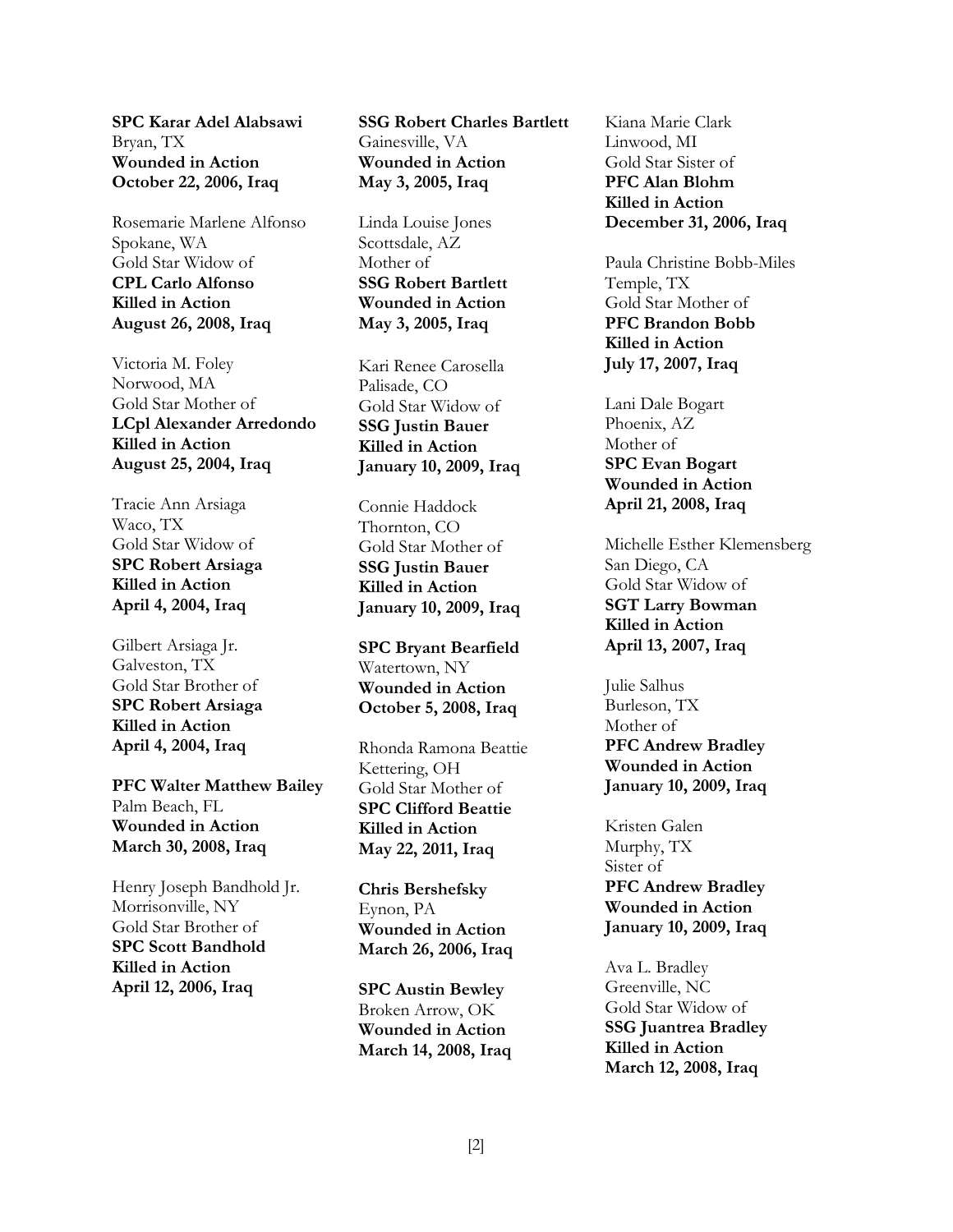Daniel Tyler Brooks Middlesboro, KY Brother of **SrA Joshua Brooks Wounded in Action May 14, 2007, Iraq** 

Danny Brooks Middlesboro, KY Father of **SrA Joshua Brooks Wounded in Action May 14, 2007, Iraq** 

Elizabeth Lynn Masterson Oxford, MI Gold Star Widow of **SPC Joshua Brown Killed in Action June 2, 2007, Iraq** 

James Edward Higgins III Prescott, AZ Brother of **SGT Alvis Burns Wounded in Action October 6, 2005, Iraq** 

JoDee Johnson Chino Valley, AZ Sister of **SGT Alvis Burns Wounded in Action October 6, 2005, Iraq** 

**SSG Robert David Canine** Columbia, MO **Wounded in Action May 17, 2009, Iraq** 

Janet Frazier Jones Mexico, MO Mother of **SSG Robert Canine Wounded in Action May 17, 2009, Iraq** 

Sabrina Incorvia Mulberry, FL Gold Star Sister of **SGT Keith Coe Killed in Action April 27, 2010, Iraq** 

Katrina A. Coe Clarksville, TN Gold Star Widow of **SGT Keith Coe Killed in Action April 27, 2010, Iraq** 

Matthew Coe Winter Haven, FL Gold Star Brother of **SGT Keith Coe Killed in Action April 27, 2010, Iraq** 

Judy M. Collado Fallbrook, CA Gold Star Widow of **SSgt Jay Collado Killed in Action February 20, 2006, Iraq** 

Kevin Connelly Atlantic Highlands, NJ Gold Star Brother of **CPL Brian Connelly Killed in Action February 26, 2009, Iraq** 

Jonathan Contreras Sr. Compton, CA Gold Star Father of **SGT Andres Contreras Killed in Action July 15, 2006, Iraq** 

Dannyel Contreras Compton, CA Gold Star Brother of **SGT Andres Contreras Killed in Action July 15, 2006, Iraq** 

Francis Coté Clarence Center, NY Father of **Jonathon Coté Killed in Action November 16, 2006, Iraq** 

**Glenn Cox** Palm Bay, FL **Wounded in Action November 9, 2006, Iraq** 

Judy Ann Crabtree Rome, GA Gold Star Mother of **SFC Daniel Crabtree Killed in Action June 8, 2006, Iraq** 

Debra Lynn Wigbels Rome, GA Gold Star Sister of **SFC Daniel Crabtree Killed in Action June 8, 2006, Iraq** 

Valencia Cook New Haven, CT Gold Star Sister of **SPC Andre Craig Killed in Action June 25, 2007, Iraq** 

Marvise L. Crockett Fayetteville, NC Gold Star Daughter of **SSG Ricky Crockett Killed in Action January 12, 2004, Iraq** 

Candace Cathryn Crowder Williston, FL Gold Star Sister of **SGT William Crow Killed in Action June 28, 2007, Iraq**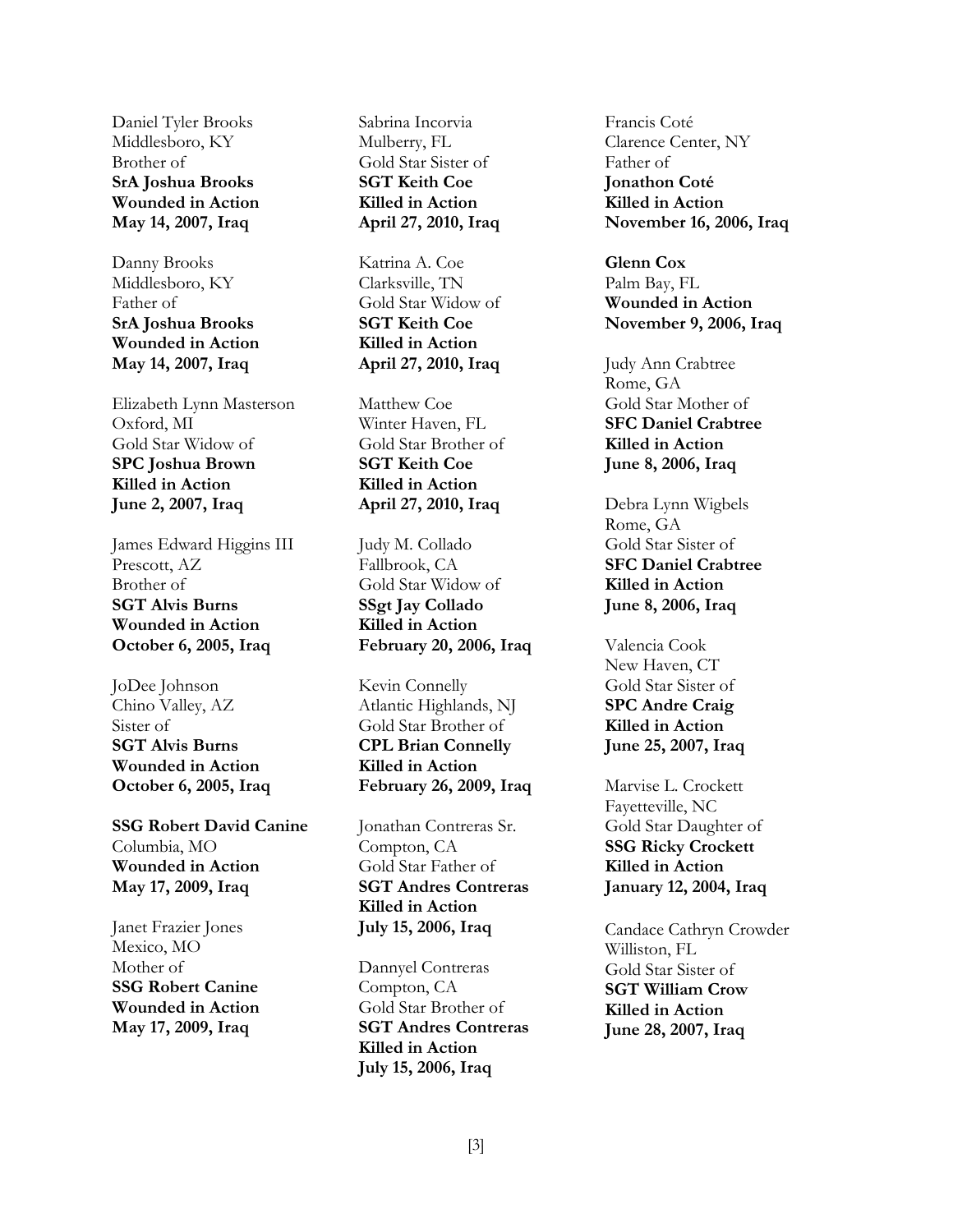Christopher Michael David Gladwin, MI Gold Star Brother of **SGT Timothy David Killed in Action June 28, 2009, Iraq** 

**PFC Joshua Denman** Bossier City, LA **Wounded in Action December 20, 2006, Iraq** 

**SGT Philip Derise** Oak Harbor, WA **Wounded in Action July 11, 2006, Iraq** 

Ardith Cecil Dressler Jr. Sun City, AZ Gold Star Father of **SGT Shawn Dressler Killed in Action June 2, 2007, Iraq** 

Melissa Ann Schulz Surprise, AZ Gold Star Sister of **SGT Shawn Dressler Killed in Action June 2, 2007, Iraq** 

**MAJ Daniel Dudek** Roy, WA **Wounded in Action July 19, 2007, Iraq** 

**SSG Arne Eastlund** Folsom, CA **Wounded in Action June 5, 2006, Iraq** 

**PFC Drew Edwards** Parkville, MO **Wounded in Action July 17, 2007, Iraq** 

Angeline Lyn Jackson Eugene, OR Mother of **PFC Cody Eggleston Wounded in Action October 16, 2008, Iraq** 

Kaytrina Krystial Jackson Eugene, OR Gold Star Sister of **PFC Cody Eggleston Killed in Action October 16, 2008, Iraq** 

Timothy Wayne Elledge Howell, MI Gold Star Brother of **SSG Michael Elledge Killed in Action March 17, 2008, Iraq** 

Tricia Lynn English Nashville, TN Gold Star Widow of **CPT Shawn English Killed in Action December 3, 2006, Iraq** 

Brett Farley Edmond, OK Gold Star Son of **Steven Farley Killed in Action June 24, 2008, Iraq** 

Patrick Ray Farr California City, CA Gold Star Father of **SPC Clay Farr Killed in Action February 26, 2006, Iraq** 

**SGT Matthew Fieser** Snohomish, WA **Wounded in Action March 23, 2008, Iraq** 

Richard Alan Fraser Montgomery, TX Gold Star Father of **1LT David Fraser Killed in Action November 26, 2006, Iraq** 

Randolph Glenn Freeman Oceanside, CA Gold Star Father of **CPT Brian Freeman Killed in Action January 20, 2007, Iraq** 

Charlotte Marie Freeman San Marcos, CA Gold Star Widow of **CPT Brian Freeman Killed in Action January 20, 2007, Iraq** 

Robert James Funcheon Bel Aire, KS Gold Star Father of **SGT Alexander Funcheon Killed in Action April 29, 2007, Iraq** 

Karen Lynn Funcheon Bel Aire, KS Gold Star Mother of **SGT Alexander Funcheon Killed in Action April 29, 2007, Iraq** 

Kyla Ann Ostenson Elma, WA Gold Star Sister of **SGT Mickel Garrigus Killed in Action January 27, 2007, Iraq** 

Breanna Lynn Gose Hephzibah, GA Gold Star Widow of **SGT Frank Gasper Killed in Action May 25, 2008, Iraq**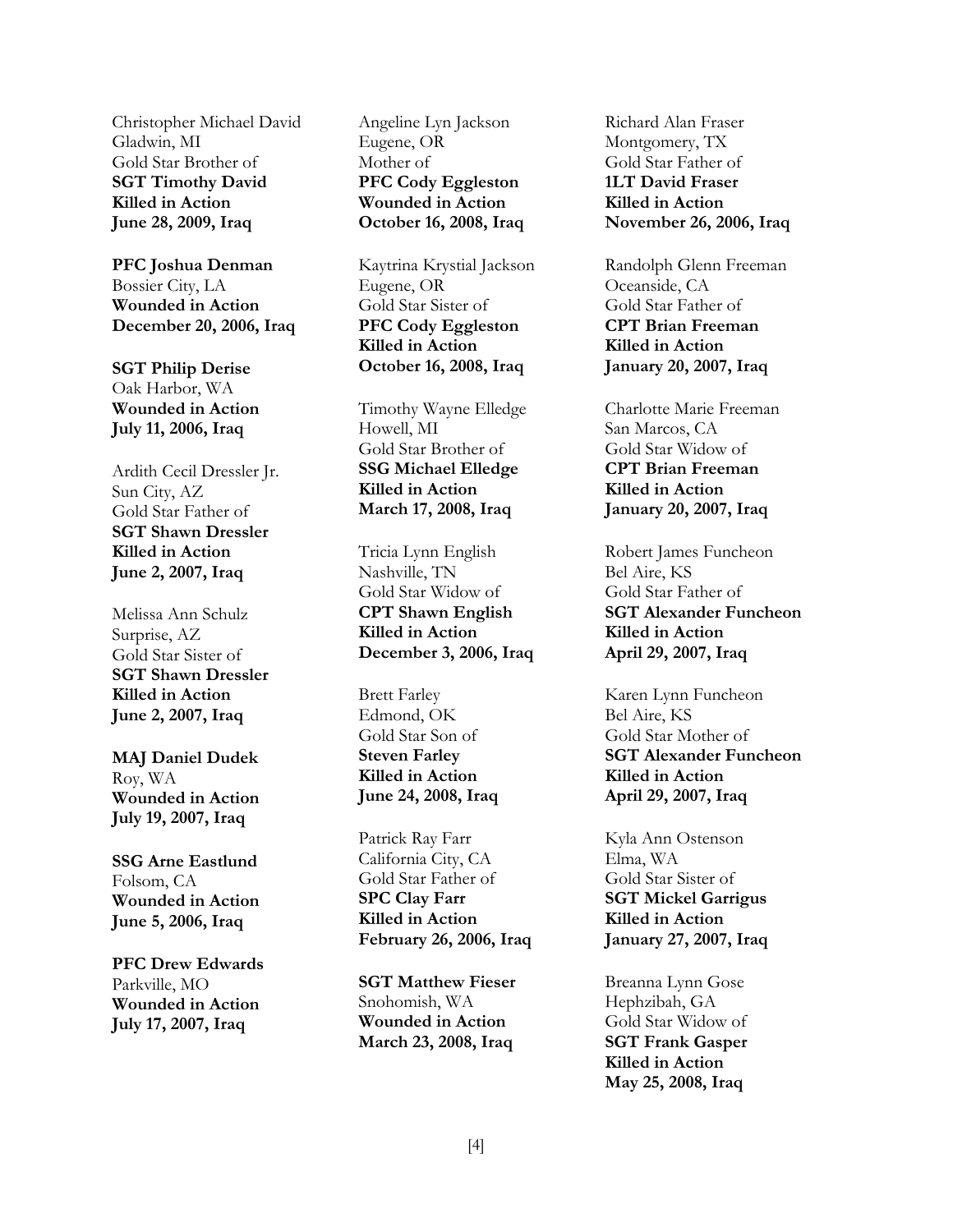Randall Wayne Geiger Lone Pine, CA Gold Star Father of **CPL Wayne Geiger Killed in Action October 18, 2007, Iraq** 

John Kenneth Gibson Eugene, OR Gold Star Stepfather of **SGT Brennan Gibson Killed in Action December 10, 2006, Iraq** 

Linda Diane Gibson Eugene, OR Gold Star Mother of **SGT Brennan Gibson Killed in Action December 10, 2006, Iraq** 

**SrA Tyler Ginavan** Olathe, KS **Wounded in Action October 29, 2007, Iraq** 

Curtis Erick Glawson Sr. Hillsboro, GA Gold Star Father of **SPC Curtis Glawson Jr Killed in Action March 20, 2007, Iraq** 

Hyunjung Glawson Apopka, FL Gold Star Widow of **SPC Curtis Glawson Jr Killed in Action March 20, 2007, Iraq** 

Kierra LaShawn Glawson New Orleans, LA Gold Star Sister of **SPC Curtis Glawson Jr Killed in Action March 20, 2007, Iraq** 

Jazmon Reyna Tucson, AZ Gold Star Sister of **SPC Curtis Glawson Jr Killed in Action March 20, 2007, Iraq** 

Yolanda Maria Brooks Daleville, AL Gold Star Mother of **SPC Curtis Glawson Jr Killed in Action March 20, 2007, Iraq** 

**James Goldsmith** Jacksonville, NC **Wounded in Action May 9, 2005, Iraq** 

**PFC Christopher Golembe** Martinsburg, WV **Wounded in Action September 29, 2007, Iraq** 

Kathryn Head Manassas, VA Mother of **PFC Christopher Golembe Wounded in Action September 29, 2007, Iraq**

Marlynn Lisa Gonzales Burleson, TX Gold Star Mother of **CPL Tony Gonzales Killed in Action December 28, 2008, Iraq** 

Tony Andrew Gonzales Sr. Burleson, TX Gold Star Father of **CPL Tony Gonzales Killed in Action December 28, 2008, Iraq** 

Carl K. Greer Tuscon, AZ Brother of **John Greer Killed in Action May 2, 2006, Iraq** 

Ashley Lynn Houppert Lowville, NY Gold Star Sister of **CPL James Gudridge Killed in Action January 6, 2008, Iraq** 

Brenda Sue Habsieger Festus, MO Gold Star Mother of **PFC Andrew Habsieger Killed in Action March 23, 2008, Iraq** 

Michael James Habsieger Festus, MO Gold Star Father of **PFC Andrew Habsieger Killed in Action March 23, 2008, Iraq** 

Kelli Dawn Hake Stillwater, OK Gold Star Widow of **SSG Christopher Hake Killed in Action March 23, 2008, Iraq** 

Keri Ann Hake Love Tulsa, OK Gold Star Sister of **SSG Christopher Hake Killed in Action March 23, 2008, Iraq** 

Jessica Nicole Hale Williams Waxahachie, TX Gold Star Widow of **CPL James Hale Killed in Action August 13, 2008, Iraq**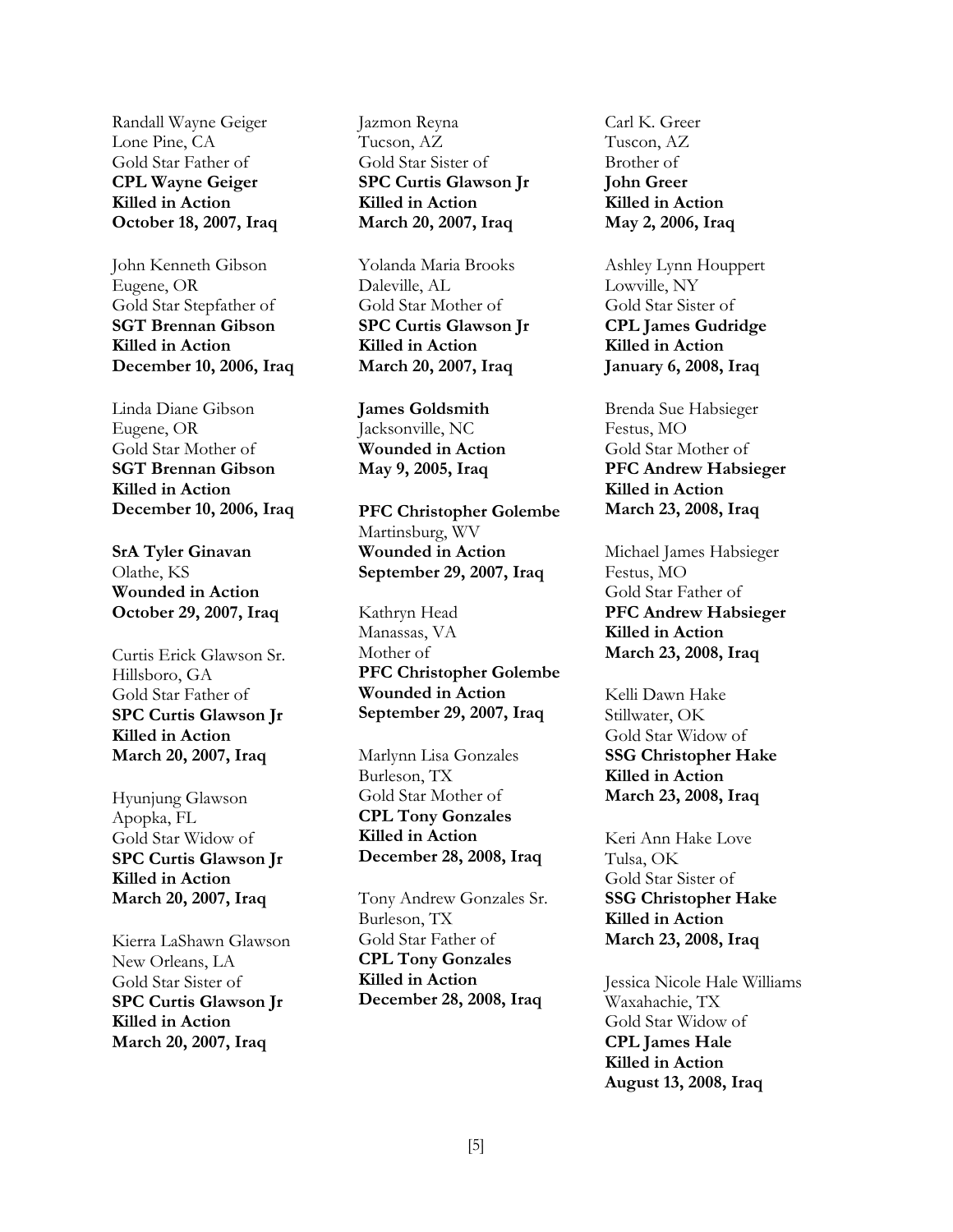**A1C Sean Harrington** Milford, PA **Wounded in Action July 24, 2007, Iraq** 

David Wade Hartley Sr. Hempstead, TX Gold Star Father of **SSG Jeffery Hartley Killed in Action April 8, 2008, Iraq** 

Lisa Duncan Hempstead, TX Gold Star Sister of **SSG Jeffery Hartley Killed in Action April 8, 2008, Iraq** 

**Tamara Hassler** Aberdeen, NC **Wounded in Action September 2, 2005, Iraq** 

Nannette Bryne-Haupt Colorado Springs, CO Gold Star Widow of **SSG Ryan Haupt Killed in Action October 17, 2006, Iraq** 

Lynn Marie Forehand Madisonville, TN Gold Star Mother of **SSG Ryan Haupt Killed in Action October 17, 2006, Iraq** 

Jessica Heinlein Gig Harbor, WA Gold Star Widow of **SPC Charles Heinlein Killed in Action July 31, 2007, Iraq** 

Jessica Helton Greenback, TN Gold Star Sister of **1LT Joseph Helton Killed in Action September 8, 2009, Iraq** 

Devon Fletcher Hickman Kernersville, NC Gold Star Brother of **SPC David Hickman Killed in Action November 14, 2011, Iraq** 

Veronica Hickman Kernersville, NC Gold Star Mother of **SPC David Hickman Killed in Action November 14, 2011, Iraq** 

David Eugene Hickman Sr. Kernersville, NC Gold Star Father of **SPC David Hickman Killed in Action November 14, 2011, Iraq** 

Russel Hicks Jr. Glendale, AZ Gold Star Brother of **PVT Corey Hicks Killed in Action May 2, 2008, Iraq** 

Russel Hicks Sr. Casper, WY Gold Star Father of **PVT Corey Hicks Killed in Action May 2, 2008, Iraq** 

**Scott Huckfeldt** Mesa, AZ **Wounded in Action September 2, 2005, Iraq**  **PV2 Shane Irwin** Lakeland, FL **Wounded in Action April 25, 2006, Iraq** 

Margarita Aristizabal Boca Raton, FL Gold Star Widow of **PFC Alfred Jairala Killed in Action July 31, 2007, Iraq** 

Jaime Zarcone Fresno, CA Sister of **SPC Preston Kaplan Wounded in Action April 29, 2008, Iraq** 

**Daniel Kenney** Hamlin, NY **Wounded in Action July 10, 2011, Iraq** 

Michelle Kim Placentia, CA Gold Star Sister of **PFC Jang Ho Kim Killed in Action November 13, 2006, Iraq** 

**SSG John Kirby** Converse, TX **Wounded in Action April 6, 2007, Iraq** 

Donna Ruth Kuglics West Chester, OH Gold Star Mother of **SSgt Matthew Kuglics Killed in Action June 5, 2007, Iraq** 

Les Steven Kuglics West Chester, OH Gold Star Father of **SSgt Matthew Kuglics Killed in Action June 5, 2007, Iraq**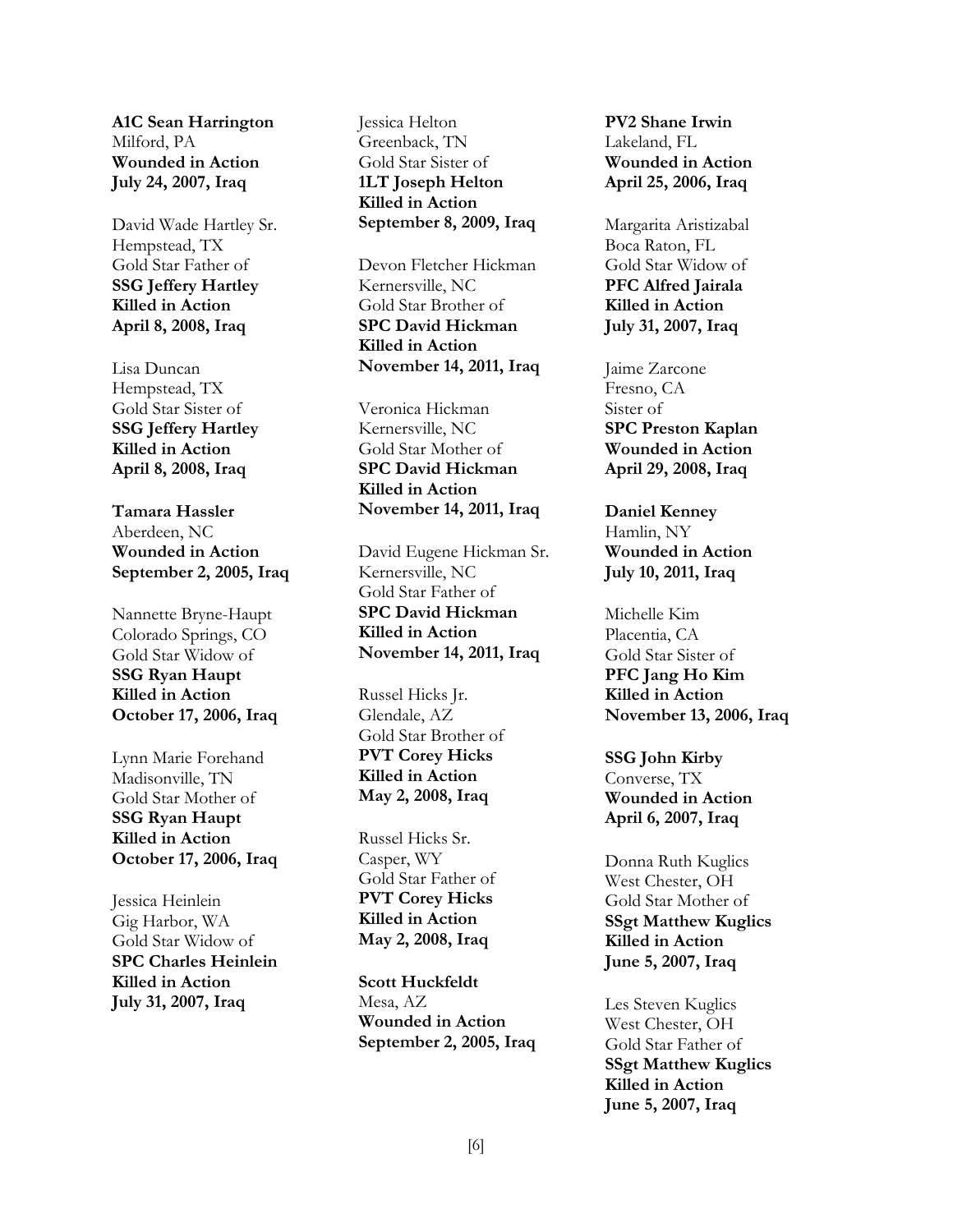**Dan Laird** Lakeland, FL **Wounded in Action September 12, 2007, Iraq** 

Richard Landeck Wheaton, IL Gold Star Father of **CPL Kevin Landeck Killed in Action February 2, 2007, Iraq** 

**SPC Roady Landtiser** Uppsala, OK **Wounded in Action May 17, 2009, Iraq** 

**SPC Kenny Lee** Hanceville, AL **Wounded in Action February 17, 2006, Iraq** 

**MAJ William Lee** Sterling, VA **Wounded in Action September 26, 2007, Iraq** 

**Theodore Lester** Georgetown, TX **Wounded in Action January 18, 2010, Iraq** 

Eric Robert Levi Astoria, NY Father of **SPC Christopher Levi Wounded in Action March 17, 2008, Iraq** 

Jean Frances Mariano New Milford, CT Gold Star Mother of **PO1 Jason Lewis Killed in Action July 6, 2007, Iraq** 

Donna Marie Lewis Virginia Beach, VA Gold Star Widow of **PO1 Jason Lewis Killed in Action July 6, 2007, Iraq** 

Frank Andrew Lilley Roswell, NM Father of **SSG Scott Lilley Wounded in Action April 15, 2007, Iraq** 

**William Little**  Jacksonville, FL **Wounded in Action December 20, 2006, Iraq**

Brenda Elaine Little Jacksonville, FL Wife of **William Little Wounded in Action December 20, 2006, Iraq** 

Debra Mariano Genoa, NV Gold Star Mother of **PVT Robbie Mariano Killed in Action January 5, 2006, Iraq** 

Robert Frank Mariano Genoa, NV Gold Star Father of **PVT Robbie Mariano Killed in Action January 5, 2006, Iraq** 

Bobbie Daniel Mariano Stockton, CA Gold Star Brother of **PVT Robbie Mariano Killed in Action January 5, 2006, Iraq** 

Donnie Lee Marion Mount Airy, NC Gold Star Father of **PFC Adam Marion Killed in Action April 28, 2008, Iraq** 

Charles E. Matheny III Arlington, WA Gold Star Father of **SGT Charles Matheny IV Killed in Action February 18, 2006, Iraq** 

David Harold Noble Canyon Lake, TX Gold Star Stepfather of **SGT Charles Matheny IV Killed in Action February 18, 2006, Iraq** 

Deborah Ellen Noble Canyon Lake, TX Gold Star Mother of **SGT Charles Matheny IV Killed in Action February 18, 2006, Iraq** 

**PFC Adam Mattis** San Antonio, TX **Wounded in Action December 8, 2005, Iraq** 

Lori Ann McCoy Peyton, CO Gold Star Widow of **SSG Gregory Mccoy Killed in Action November 9, 2006, Iraq** 

**John Ryan McCulley** Nixa, MO **Wounded in Action June 29, 2011, Iraq** 

**PFC Joseph Miller** Berea, OH **Wounded in Action July 24, 2007, Iraq**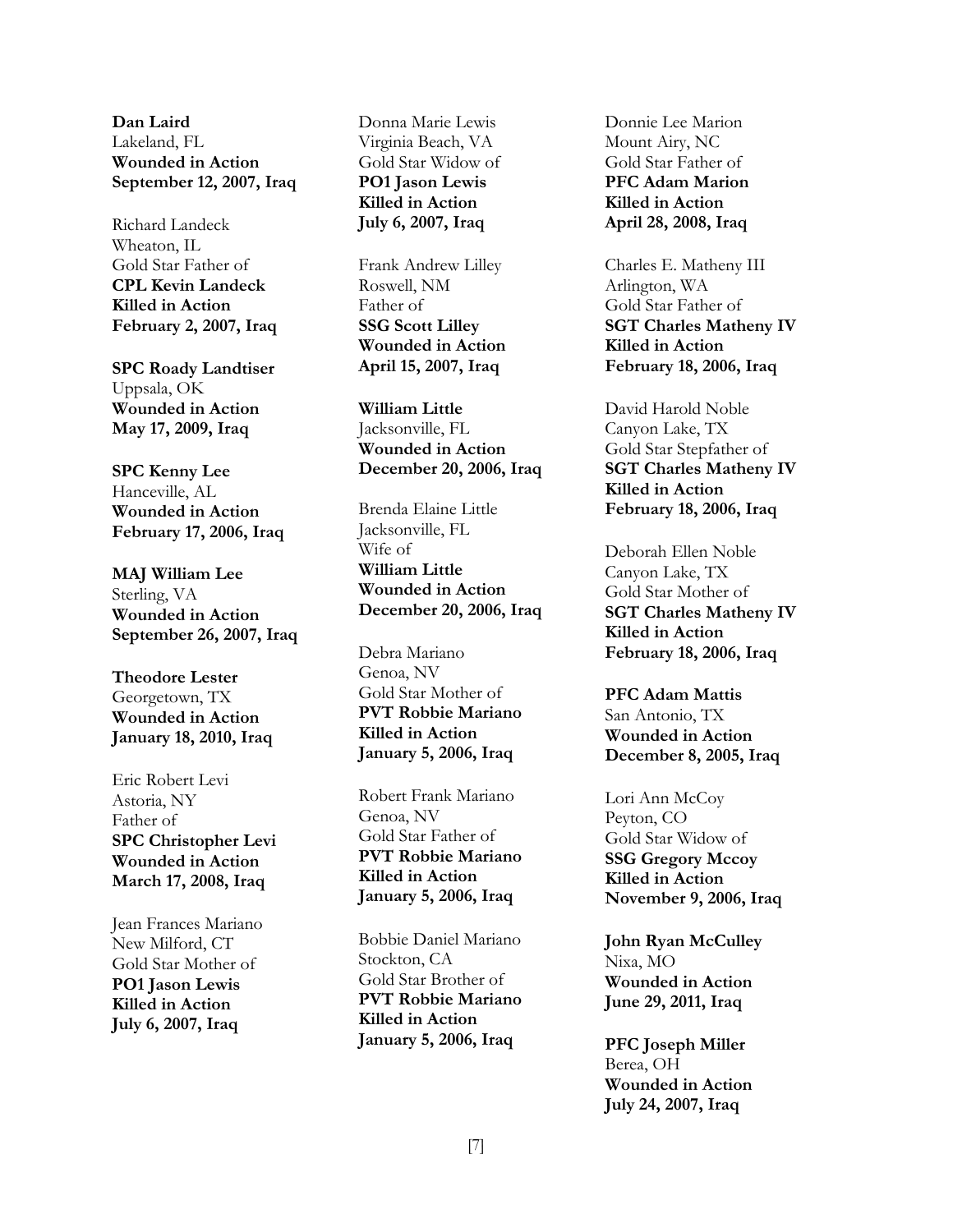**Michael Mills** Charles Town, WV **Wounded in Action May 2, 2006, Iraq** 

Eric Phye Phoenix, AZ Gold Star Brother of **SGT Willsun Mock Killed in Action October 22, 2006, Iraq** 

Raymond Jay Montgomery Greensburg, KY Gold Star Father of **SPC Ryan Montgomery Killed in Action July 3, 2005, Iraq** 

Gwendolyn Michelle Morin-Marentes Abilene, TX Gold Star Widow of **SGT Steve Morin Jr Killed in Action September 28, 2005, Iraq** 

**SGM Steven Morris** VASS, NC **Wounded in Action February 11, 2005, Iraq** 

Jackie Stewart Millville, CA Mother of **Joshua Munns Killed in Action November 16, 2006, Iraq** 

Maricel Murray Junction City, KS Gold Star Widow of **SGT Joel Murray Killed in Action September 4, 2007, Iraq**  Tonya Jean Freeman Delaware, OH Gold Star Mother of **SPC Zachary Myers Killed in Action September 8, 2009, Iraq** 

Megan Marie Sabatino Lewis Center, OH Gold Star Widow of **SPC Zachary Myers Killed in Action September 8, 2009, Iraq** 

Jeffrey Dale Price II Greensboro, NC Gold Star Brother of **SPC Zachary Myers Killed in Action September 8, 2009, Iraq** 

Nathan Layne Newby Hayden, ID Gold Star Brother of **PFC Nicholas Newby Killed in Action July 7, 2011, Iraq** 

Wayne Floyd Newby Rathdrum, ID Gold Star Father of **PFC Nicholas Newby Killed in Action July 7, 2011, Iraq**

Theresa Lee Hart Hayden, ID Gold Star Mother of **PFC Nicholas Newby Killed in Action July 7, 2011, Iraq** 

**Timothy Newman** Beaufort, SC **Wounded in Action September 9, 2005, Iraq**  John J. O'Neill Fredericksburg, VA Father of **SPC Patrick O'Neill Wounded in Action May 11, 2008, Iraq** 

Dianne E. O'Neill Fredericksburg, VA Mother of **SPC Patrick O'Neill Wounded in Action May 11, 2008, Iraq** 

William Joseph Parker Wilton, ME Gold Star Brother of **SGT Richard Parker Killed in Action June 14, 2007, Iraq** 

Jacob Pautsch Davenport, IA Gold Star Brother of **Cpl Jason Pautsch Killed in Action April 10, 2009, Iraq** 

**1LT Terrence Peterson** Sierra Vista, AZ **Wounded in Action December 8, 2005, Iraq** 

Preston Shane Reece Harrison, AR Gold Star Brother of **SPC Matthew Reece Killed in Action December 1, 2007, Iraq** 

Patricia Reynoso Yalama, WA Gold Star Sister of **Sgt Yadir Reynoso Killed in Action August 5, 2004, Iraq**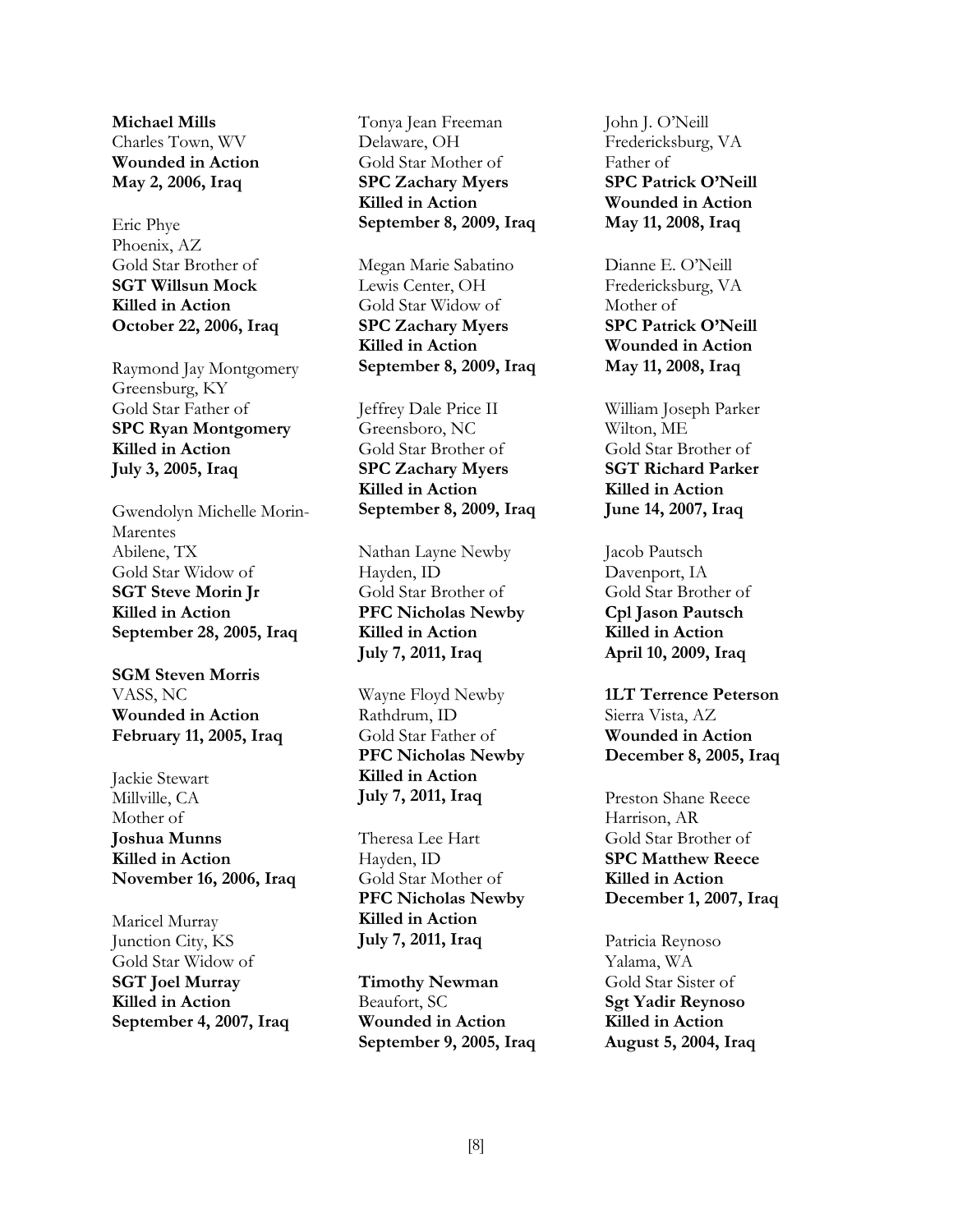Steven Richards Adams, MA Father of **SPC Nathan Richards Wounded in Action May 17, 2009, Iraq** 

Karen Mcquality College Place, WA Gold Star Sister of **CPL Michelle Ring Killed in Action July 5, 2007, Iraq** 

**SSG Erik James Roberts** Nashville, TN **Wounded in Action April 25, 2006, Iraq** 

**SSG Jason Robinson** Gore, VA **Wounded in Action April 3, 2008, Iraq** 

Frances Baker Robinson Gore, VA Wife of **SSG Jason Robinson Wounded in Action April 3, 2008, Iraq** 

Jacob Michael Robinson Mesa, AZ Gold Star Brother of **PV2 Jeremiah Robinson Killed in Action October 6, 2005, Iraq** 

Lucas William Robinson Tempe, AZ Gold Star Brother of **PV2 Jeremiah Robinson Killed in Action October 6, 2005, Iraq** 

Floyd Burton Robinson Mesa, AZ Gold Star Father of **PV2 Jeremiah Robinson Killed in Action October 6, 2005, Iraq** 

**SPC Ryan Michael Sabinish** Albert Lea, MN **Wounded in Action March 23, 2007, Iraq** 

Luz Maria Estrada-Pulido Las Vegas, NV Gold Star Sister of **1SG Carlos Saenz Killed in Action May 5, 2006, Iraq** 

Rebecca L. Samten-Finch Murphy, NC Gold Star Widow of **PFC Tenzin Samten Killed in Action March 12, 2008, Iraq** 

Rhonda Lou Kemper Carlinville, IL Gold Star Mother of **SPC David Schaefer Killed in Action May 16, 2009, Iraq** 

Rachel Marie Gillette Union, MO Gold Star Daughter of **COL Stephen Scott Killed in Action April 6, 2008, Iraq** 

**SGT Charles James Shaffer** O'Fallon, IL **Wounded in Action September 1, 2008, Iraq** 

Charles L Shaffer O'Fallon, IL Father of **SGT Charles Shaffer Wounded in Action September 1, 2008, Iraq** 

Elena Shaw Sandown, NH Widow of **Micah Shaw Killed in Action December 9, 2007, Iraq** 

Bryan S Scott Shelton Schiller Park, IL Gold Star Father of **PVT Randol Shelton Killed in Action September 4, 2007, Iraq** 

Amanda Ann Shelton Arlington Heights, IL Gold Star Sister of **PVT Randol Shelton Killed in Action September 4, 2007, Iraq** 

**SGT John Sklaney III** Norman, OK **Wounded in Action June 5, 2006, Iraq** 

Judy Lynn Huenink Beatrice, NE Gold Star Mother of **SPC Benjamin Slaven Killed in Action June 9, 2006, Iraq** 

Misti Dawn Fisher Raeford, NC Gold Star Sister of **SPC Benjamin Slaven Killed in Action June 9, 2006, Iraq**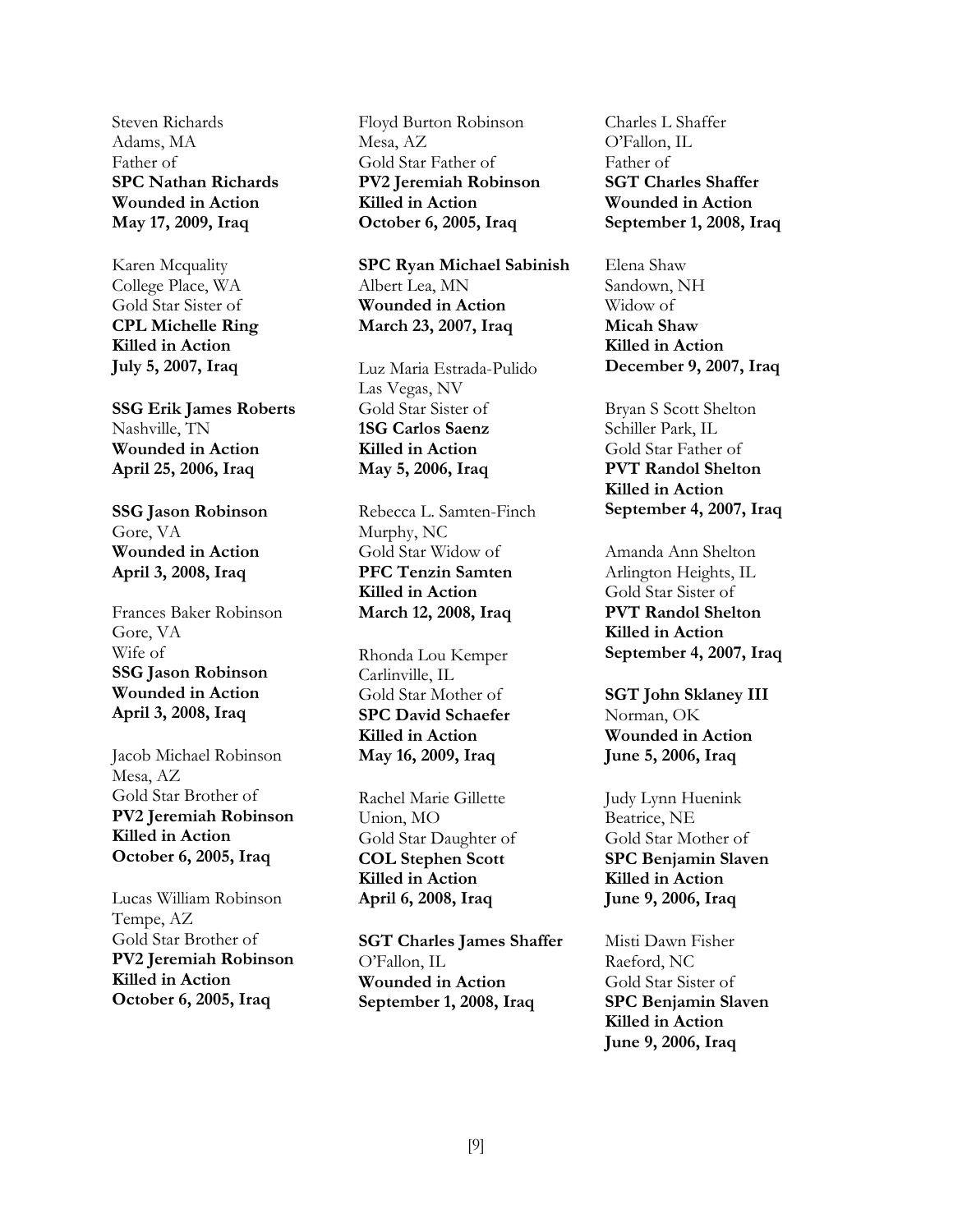Chastity Dawn Laflin Hopkins, MO Gold Star Sister of **SPC Benjamin Slaven Killed in Action June 9, 2006, Iraq** 

**SGT Jeremy Smith**  Cary, NC **Wounded in Action May 5, 2007, Iraq** 

Clifford Leroy Smith Jr. Winter Park, FL Gold Star Father of **1LT Kevin Smith Killed in Action December 8, 2005, Iraq** 

Megan Taylor Smith Mauk Euless, TX Gold Star Sister of **SPC Richard Smith Killed in Action December 31, 2006, Iraq** 

Deborah Renee Smith Cardington, OH Gold Star Mother of **SSG Shannon Smith Killed in Action September 8, 2009, Iraq**

Smith James Richard Cardington, OH Gold Star Father of **SSG Shannon Smith Killed in Action September 8, 2009, Iraq**

Patricia Ann Smith South Lake Tahoe, CA Gold Star Mother of **SGT Timothy Smith Killed in Action April 7, 2008, Iraq** 

Ava Dawn Tomson Tolono, IL Gold Star Mother of **PFC Lucas Starcevich Killed in Action April 16, 2007, Iraq** 

Bradley Kim Starcevich Pekin, IL Gold Star Father of **PFC Lucas Starcevich Killed in Action April 16, 2007, Iraq** 

**SPC Joshua Starkey**  Columbia, SC **Wounded in Action December 3, 2006, Iraq** 

Nicole B. Stein Spring Branch, TX Wife of **PFC Joshua Stein Wounded in Action April 16, 2006, Iraq** 

**PFC Joshua Stein** Spring Branch, TX **Wounded in Action April 16, 2006, Iraq** 

Don Jason Stone Victoria, TX Gold Star Brother of **SGT Mark Stone Killed in Action April 28, 2008, Iraq** 

**Eric Stoneking** Sheraton, WY **Wounded in Action May 3, 2006, Iraq** 

Carrie Sue Stoneking APO, AE Mother of **Eric Stoneking Wounded in Action May 3, 2006, Iraq** 

Faith Renee Stoneking APO, AE Sister of **Eric Stoneking Wounded in Action May 3, 2006, Iraq**

Jeffrey Lind Anderson Kent City, MI Stepfather of **SPC Brandon Stout Killed in Action January 22, 2007, Iraq** 

Tracy Lynn Anderson Kent City, MI Gold Star Mother of **SPC Brandon Stout Killed in Action January 22, 2007, Iraq** 

**SGT Allen Cecil Swinton** Hinesville, GA **Wounded in Action April 12, 2008, Iraq** 

**SPC Brian Taylor** Clyde, Otago, New Zealand **Wounded in Action October 22, 2006, Iraq**

**SGT Mark Thomsen** Little Rock, AR **Wounded in Action April 21, 2008, Iraq** 

**SPC Marvin Richard Thornsberry** Grand Blanc, MI **Wounded in Action January 20, 2007, Iraq**

Cynthia Marlo Thornsberry Grand Blanc, MI Wife of **SPC Marvin Thornsberry Wounded in Action January 20, 2007, Iraq**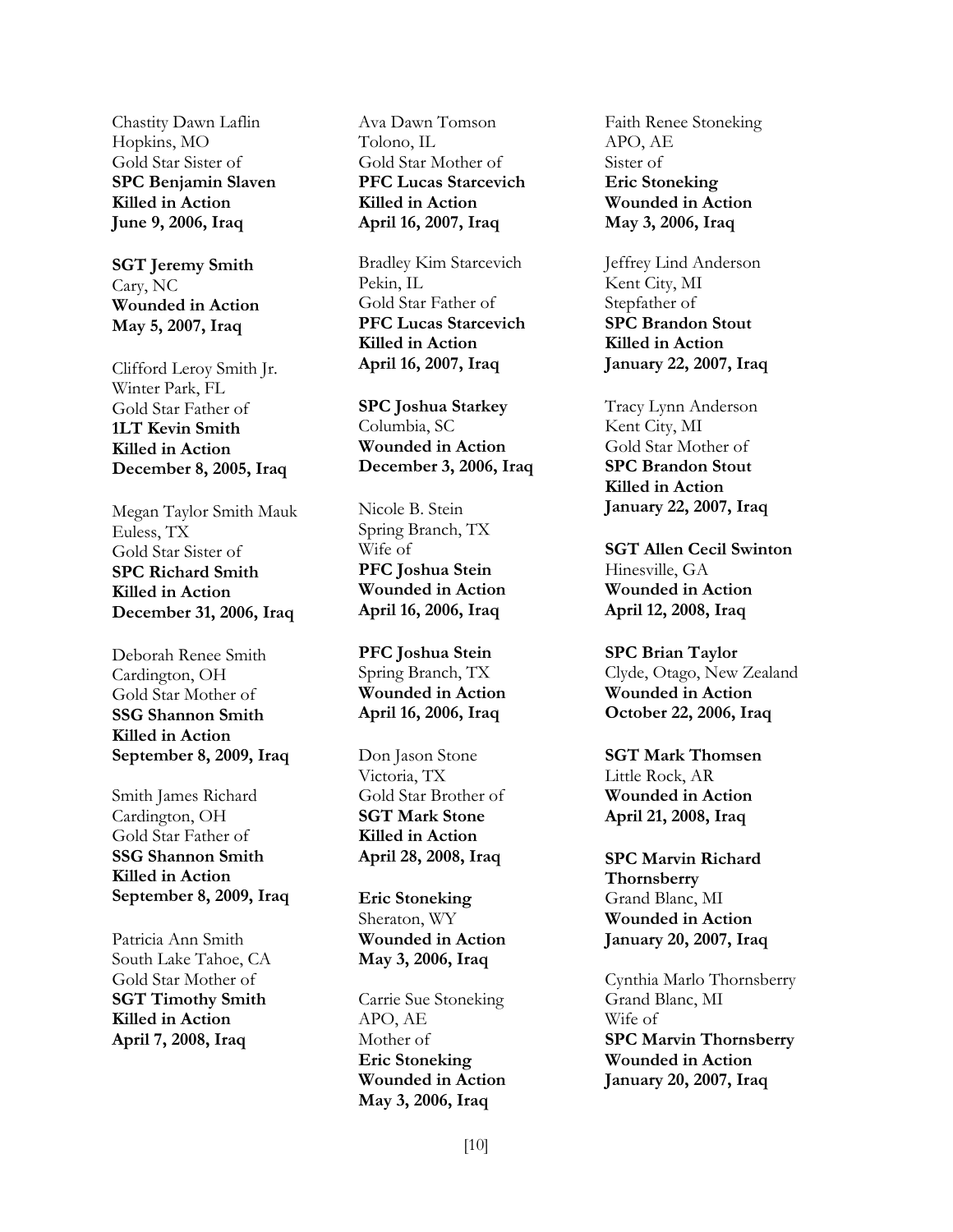Ayden Joseph Ball Grand Blanc, MI Son of **SPC Marvin Thornsberry Wounded in Action January 20, 2007, Iraq** 

Shelia Dove Tracy Palestine, IL Gold Star Mother of **PFC Jacob Tracy Killed in Action June 17, 2007, Iraq** 

Donald Eugene Tracy Palestine, IL Gold Star Father of **PFC Jacob Tracy Killed in Action June 17, 2007, Iraq** 

Mark Ridgley Umbrell Middletown, DE Gold Star Father of **1LT Colby Umbrell Killed in Action May 3, 2007, Iraq** 

Casey Boehmer Middletown, DE Gold Star Sister of **1LT Colby Umbrell Killed in Action May 3, 2007, Iraq** 

Nancy Jane Umbrell Middletown, DE Gold Star Mother of **1LT Colby Umbrell Killed in Action May 3, 2007, Iraq**

Kristin Walker Virginia Beach, VA Daughter of **Fisher Steven Killed in Action April 9, 2004, Iraq** Lisa Ramaci New York, NY Widow of **Steven Vincent Killed in Action August 2, 2005, Iraq** 

**Thomas Vriens** Los Angeles, CA **Wounded in Action September 24, 2004, Iraq** 

Stefanie Michele Wallace Greencastle, IN Wife of **SFC Billy Wallace Wounded in Action January 20, 2007, Iraq** 

**SFC Billy Joe Wallace** Greencastle, IN **Wounded in Action January 20, 2007, Iraq** 

Ashley Nicole Wells Simpson Port Richey, FL Gold Star Sister of **Cpl Larry Wells Killed in Action August 6, 2004, Iraq** 

Michele White Lexington, KY Gold Star Widow of **SSG Delmar White Killed in Action September 2, 2007, Iraq** 

Robert White Harrison, OH Gold Star Brother of **SSG Delmar White Killed in Action September 2, 2007, Iraq** 

Edna Luz Burgos San Juan, PR Mother of **SSG George White Wounded in Action June 29, 2011, Iraq**

**SSG George Daniel White** Sanford, FL **Wounded in Action June 29, 2011, Iraq** 

**SrA Victor Wise**  Louisville, KY **Wounded in Action September 8, 2009, Iraq** 

**William Jake Witte**  Medford, OR Gold Star Brother of **SSG Kevin Witte Killed in Action October 20, 2006, Iraq** 

**Beverly Wolfer-Nerenberg**  Yonkers, NY Gold Star Sister of **MAJ Stuart Wolfer Killed in Action April 6, 2008, Iraq** 

**SGT Tony Lawrence Wood**  Hauula, HI **Wounded in Action July 27, 2005, Iraq** 

Joella Pratt Edwards, MO Sister of **John Young Killed in Action November 16, 2006, Iraq** 

**Adam Jeffery McCann** Vermilion, OH **Wounded in Action April 24, 2005, Iraq**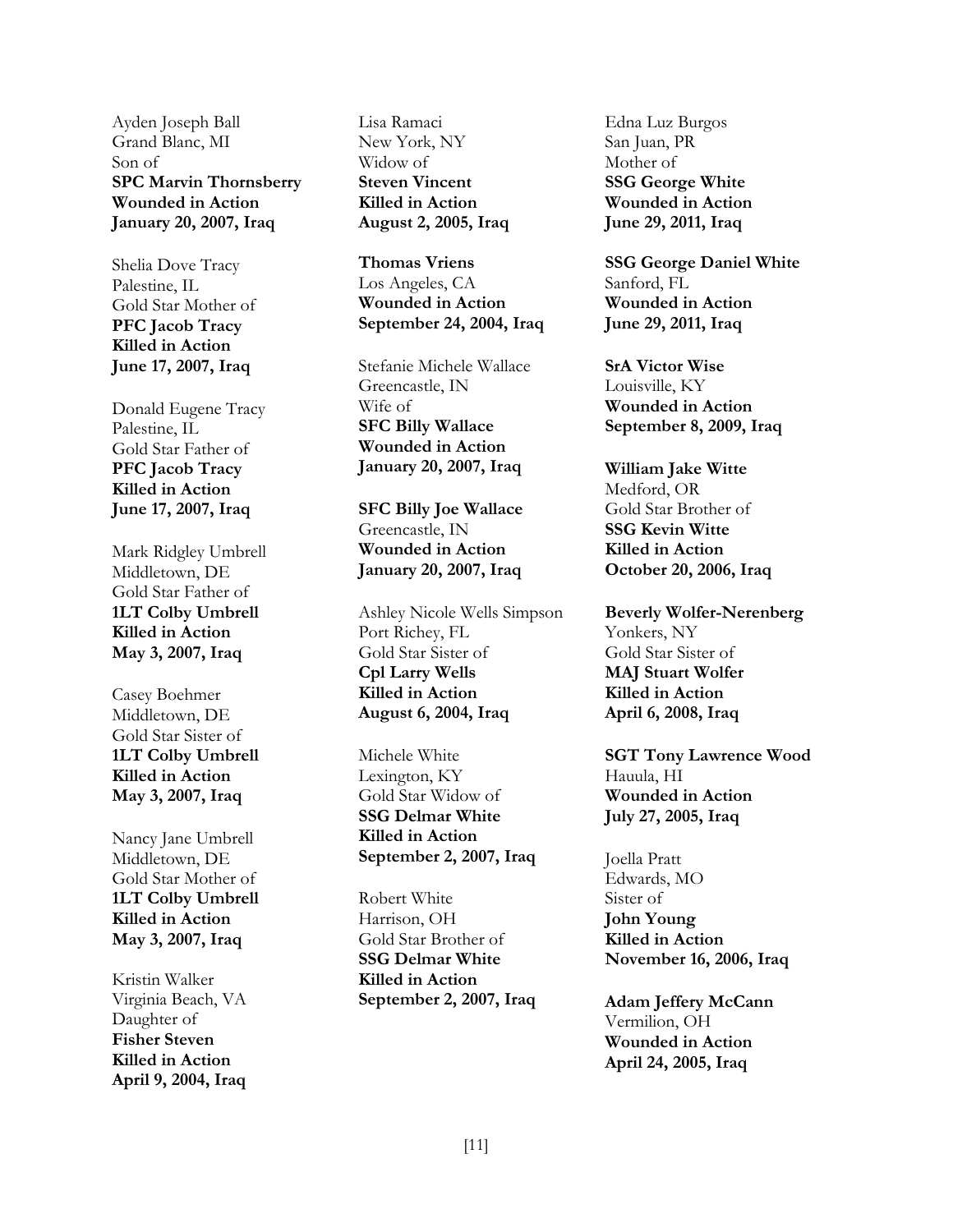**PFC Andrew John Lenz** Roanoke, TX **Wounded in Action July 31, 2005, Iraq** 

**PFC Benjamin Robert Jensen** Attica, NY **Wounded in Action September 4, 2005, Iraq** 

**CPL Brandon Andrea Powell** Chester, VA **Wounded in Action June 7, 2004, Iraq** 

**SFC Charles Wayland Griffiths Sr.** Blackstone, VA **Wounded in Action December 21, 2004, Iraq** 

**CPL Cory Robert Howard** Blairsville, PA **Wounded in Action May 25, 2007, Iraq** 

Lenore Jean Harp Vero Beach, FL Mother of **Daniel Clayton Votrobek, Jr. Wounded in Action November 12, 2004, Iraq** 

**SGT Daniel Joel Foster** West Seneca, NY **Wounded in Action August 1, 2005, Iraq** 

**PFC Mark Howard Beyers** East Aurora, NY **Wounded in Action August 26, 2005, Iraq** 

Denise Beyers East Aurora, NY Wife of **PFC Mark Howard Beyers Wounded in Action August 26, 2005, Iraq** 

**SSG Derrick Jermale Mitchell** Chesterfield, VA **Wounded in Action November 1, 2003, Iraq** 

**CPL Dyland Lindsey Dunwell** Upper Marlboro, MD **Wounded in Action September 30, 2004, Iraq** 

**SGT James R. Nichol, III** Hopewell, VA **Wounded in Action January 29, 2007, Iraq** 

**SGT Jason Todd Morris** Carbon Hill, AL **Wounded in Action April 2, 2005, Iraq** 

Alissa Nicolas North Miami, FL Sister of **Jeffrey Marvin Nicolas Wounded in Action April 3, 2010, Iraq** 

**SGT Jimmy Oweka Ochan** Arlington, VA **Wounded in Action February 6, 2006, Iraq** 

**Jonathan Fairbank Kuniholm**  Portland, OR **Wounded in Action January 1, 2005, Iraq**

Bruce Kuniholm Portland, OR Brother of **Jonathan Fairbank Kuniholm Wounded in Action January 1, 2005, Iraq**

Erin Kuniholm Portland, OR Sister of **Jonathan Fairbank Kuniholm Wounded in Action January 1, 2005, Iraq**

Michele Terese Quinn Portland, OR Wife of **Jonathan Fairbank Kuniholm Wounded in Action January 1, 2005, Iraq**

Elizabeth Kuniholm Portland, OR Mother of **Jonathan Fairbank Kuniholm Wounded in Action January 1, 2005, Iraq**

**SGT Jose Luis Trevino** West Bellefontaine, OH **Wounded in Action May 25, 2009, Iraq** 

**CPL Joshua Bradley Wolfe** Richland, WA **Wounded in Action February 26, 2007, Iraq** 

**CPL Joshua Lionel Holladay** Gurley, AL **Wounded in Action November 20, 2009, Iraq** 

**PFC Julio Alexander Guzman** Canyon Country, CA **Wounded in Action April 7, 2004, Iraq** 

**SSG Justin Davin Sabo** Brooklyn Park, MN **Wounded in Action July 29, 2005, Iraq**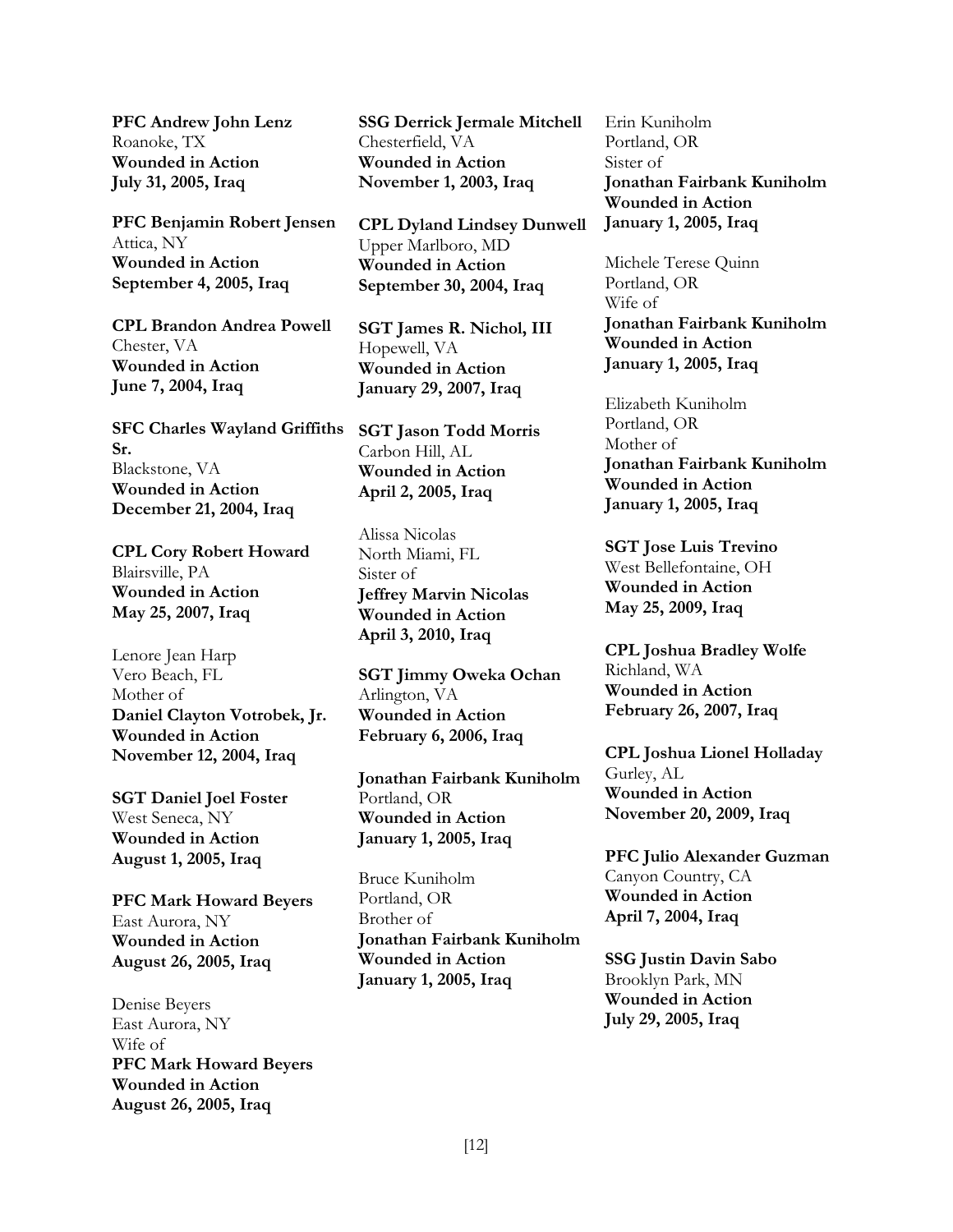**PVT Lathan Hill** Santa Clarita, CA **Wounded in Action July 15, 2006, Iraq** 

Lisa Hill Bazan Los Angeles, CA Sister of **PVT Lathan Hill Wounded in Action July 15, 2006, Iraq**

Yadira Pulido Holmes Lakeland, FL Sister of **Edward Joseph Pulido Wounded in Action August 17, 2004, Iraq** 

Frederick Daniel Young Jr. Sanford, FL Brother of **Marcus Jamil Sullen Wounded in Action November 2, 2011, Iraq** 

Aurora D. Robinson Denver, CO Daughter of **Ray Boyd Robinson Wounded in Action July 8, 2003, Iraq**

**CPL Shaun S. Garry**  Spring Grove, IL **Wounded in Action December 5, 2007, Iraq** 

Susan Garry Bensenville, IL Mother of **CPL Shaun S. Garry Wounded in Action December 5, 2007, Iraq**  Robert Garry Bensenville, IL Father of **CPL Shaun S. Garry Wounded in Action December 5, 2007, Iraq** 

Patrick Garry Naperville, IL Brother of **CPL Shaun S. Garry Wounded in Action December 5, 2007, Iraq**

Meghan Garry Bensenville, IL Sister of **CPL Shaun S. Garry Wounded in Action December 5, 2007, Iraq** 

Bridget Garry Vashon, IL Sister of **CPL Shaun S. Garry Wounded in Action December 5, 2007, Iraq** 

**SFC Tara Kathleen Hutchinson** San Antonio, TX **Wounded in Action February 14, 2006, Iraq** 

**CPL Teray Anton Bundy** Richmond, VA **Wounded in Action December 21, 2004, Iraq** 

**CPT Timothy O'Sullivan** Beaver Creek, OH **Wounded in Action March 2, 2008, Iraq** 

Timothy O'Sullivan Beaver Creek, OH Father of **CPT Timothy O'Sullivan Wounded in Action March 2, 2008, Iraq** 

JoAnn O'Sullivan Beaver Creek, OH Mother of **CPT Timothy O'Sullivan Wounded in Action March 2, 2008, Iraq** 

**SSG Travis MacCody Strong** The Colony, TX **Wounded in Action November 27, 2006, Iraq**

Anthony Joseph Durkacs Henderson, NV **SSG Travis MacCody Strong Wounded in Action November 27, 2006, Iraq**

**SGT Wyman Harrell Jones** Navarre, FL **Wounded in Action April 19, 2005, Iraq** 

**PFC Brian Michael York** South New Berlin, NY **Wounded in Action April 8, 2004, Iraq** 

**SSG Jay Myrle Fondren** Houston, TX **Wounded in Action November 24, 2004, Iraq** 

**PFC Jesse James Jackson**  Fallon, NV **Wounded in Action December 4, 2006, Iraq**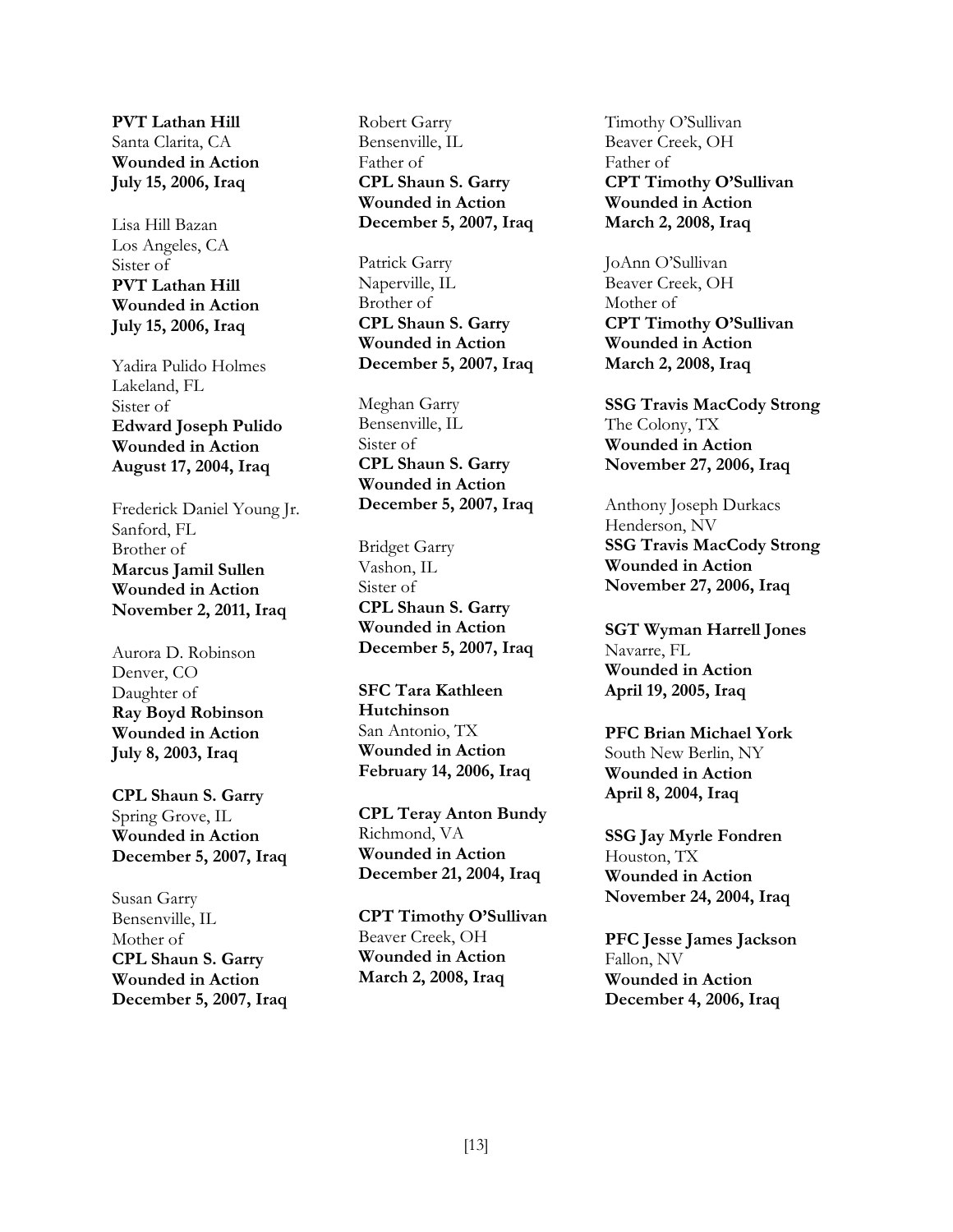Pamela Rice Harris Columbus, MS Sister of **Leondrae Demorris Rice Wounded in Action April 2, 2005, Iraq** 

Joseph Tyrell Ervin Columbus, MS Brother of **Leondrae Demorris Rice Wounded in Action April 2, 2005, Iraq** 

Diamond Leshae Marie Rice Columbus, MS Sister of **Leondrae Demorris Rice Wounded in Action April 2, 2005, Iraq** 

**SGT Martin Flores-Dominguez**  El Reno, OK **Wounded in Action October 27, 2004, Iraq** 

Carmen Flores El Reno, OK Wife of **SGT Martin Flores-Dominguez Wounded in Action October 27, 2004, Iraq** 

Jessica Flores El Reno, OK Daughter of **SGT Martin Flores-Dominguez Wounded in Action October 27, 2004, Iraq**  Kasandra Flores El Reno, OK Daughter of **SGT Martin Flores-Dominguez Wounded in Action October 27, 2004, Iraq** 

**SGT Mark Antony Hall** Great Falls, MT **Wounded in Action June 18, 2011, Iraq** 

Debra Leigh Bloem Belgrade, MT Gold Star Mother of **LCpl Nicholas Bloem Killed in Action August 3, 2005, Iraq**

Alcides Nicholas Bloem, Jr. Belgrade, MT Gold Star Father of **LCpl Nicholas Bloem Killed in Action August 3, 2005, Iraq** 

Florence Elizabeth Bloem Issaquah, WA Gold Star Sister of **LCpl Nicholas Bloem Killed in Action August 3, 2005, Iraq** 

**CPL Henry Paul Madson** Layton, UT **Wounded in Action August 2, 2006, Iraq** 

**CPL Stacey Darrell Rice**  North Little Rock, AR **Wounded in Action May 6, 2004, Iraq** 

**SGT Brent Jason Walker**  Oakdale, CT **Wounded in Action April 20, 2009, Iraq** 

**SGT Gilbert Paul Paiz Jr**. Colonial Heights, WV **Wounded in Action March 31, 2007, Iraq** 

**CPL Joseph Frederick Lowit** Hialeah Gardens, FL **Wounded in Action September 10, 2004, Iraq** 

**PFC Anthony Allen Matheny** Dayton, OH **Wounded in Action August 4, 2007, Iraq** 

CPL Edgar D. Maldonado Reading, PA **Wounded in Action March 27, 2005, Iraq** 

Elvena Elsheba Mohammed Ali Khan Laurel, MD Gold Star Mother of **CPL Kareem Khan Killed in Action August 6, 2007, Iraq** 

Feroze Khan Forked River, NJ Gold Star Father of **CPL Kareem Khan Killed in Action August 6, 2007, Iraq** 

Enesha Baksh Forked River, NJ Gold Star Step-Mother of **CPL Kareem Khan Killed in Action August 6, 2007, Iraq** 

Tenesha Charles Forked River, NJ Gold Star Sister of **CPL Kareem Khan Killed in Action August 6, 2007, Iraq**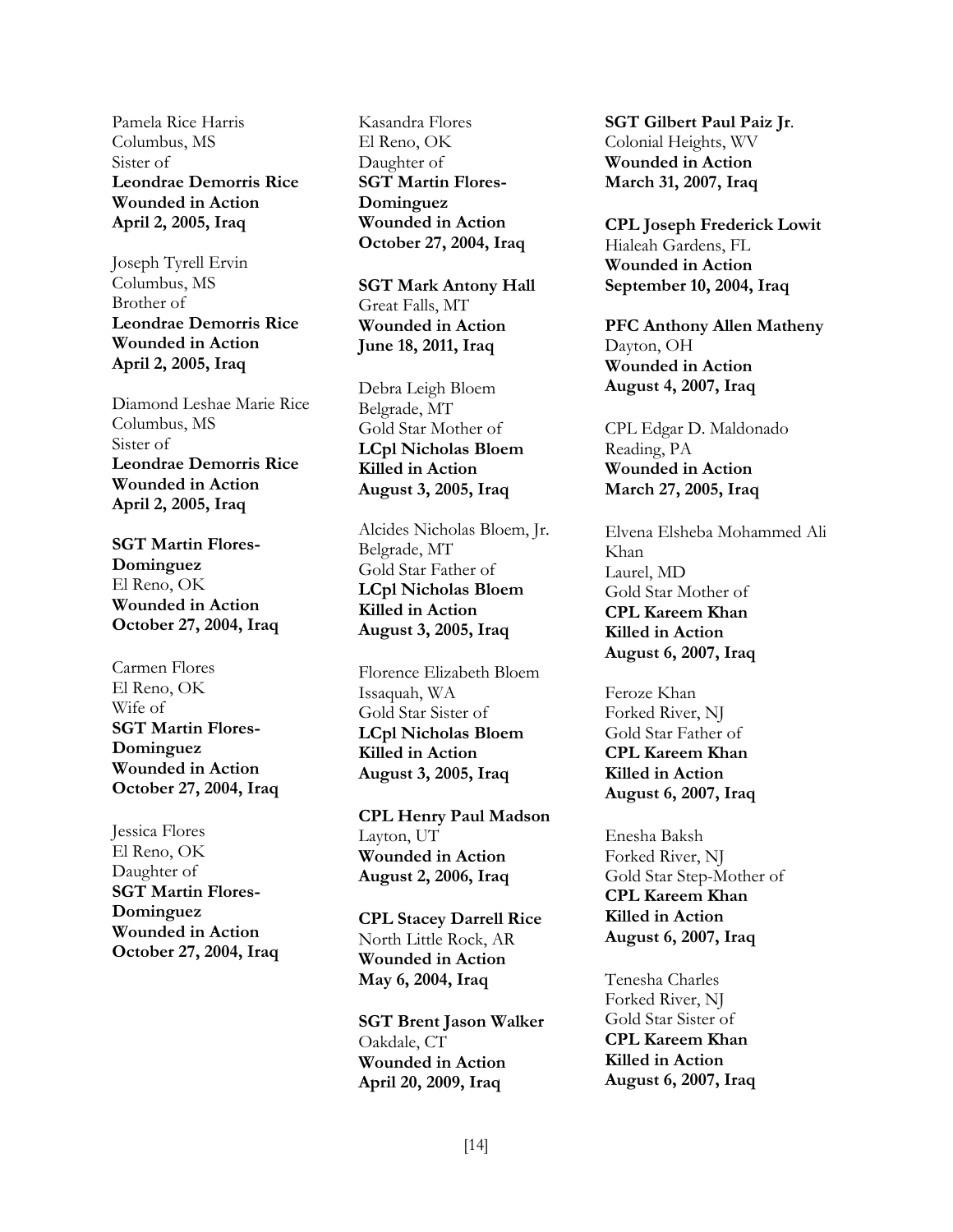Donna Squires Cleveland, OH Gold Star Mother of **CPL Brad Duane Squires Killed in Action June 9, 2005, Iraq** 

Jodie Marie Dennison Cleveland, OH Gold Star Sister of **CPL Brad Duane Squires Killed in Action June 9, 2005, Iraq** 

Chad Francis Squires Brook Park, OH Gold Star Brother of **CPL Brad Duane Squires Killed in Action June 9, 2005, Iraq** 

Tina Louise Houchins Chesterfield, VA Gold Star Mother of **PFC Aaron Gautier Killed in Action May 17, 2007, Iraq** 

Daniel Gautier Powells Point, NC Gold Star Father of **PFC Aaron Gautier Killed in Action May 17, 2007, Iraq** 

Walter Ray Smith, Jr. Jackson, MS Step-brother of **Bruce Terrence Durr Killed in Action March 12, 2005, Iraq** 

Dawn Monesica Traxler Jackson, MS Sister of **Bruce Terrence Durr Killed in Action March 12, 2005, Iraq** 

Peggie Anne Jones Hattiesburg, MS Sister of **Bruce Terrence Durr Killed in Action March 12, 2005, Iraq** 

Sonja Ruhren Luray, VA Gold Star Mother of **David Ruhren Killed in Action December 21, 2004, Iraq**

Kristen Ann Keeling Surovy Brunswick, OH Gold Star Sister of **Duane Joseph Dreasky Killed in Action November 21, 2005, Iraq** 

Erin Lynn Keeling Kurincic Strongsville, OH Gold Star Sister of **Duane Joseph Dreasky Killed in Action November 21, 2005, Iraq** 

Kris Lyle Silas Hager Parrish, FL Gold Star Father of **Joshua Ryan Hager Killed in Action February 22, 2007, Iraq** 

Peggy J. Portwine Alachua, FL Mother of **SPC Brian Portwine Wounded in Action December 4, 2006, Iraq** 

Wendy Kay Hunter High Springs, FL Gold Star Widow of **SGT Matthew David Hunter Killed in Action January 23, 2006, Iraq** 

**CPL Andrew Patrick Nally**  Louisville, KY **Wounded in Action November 9, 2003, Iraq** 

**PFC David Robert Baxter Jr.** Appleton, WI **Wounded in Action March 19, 2008, Iraq** 

Nicole Michelle Baxter Appleton, WI Wife of **PFC David Robert Baxter, Jr. Wounded in Action March 19, 2008, Iraq** 

David Robert Baxter Sr. Bookings, OR Father of **PFC David Robert Baxter, Jr. Wounded in Action March 19, 2008, Iraq** 

**CPL Gregory Edward Hogancamp** Orlando, FL **Wounded in Action May 28, 2007, Iraq** 

**CPL Roger Lee Young** Radcliff, KY **Wounded in Action December 23, 2003, Iraq** 

Loretta Lucille Young Tyler, TX Gold Star Sister of **Roger Lee Young Killed in Action December 23, 2003, Iraq** 

**SGT Terry Ray Carter** Fulton, MS **Wounded in Action March 16, 2007, Iraq**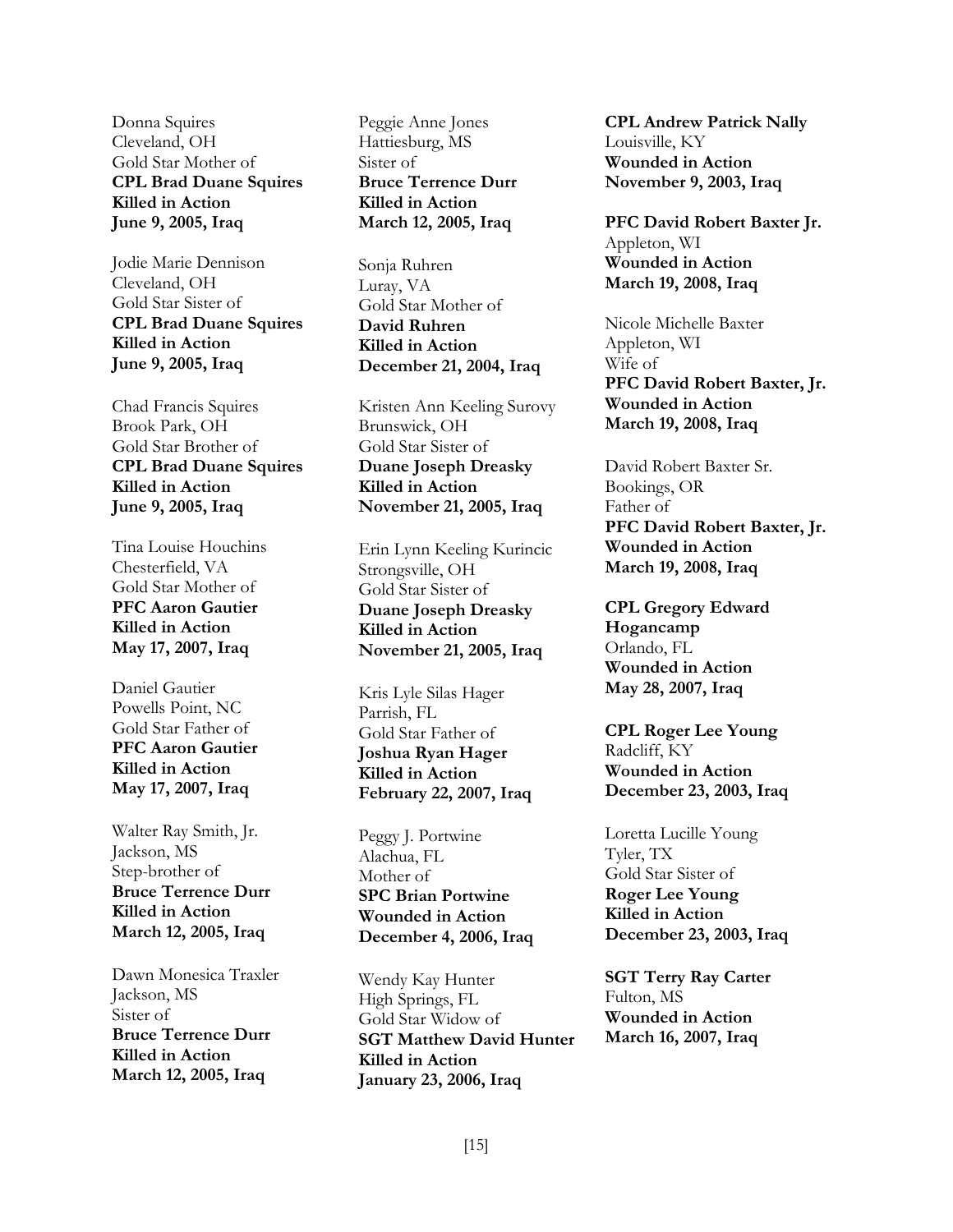Rosalind Kemukisa Polu Spanaway, WA Spouse of **Sene Pe'a Polu Wounded in Action April 2, 2008, Iraq** 

Charley S. Polu Spanaway, WA Son of **Sene Pe'a Polu Wounded in Action April 2, 2008, Iraq** 

Chazity Oliana Elesi Polu Spanaway, WA Daughter of **Sene Pe'a Polu Wounded in Action April 2, 2008, Iraq**

Chad A. Christensen Willamina, OR Sibling of **Daniel Alton Rocco Wounded in Action May 5, 2004, Iraq** 

**SGT Oluwafemi Ijiti** Bowie, MD **Wounded in Action February 24, 2008, Iraq** 

**SSG John Paul Kaiser Jr.** Camas, WA **Wounded in Action October 16, 2006, Iraq** 

Tina Elizabeth Kaiser Camas, WA Wife of **SSG John Paul Kaiser, Jr. Wounded in Action October 16, 2006, Iraq** 

**Patrick John Brady** Philadelphia, PA **Wounded in Action February 19, 2005, Iraq**  Debra A. Brady Langhorne, PA Mother of **Patrick John Brady Wounded in Action February 19, 2005, Iraq** 

Sarah E. Malone Huntingdon Valley, PA Sister of **Patrick John Brady Wounded in Action February 19, 2005, Iraq** 

Edward J. Brady, III Havertown, PA Brother of **Patrick John Brady Wounded in Action February 19, 2005, Iraq** 

**1LT Sean M. Niquette** Endicott, NY **Wounded in Action July 10, 2011, Iraq** 

**PFC Brian Michael Hayden** Pasadena, TX **Wounded in Action November 15, 2004, Iraq** 

**SGT Cory Lamar Eggleston** Ogden, UT **Wounded in Action January 18, 2004, Iraq** 

**PFC Daniel Francis Pearson** Elgin, IL **Wounded in Action September 12, 2005, Iraq** 

**SSG Erik Ernst Sandstrom** Olympia, WA **Wounded in Action September 5, 2004, Iraq** 

**CPL Ralph Edward Swartz II** Abington, PA **Wounded in Action September 19, 2005, Iraq**

Brittany M. Swartz Abington, PA Daughter of **CPL Ralph Edward Swartz, II Wounded in Action September 19, 2005, Iraq** 

Leatha M. Swartz Warminster, PA Mother of **CPL Ralph Edward Swartz, II Wounded in Action September 19, 2005, Iraq**

Ralph E. Swartz Sr. Warminster, PA Father of **CPL Ralph Edward Swartz, II Wounded in Action September 19, 2005, Iraq** 

Lydia A. Hill Warrington, PA Sister of **CPL Ralph Edward Swartz, II Wounded in Action September 19, 2005, Iraq** 

Robert A. Swartz Warminster, PA Brother of **CPL Ralph Edward Swartz, II Wounded in Action September 19, 2005, Iraq** 

**SGT Shawn Ali Nelson** Ladson, SC **Wounded in Action August 21, 2006, Iraq**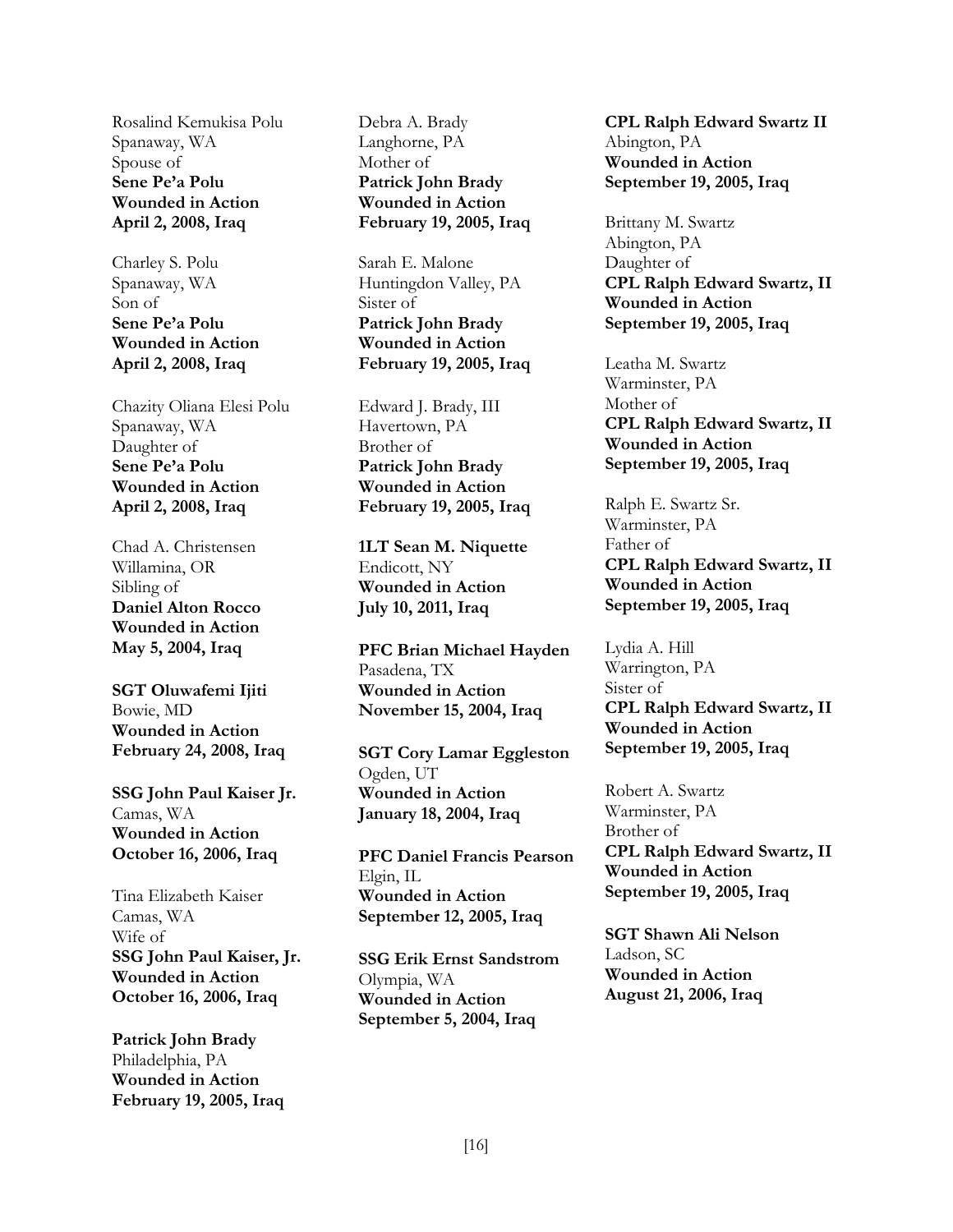Thelma Nelson Albuquerque, NM Mother of **SGT Shawn Ali Nelson Wounded in Action August 21, 2006, Iraq** 

Robert Nelson Albuquerque, NM Father of **SGT Shawn Ali Nelson Wounded in Action August 21, 2006, Iraq**

**PFC Brian Clark Alldridge** Killeen, TX **Wounded in Action October 12, 2011, Iraq** 

**SGT Jeremy George Cashwell** Rocky Point, NC **Wounded in Action July 14, 2010, Iraq** 

**SFC Joseph William Greenalch November 9, 2004, Iraq** Reno, NV **Wounded in Action December 21, 2004, Iraq** 

**CPL Shane T. Ulanday** Hunt, TX **Wounded in Action August 7, 2007, Iraq** 

**SSG Timothy Peter Bennett** Hurricane, UT **Wounded in Action August 18, 2007, Iraq** 

Brittany Amber Bennett Hurricane, UT Daughter of **SSG Timothy Peter Bennett Wounded in Action August 18, 2007, Iraq** 

**CPL Walter Lee Ham Jr.** Locust Grove, GA **Wounded in Action July 14, 2006, Iraq** 

Melina Rose Nolte Greeley, CO Gold Star Widow of **SGT Nicholas Nolte Killed in Action November 9, 2004, Iraq** 

Alanna Rose Nolte Greeley, CO Gold Star Daughter of **SGT Nichlas Nolte Killed in Action November 9, 2004, Iraq** 

Jessica Nolte Omaha, NE Gold Star Sister of **SGT Nicholas Nolte Killed in Action** 

Monica Seamans Jacksonville, FL Gold Star Mother of **PFC Timothy Seamans Killed in Action August 18, 2005, Iraq** 

David Robert Seamans Jacksonville, FL Gold Star Father of **PFC Timothy Seamans Killed in Action August 18, 2005, Iraq** 

Ashley Marie Knapp Jacksonville, FL Gold Star Sister of **PFC Timothy Seamans Killed in Action August 18, 2005, Iraq** 

CPL Bryan Alan Winton Wylie, TX **Wounded in Action January 23, 2007, Iraq** 

Tabitha Winton Wylie, TX Wife of **CPL Bryan Alan Winton Wounded in Action January 23, 2007, Iraq**

**SGT Jeremy Michael Girdler** Leesville, LA **Wounded in Action December 21, 2005, Iraq** 

**CPL Kenneth Lee Smith**  De Queen, AR **Wounded in Action August 2, 2009, Iraq** 

**SGT Miguel Angel Gonzalez** Murrieta, CA **Wounded in Action March 1, 2009, Iraq**

Sue Ann Williams Columbia, MO **Sean Lee Williams Wounded in Action November 22, 2008, Iraq** 

**CPL Emanuel Valencia Alvarez** Hot Springs, AR **Wounded in Action October 30, 2008, Iraq** 

**SSG Guillermo Castillo-Rivera** Orlando, FL **Wounded in Action April 27, 2007, Iraq**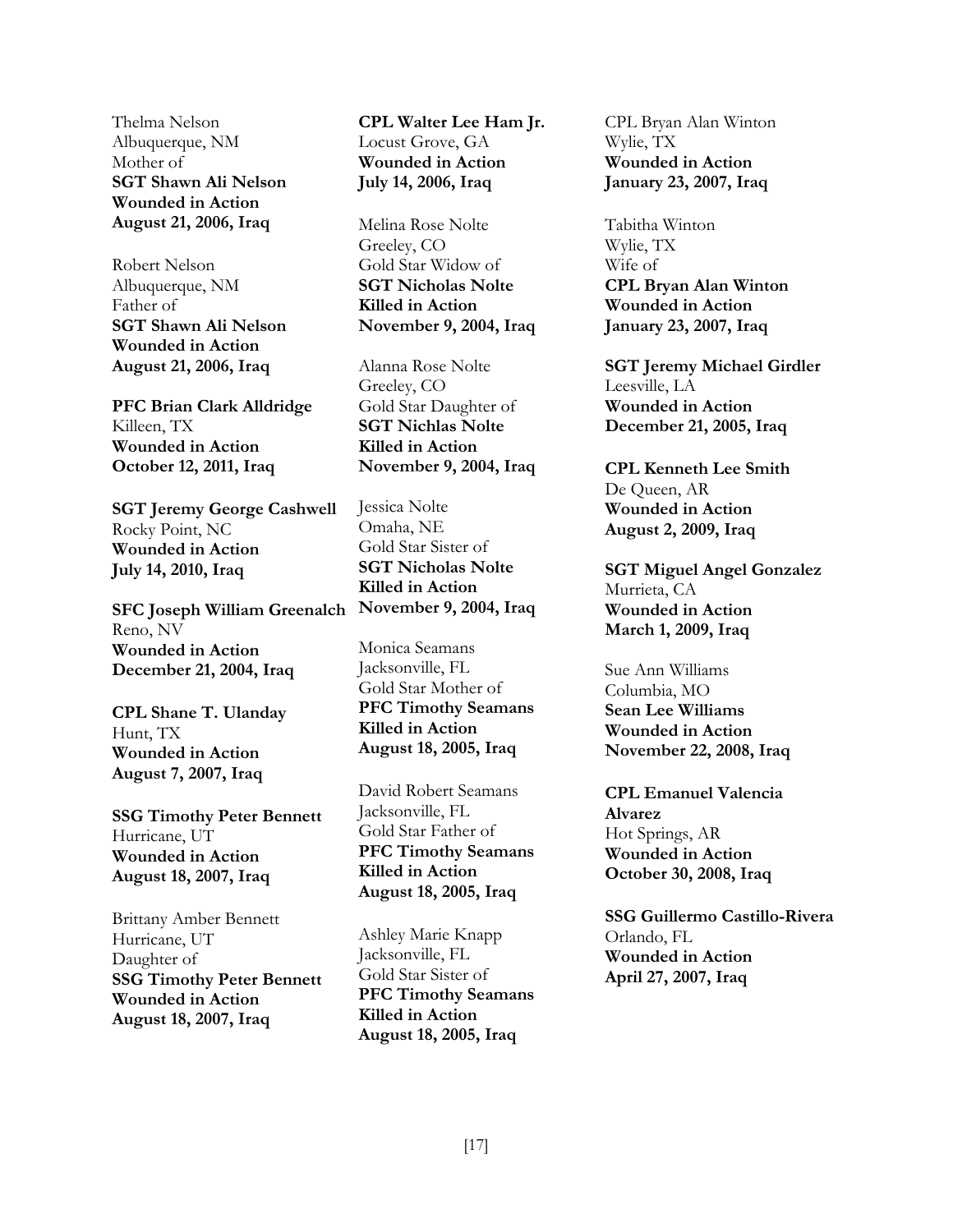Eugenia Marie Meyer San Diego, CA Gold Star Mother of **Brandon Meyer Killed in Action January 28, 2008, Iraq** 

Terry Lynn Meyer San Diego, CA Gold Star Father of **Brandon Meyer Killed in Action January 28, 2008, Iraq** 

Desiree Suzanne Meyer-Roder Austin, TX Gold Star Sister of **Brandon Meyer Killed in Action January 28, 2008, Iraq** 

**Richard Ezell Philemon Jr.** Odessa, TX **Wounded in Action October 8, 2006, Iraq** 

**SSG Robert Lance Caver** Las Vegas, NV **Wounded in Action June 26, 2004, Iraq**

**CPL Shawn Michael Durnen** Tacoma, WA **Wounded in Action February 15, 2009, Iraq** 

**SSG Shawn Larry Nichols** Windsor, CA **Wounded in Action August 28, 2005, Iraq** 

Cheyenne Sharon Mallory Vermillion, SD Daughter of **Tate Wayne Mallory Wounded in Action October 17, 2006, Iraq** 

**SPC Wayland Todd Allen** Kempner, TX **Wounded in Action September 24, 2007, Iraq** 

**CPL Jerry Daniel Walker** Billings, MT **Wounded in Action June 7, 2006, Iraq** 

**CPL John Allen Gentry Jr.** Fredericksbrg, VA **Wounded in Action February 27, 2006, Iraq** 

**CPL Jordan Kaleb Smith** Prattville, AL **Wounded in Action December 5, 2007, Iraq** 

**CPL Matthew Patrick Haley** Colorado Springs, CO **Wounded in Action August 6, 2006, Iraq** 

**SGT Adam Thomas Gauldin** Disputanta, VA **Wounded in Action July 17, 2007, Iraq**

**CPL Brian Buck Wilhelm** New Lenox, IL **Wounded in Action October 7, 2003, Iraq** 

Rhonda Wilhelm Manchester, IA Mother of **CPL Brian Buck Wilhelm Wounded in Action October 7, 2003, Iraq** 

Michael Wilhelm Manchester, IA Father of **CPL Brian Buck Wilhelm Wounded in Action October 7, 2003, Iraq** 

**SGT Daniel Michael Jacobs** San Diego, CA **Wounded in Action February 25, 2006, Iraq** 

**CPL Jared Ray White** Lake Jackson, TX **Wounded in Action August 6, 2004, Iraq**

Tina Scates Plano, TX Mother of **CPL Jared Ray White Wounded in Action August 6, 2004, Iraq** 

Ashley R. Rebstein Churchville, NY Daughter of **Joseph Ray Eason, Sr. Wounded in Action July 2, 2003, Iraq** 

**CPL Kyle Matthew Lemieux** Stanwood, WA **Wounded in Action April 1, 2005, Iraq** 

**CPL Nathan Raines** New Brighton, MN **Wounded in Action February 4, 2006, Iraq** 

**CPL Richard George Moore, Jr.** Palm Coast, FL **Wounded in Action August 31, 2008, Iraq** 

Monique A. Valdez-Edwards Medford, OR Widow of **Stephen Lamonte Edwards, Jr. Wounded in Action December 10, 2004, Iraq**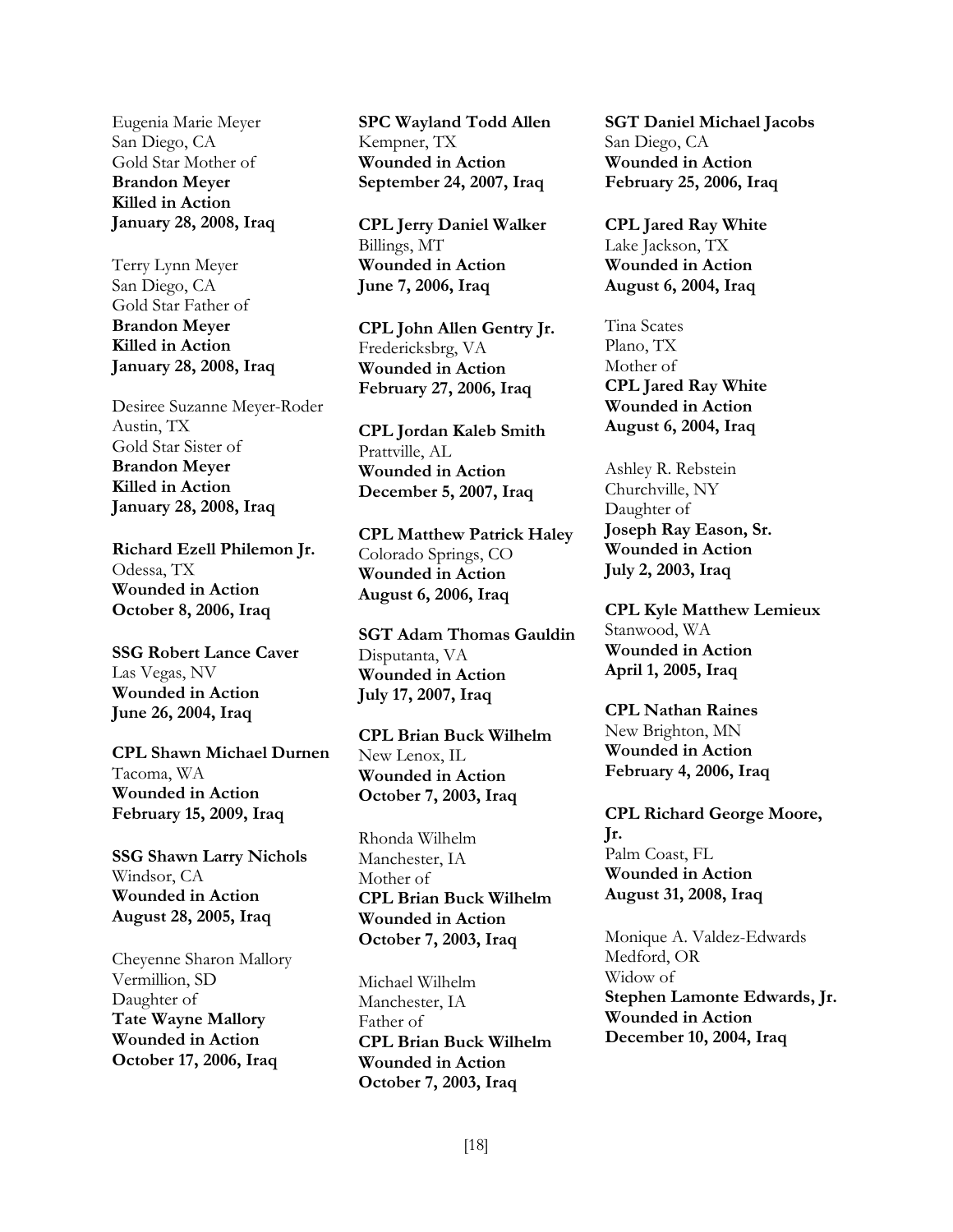Lauren E. Bolobov Offutt AFB, NE Daughter of **Stephen Lamonte Edwards, Jr. March 29, 2008, Iraq Wounded in Action December 10, 2004, Iraq** 

**SGT Tami Renei Kemper-Pena** Bradenton Beach, FL **Wounded in Action September 15, 2006, Iraq** 

**PV2 Brad Lee Schwarz** McHenry, IL **Wounded in Action August 13, 2005, Iraq** 

**PFC Jacob Dewain Householder** Jonesboro, AR **Wounded in Action April 28, 2008, Iraq**

Caelen A. Baxter Jonesboro, AR Stepbrother of **Jacob Dewain Householder Wounded in Action April 28, 2008, Iraq** 

**CPL Jason Richard Golbranson** Wareham, MA **Wounded in Action October 11, 2003, Iraq** 

**PV2 Nicholas Michael Latona** Whittier, CA **Wounded in Action February 6, 2006, Iraq** 

Desiree Anne Thornhill West Monroe, LA Wife of **Thomas Whittfield Thornhill Wounded in Action May 24, 2004, Iraq** 

**CPL Devin Jay Meurer** San Antonio, TX **Wounded in Action** 

**CPL James Michael Hurst** Florence, SC **Wounded in Action November 9, 2004, Iraq** 

**SGT Justin Lee Singleton** Hamilton, OH **Wounded in Action December 4, 2006, Iraq** 

**SGT Malcolm Christopher Canada** Myrtle Beach, SC **Wounded in Action March 11, 2007, Iraq** 

**PFC Kevin Randel Smith** Blue Springs, MO **Wounded in Action July 11, 2007, Iraq**

Dylan Elijah Smith Blue Springs, MO Son of **PFC Kevin Randel Smith Wounded in Action July 11, 2007, Iraq** 

**SGT Robert Paul Potts III** Phoenix, AZ **Wounded in Action September 13, 2004, Iraq** 

**SSG Christopher Robert Galka** Star Prairie, WI **Wounded in Action September 30, 2004, Iraq** 

Maria Theresa Galka Hobart, IN Mother of **SSG Christopher Robert Galka Wounded in Action September 30, 2004, Iraq** 

Carrie Elizabeth Kietzman Hobart, IN Sister of **SSG Christopher Robert Galka Wounded in Action September 30, 2004, Iraq** 

**CPL Brandon Lamar Dale** San Antonio, TX **Wounded in Action October 29, 2005, Iraq**

**PFC Hardy Pierce Mills IV** Ft. Worth, TX **Wounded in Action June 29, 2004, Iraq** 

Joshua Mills Benbrook, TX **PFC Hardy Pierce Mills, IV Wounded in Action June 29, 2004, Iraq**

**PFC Kirk Thomas McPheron** Marengo, IA **Wounded in Action June 24, 2007, Iraq** 

**PV2 William Matthew Pfeifer** Prescott Valley, AZ **Wounded in Action March 8, 2008, Iraq** 

Dorothy K. Pfeifer Prescott Valley, AZ Mother of **PV2 William Matthew Pfeifer Wounded in Action March 8, 2008, Iraq** 

**SGT Daniel Ryan Kulicka** Foley, AL **Wounded in Action June 19, 2008, Iraq** 

**PV2 Jared Michael Rogers** Waterford, MI **Wounded in Action June 3, 2007, Iraq**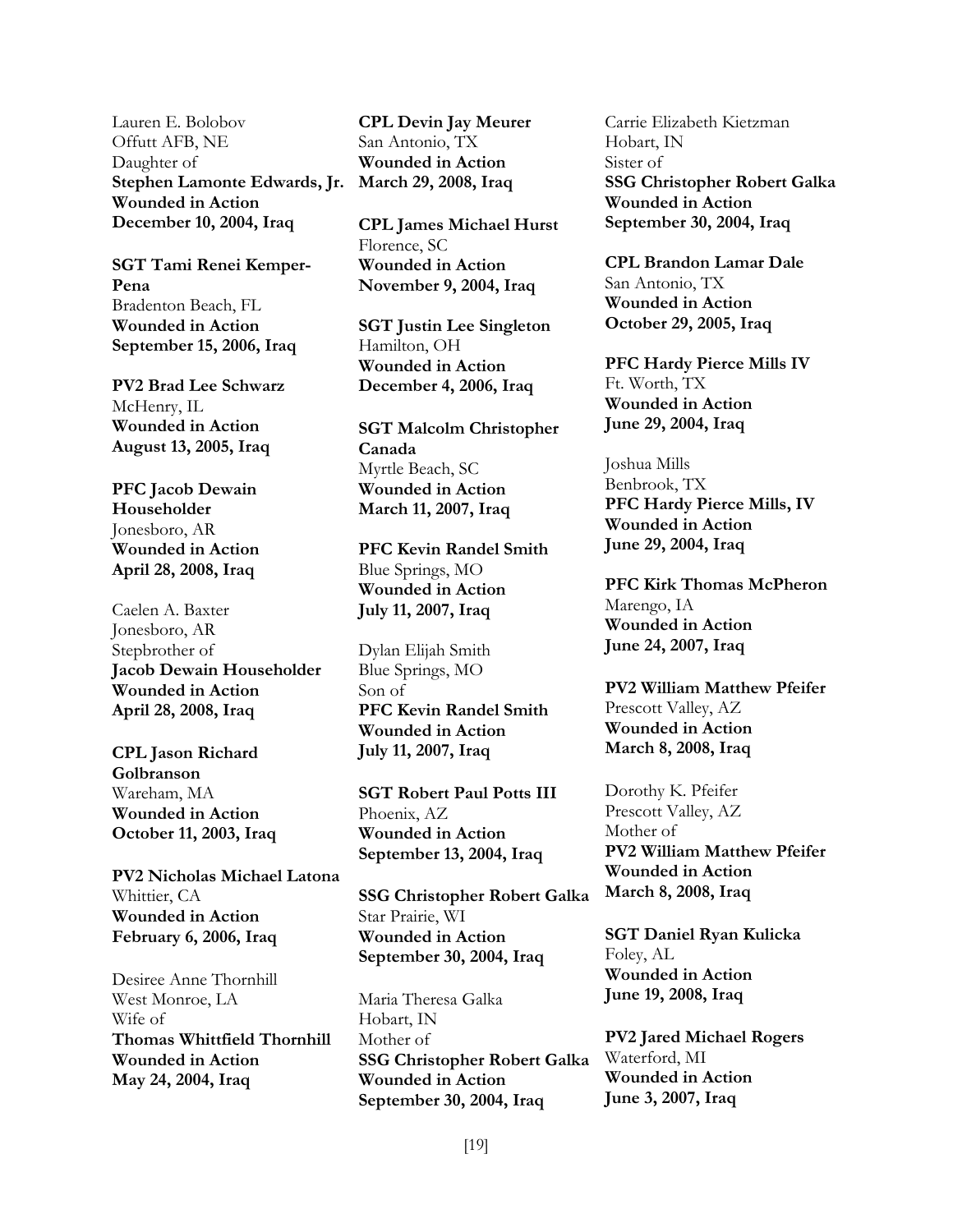**CPL Francis Daniel Garren** Old Fort, NC **Wounded in Action November 28, 2004, Iraq**

**CPL Serge Hagopian** Phoenix, AZ **Wounded in Action January 3, 2005, Iraq**

**LTC Bradley Christian Tande, Jr.** Folsom, CA **Wounded in Action November 1, 2004, Iraq**

Dianna D. Tande Helena, MT Mother of **LTC Bradley Christian Tande, Jr**. **Wounded in Action November 1, 2004, Iraq** 

**CPL Brian Lee Rudolph** Montgomery, TX **Wounded in Action January 28, 2005, Iraq** 

**SGT Christopher Lee Olsen** Perry, UT **Wounded in Action July 16, 2005, Iraq** 

**CPL Domenick Jared Alagna** Cypress, TX **Wounded in Action April 9, 2004, Iraq** 

**SGT Wallace Casey Nelson III** McEwen, TN **Wounded in Action November 19, 2005, Iraq** 

**PFC Yvenson Gala**  Lauderdale Lakes, FL **Wounded in Action May 1, 2003, Iraq**

Dawn R. Williamson Rice, TX Gold Star Mother of **CPL William David O'Brien Killed in Action March 15, 2008, Iraq** 

Susan Miller Casper, WY Gold Star Mother of **PV2 Scott Alan Miller Killed in Action June 9, 2007, Iraq**

Robert D. Miller Casper, WY Gold Star Father of **PV2 Scott Alan Miller Killed in Action June 9, 2007, Iraq** 

Mark D. Miller Casper, WY Gold Star Brother of **PV2 Scott Alan Miller Killed in Action June 9, 2007, Iraq** 

Paul E. Miller Shepherd, MT Gold Star Brother of **PV2 Scott Alan Miller Killed in Action June 9, 2007, Iraq**

**SGT Jonathan Scott Mallard** Otto, NC **Wounded in Action November 21, 2006, Iraq** 

Jessica Mallard Fancher Cheyenne, WY Sister of **SGT Jonathan Scott Mallard Wounded in Action November 21, 2006, Iraq**

SGT Thomas Milton Coe, II Waxahachie, TX **Wounded in Action April 28, 2008, Iraq**

Von Letke Waxahachie, TX Wife of **SGT Thomas Milton Coe, II Wounded in Action April 28, 2008, Iraq** 

**CPL Robbie Don Cheatham** Lindsay, OK **Wounded in Action March 21, 2006, Iraq** 

**PFC Christopher Neil Shell** Colorado Springs, CO **Wounded in Action May 14, 2008, Iraq** 

Curtis L. Shell Roanoke, VA Brother of **PFC Christopher Neil Shell Wounded in Action May 14, 2008, Iraq** 

**CPL Richard Lee Burge, Jr.** Navarre, FL **Wounded in Action March 30, 2007, Iraq** 

Amber Jolene Bachman Wilson Bixby, OK Gold Star Widow of **SFC Travis Scott Bachman Killed in Action August 1, 2007, Iraq** 

**CPL Benjamin Edward Trainer** Tavernier, FL **Wounded in Action September 6, 2006, Iraq**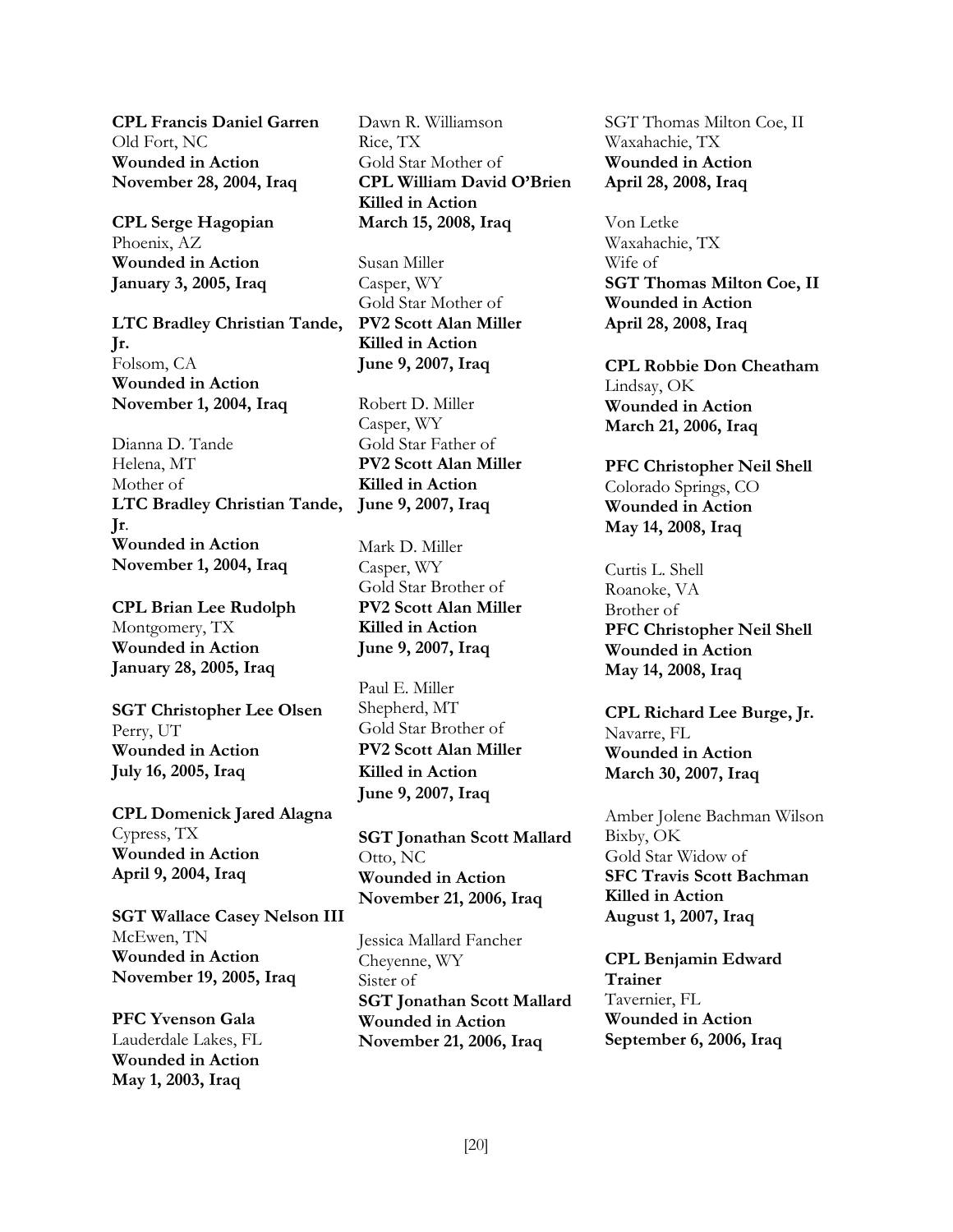**PFC Christopher Michael Yost** Rachel L. Vera El Paso, TX **Wounded in Action January 1, 2007, Iraq** 

**SGT George Robert Harrison Jr.** Scottsburg, IN **Wounded in Action July 17, 2007, Iraq** 

**SGT Justin Ashely Gage**  Fayetteville, NC **Wounded in Action April 23, 2004, Iraq**

**CPL Justin Ray Morgan**  Oklahoma City, OK **Wounded in Action October 22, 2003, Iraq** 

Abbi Miranda Carreto Omaha, NE Gold Star Sister of **Jeremy Jones Killed in Action June 27, 2006, Iraq** 

Nakia Laree Howe Beatrice, NE Gold Star Widow of **Darren Howe Killed in Action October 17, 2005, Iraq** 

Alexander G. Klaus Omaha, NE Gold Star Brother of **Darren Howe Killed in Action October 17, 2005, Iraq** 

**MAJ Randall Lavis Klingensmith**  Ocoee, FL **Wounded in Action August 21, 2009, Iraq**  Lutz, FL Gold Star Daughter of **Larry Allan Sitlwell Killed in Action August 12, 2005, Iraq** 

Georgia Rose Cummings Parish, NY Daughter of **Shawn Michael Cummings Wounded in Action July 26, 2006, Iraq**

Natasha Annmarie O'Neill Parish, NY Daughter of **Shawn Michael Cummings Wounded in Action July 26, 2006, Iraq** 

James Michael Cummings Parish, NY Son of **Shawn Michael Cummings Wounded in Action July 26, 2006, Iraq** 

**CPL Russell L. Baldwin** Pollock Pines, CA **Wounded in Action November 23, 2004, Iraq** 

**SPC Grant Blaney Von Letkemann II** Westminster, CO **Wounded in Action April 4, 2008, Iraq** 

Kelly Lynn Von Letkemann Westminster, CO Wife of **SPC Grant Blaney Von Letkemann, II Wounded in Action April 4, 2008, Iraq** 

**SGT Larry Albert Carr Jr.**  Freeport, OH **Wounded in Action July 21, 2004, Iraq** 

**CPL Nathaniel Ray Lambert** Chattaroy, WA **Wounded in Action January 31, 2004, Iraq** 

**SSG Matthew Dennis Benack**  Jacksonville, NC **Wounded in Action June 3, 2004, Iraq**

Rhonda Johnette Hawkins Washington, DC Daughter of **Antoinette Vernestine Scott Wounded in Action November 11, 2003, Iraq** 

Micola Kristy Glasgow District Heights, MD Sister of **Antoinette Vernestine Scott Wounded in Action November 11, 2003, Iraq** 

Anthony Bruce Hawkins Jr. Silver Spring, MD Brother of **Antoinette Vernestine Scott Wounded in Action November 11, 2003, Iraq** 

**SGT Desmond Levar Anthony**  Northeast Lacy, WA **Wounded in Action April 3, 2008, Iraq** 

**Daniel Johannes Brink** Edmond, OK **Wounded in Action December 22, 2005, Iraq**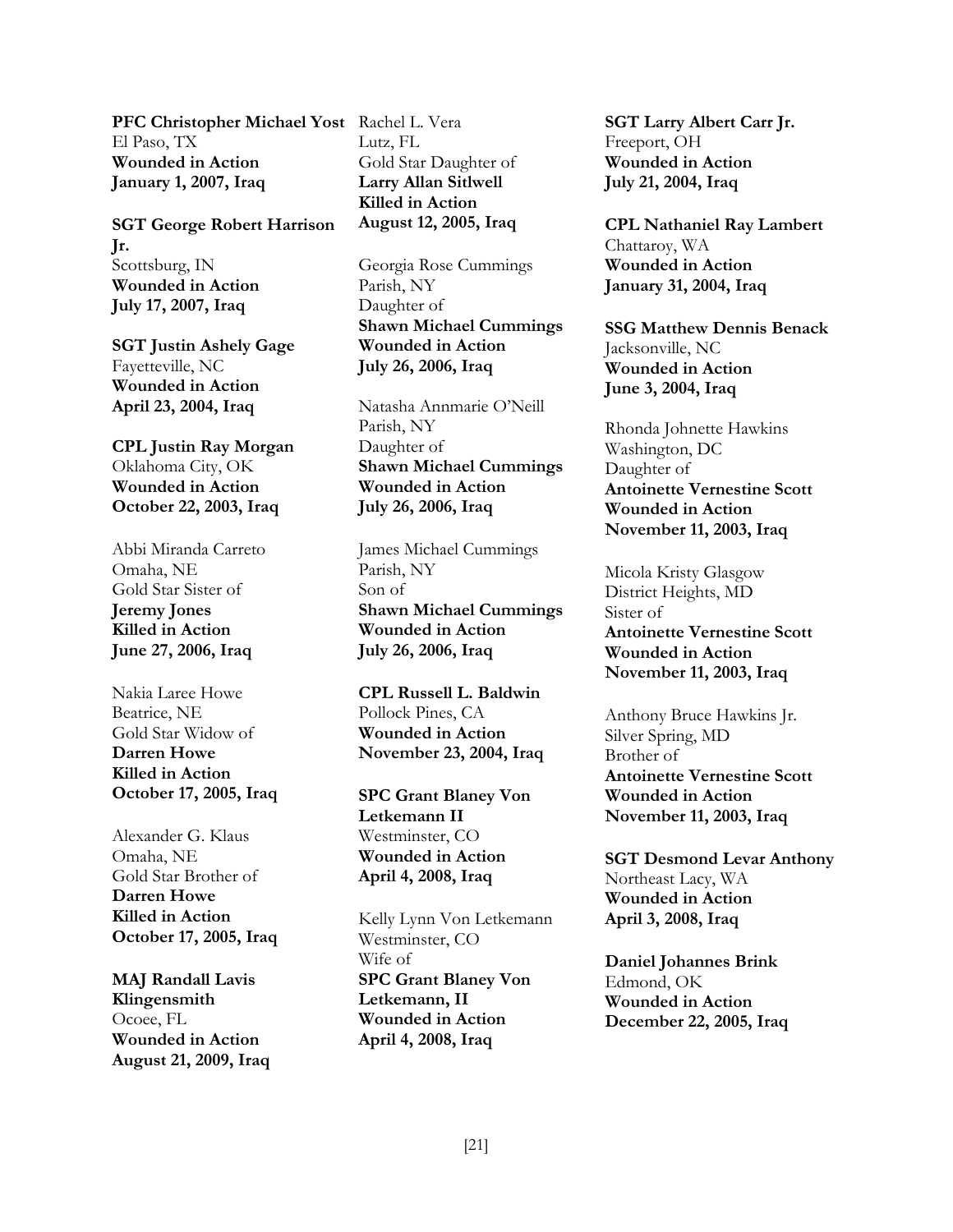**SGT Gary Lynn Strickland** San Angelo, TX **Wounded in Action April 4, 2004, Iraq** 

Marnita L. Marler Siloam Springs, AR Mother of **SGT Gary Lynn Strickland Wounded in Action April 4, 2004, Iraq** 

**CPL Mario Alberto Mena**  Chicago, IL **Wounded in Action March 19, 2004, Iraq**

Taryn Esco Benton, AR Wife of **Leroy Esco, Jr. Wounded in Action March 28, 2008, Iraq** 

**PFC Robin Anthony Honeycutt** Eden, NY **Wounded in Action January 22, 2010, Iraq** 

**CPL Eric Zachary Hurst** Sugar Grove, OH **Wounded in Action May 3, 2008, Iraq** 

Dwayne Hurst Sugar Grove, OH Father of **CPL Eric Zachary Hurst Wounded in Action May 3, 2008, Iraq** 

**SSG Donald Martin** New Market, AL **Wounded in Action December 13, 2007, Iraq** **CPL Todd Edward Miller** Auburn, WA **Wounded in Action December 13, 2004, Iraq** 

Tania Renee Barrett Edgewood, WA Sister of **CPL Todd Edward Miller Wounded in Action December 13, 2004, Iraq**

**SSG David Matthew Butcher** Grawn, MI **Wounded in Action June 15, 2007, Iraq**

Gloria Marie Butcher Grawn, MI Wife of **SSG David Matthew Butcher Wounded in Action June 15, 2007, Iraq** 

Elizabeth Duff Speaks Noble, OK Mother of **SSG David Matthew Butcher Wounded in Action June 15, 2007, Iraq** 

Leslie Glenn Speaks Noble, OK Stepfather of **SSG David Matthew Butcher Wounded in Action June 15, 2007, Iraq** 

**SGT Joshua Jonathon Cooley** Brooksville, FL **Wounded in Action July 5, 2005, Iraq** 

Christine Cooley Brooksville, FL Mother of **SGT Joshua Jonathon Cooley Wounded in Action July 5, 2005, Iraq**

**SGT Charles Loy Jordan Jr.** Pendleton, OR **Wounded in Action January 13, 2005, Iraq** 

**CPL Joseph Catlin Mixson** Williston, FL **Wounded in Action September 4, 2007, Iraq** 

Karon Mixson Williston, FL Mother of **CPL Joseph Catlin Mixson Wounded in Action September 4, 2007, Iraq**

Joseph Johnson Mixson Jr. Williston, FL Father of **CPL Joseph Catlin Mixson Wounded in Action September 4, 2007, Iraq** 

Alicia Mixson Gainesville, FL Sister of **CPL Joseph Catlin Mixson Wounded in Action September 4, 2007, Iraq** 

Janelle D. Colwell Weatherford, TX Wife of **William John Colwell Wounded in Action December 6, 2006, Iraq** 

**SGT Adam Nathan Engelhart**  Napes, FL **Wounded in Action December 22, 2006, Iraq** 

**SGT Jeffery Alan Murtha**  Wilmington, DE **Wounded in Action September 19, 2005, Iraq**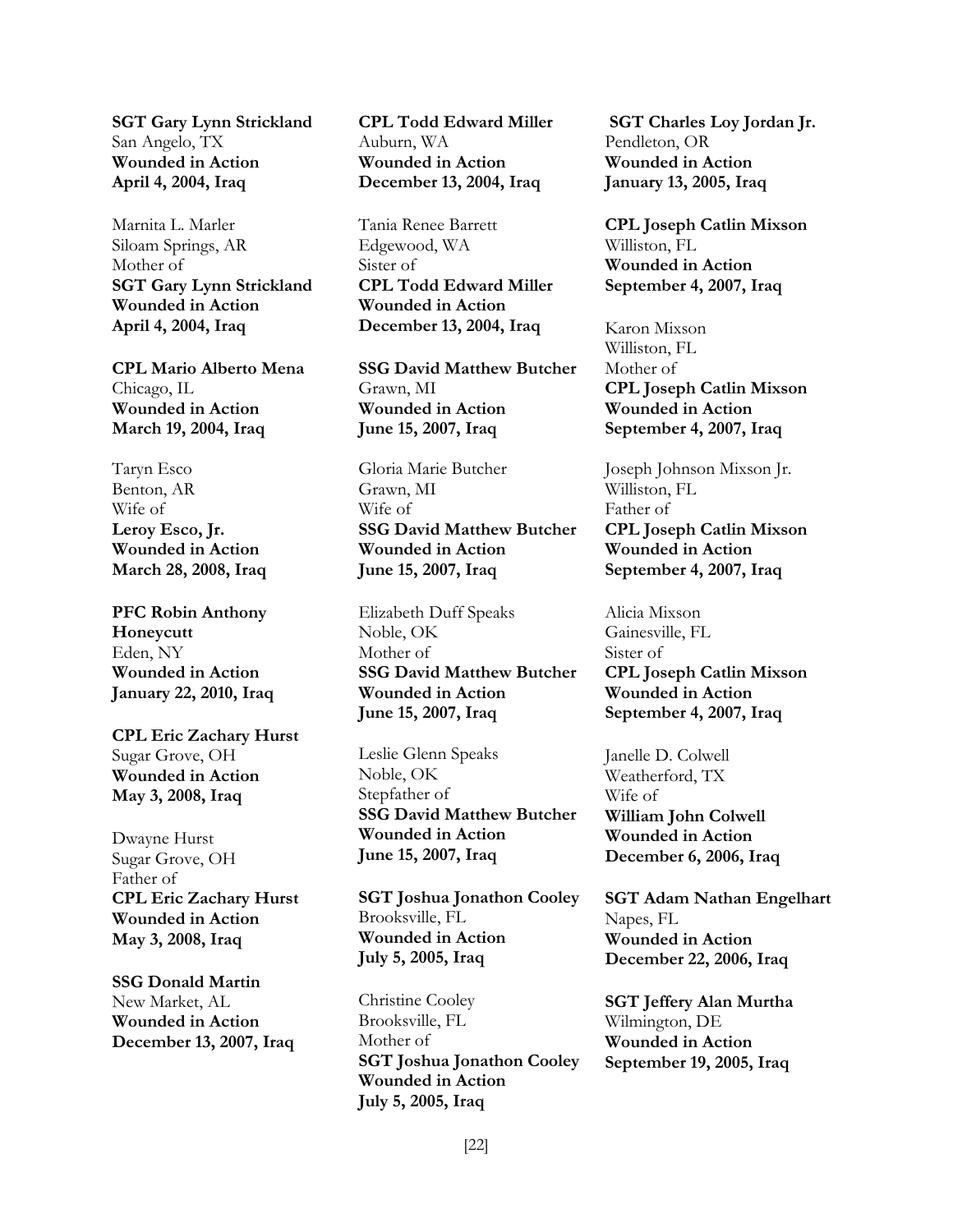**CPT Rodrick Bernard Anderson** Hurst, TX **Wounded in Action July 23, 2008, Iraq** 

Raena Blair Anderson Hurst, TX Daughter of **CPT Rodrick Bernard Anderson Wounded in Action July 23, 2008, Iraq**

Rance Brevin Anderson Hurst, TX Son of **CPT Rodrick Bernard Anderson Wounded in Action July 23, 2008, Iraq** 

Ryler Brice Anderson Hurst, TX Son of **CPT Rodrick Bernard Anderson Wounded in Action July 23, 2008, Iraq** 

Ludie Ellen Shinault Booneville, MS Mother of **CPT Rodrick Bernard Anderson Wounded in Action July 23, 2008, Iraq** 

**SGT Christopher David Condrey**  Frisco, TX **Wounded in Action February 18, 2006, Iraq**

Patricia A. Cannon Sugar Land, TX Mother of **Dillon J. Cannon Wounded in Action December 29, 2006, Iraq** 

**CPL Felicia Flake** Slidell, LA **Wounded in Action May 14, 2004, Iraq** 

Monique Ortiz-Williams Slidell, LA Sister of **CPL Felicia Flake Wounded in Action May 14, 2004, Iraq** 

**SGT Kevin Scott Johnson** St. Francis, MN **Wounded in Action May 14, 2004, Iraq** 

Anntonette Jane Johnson St. Francis, MN Wife of **SGT Kevin Scott Johnson Wounded in Action May 14, 2004, Iraq** 

Julianne Katherine Johnson St. Francis, MN Daughter of **SGT Kevin Scott Johnson Wounded in Action May 14, 2004, Iraq** 

**CPL Martin Lynn Wagner Jr.** Temple, TX **Wounded in Action May 2, 2004, Iraq** 

Anna Wagner Temple, TX Mother of **CPL Martin Lynn Wagner, Jr. Wounded in Action May 2, 2004, Iraq** 

**CPL Matthew Terrance Whiteside** Huger, SC **Wounded in Action September 1, 2010, Iraq** 

Sharon Smithey Whiteside Tupelo, MS Mother of **CPL Matthew Terrance Whiteside Wounded in Action September 1, 2010, Iraq** 

**SSG Phillip Lawrence Bell** Orland Park, IL **Wounded in Action March 28, 2006, Iraq**

**SGT Tyler Nicholas Ogden** South Charleston, OH **Wounded in Action July 8, 2011, Iraq** 

Jerrin Matthew Ogden Saint Paris, OH Brother of **SGT Tyler Nicholas Ogden Wounded in Action July 8, 2011, Iraq** 

**CPL William Lee Nelson** Lumberton, TX **Wounded in Action August 30, 2003, Iraq** 

**PFC William Robert Biggs** Ladera Ranch, CA **Wounded in Action December 19, 2006, Iraq** 

**SGT Travis Eugene Gingrich** Fountain, CO **Wounded in Action July 6, 2004, Iraq**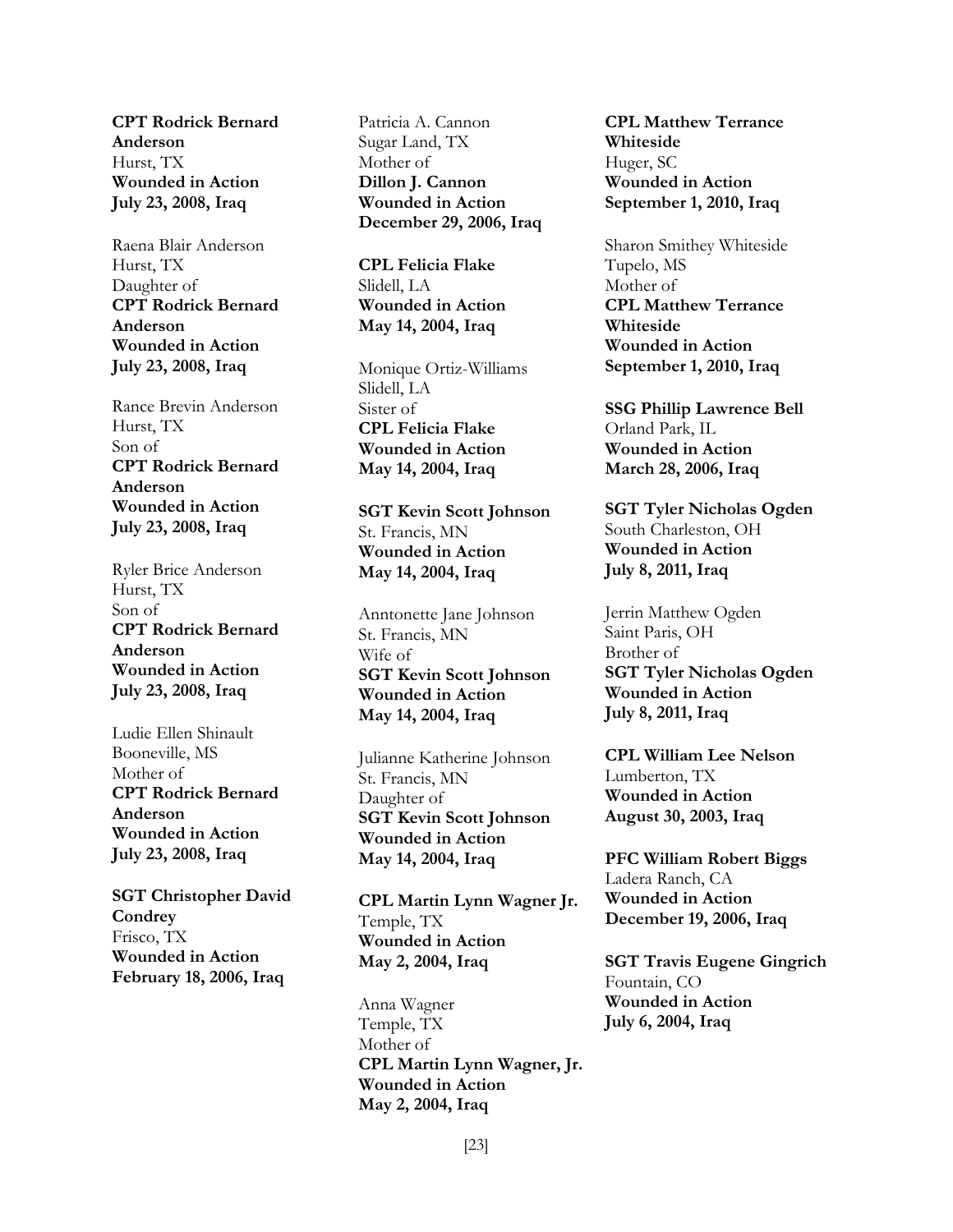**PFC Justin Perry Sedelmaier** Bear Lake, MI **Wounded in Action February 14, 2009, Iraq** 

**SFC Joie Lee Williams** Mebane, NC **Wounded in Action April 25, 2004, Iraq** 

**SGT Paul Eric Haines** Killeen, TX **Wounded in Action June 4, 2006, Iraq** 

Ronda Kay Haines Killeen, TX Wife of **SGT Paul Eric Haines Wounded in Action June 4, 2006, Iraq** 

Jeremy Benjamin Haines Lindale, TX Brother of **SGT Paul Eric Haines Wounded in Action June 4, 2006, Iraq**

**SFC Robert Franklin Harr** Selma, TX **Wounded in Action January 9, 2007, Iraq**

Luz Harr Selma, TX Widow of **Robert Franklin Harr Wounded in Action January 9, 2007, Iraq** 

**CPT Arthur Laverne Rizer III** Washington, DC **Wounded in Action August 22, 2005, Iraq** 

Arthur Gabriel Rizer Harrisburg, VA Son of **CPT Arthur Laverne Rizer, III Wounded in Action August 22, 2005, Iraq** 

Stephanie M. Rizer Snohomish, WA Sister of **CPT Arthur Laverne Rizer, III Wounded in Action August 22, 2005, Iraq** 

**PFC James Michael Lott** Corpus Christi, TX **Wounded in Action September 12, 2004, Iraq** 

Gail Fortner Lott Mobile, AL Mother of **PFC James Michael Lott Wounded in Action September 12, 2004, Iraq**

**SGT Francisco Ramirez** Santa Maria, CA **Wounded in Action August 16, 2003, Iraq** 

Hector Ramirez Perez Willows, CA Stepbrother of **SGT Francisco Ramirez Wounded in Action August 16, 2003, Iraq** 

**SGT Joshua John Wolcott** North Augusta, SC **Wounded in Action October 18, 2007, Iraq** 

**Shaun Christopher Stiltner** Summerville, SC **Wounded in Action**  April 25, 2007, Iraq

CPL Garth Levi Benedict Holly, MI **Wounded in Action April 18, 2006, Iraq** 

**CPL Ashot Malkhassian** Yorba Linda, CA **Wounded in Action April 8, 2004, Iraq** 

**SGT Jesse J. Longoria** Austin, TX **Wounded in Action July 24, 2004, Iraq** 

**SGT Michael James Bell** Carson City, NV **Wounded in Action April 28, 2008, Iraq** 

**CPT George Lon Williams** Puyallup, WA **Wounded in Action December 21, 2004, Iraq**

Kayleigh Ann Weaver Seattle, WA Daughter of **CPT George Lon Williams Wounded in Action December 21, 2004, Iraq** 

Nickolas Alan Williams Puyallup, WA Son of **CPT George Lon Williams Wounded in Action December 21, 2004, Iraq** 

**CPL David Kenneth Williams** Frederick, MD **Wounded in Action January 24, 2004, Iraq** 

**PFC Lance Raymond Blythe** Overton, NE **Wounded in Action October 2, 2004, Iraq**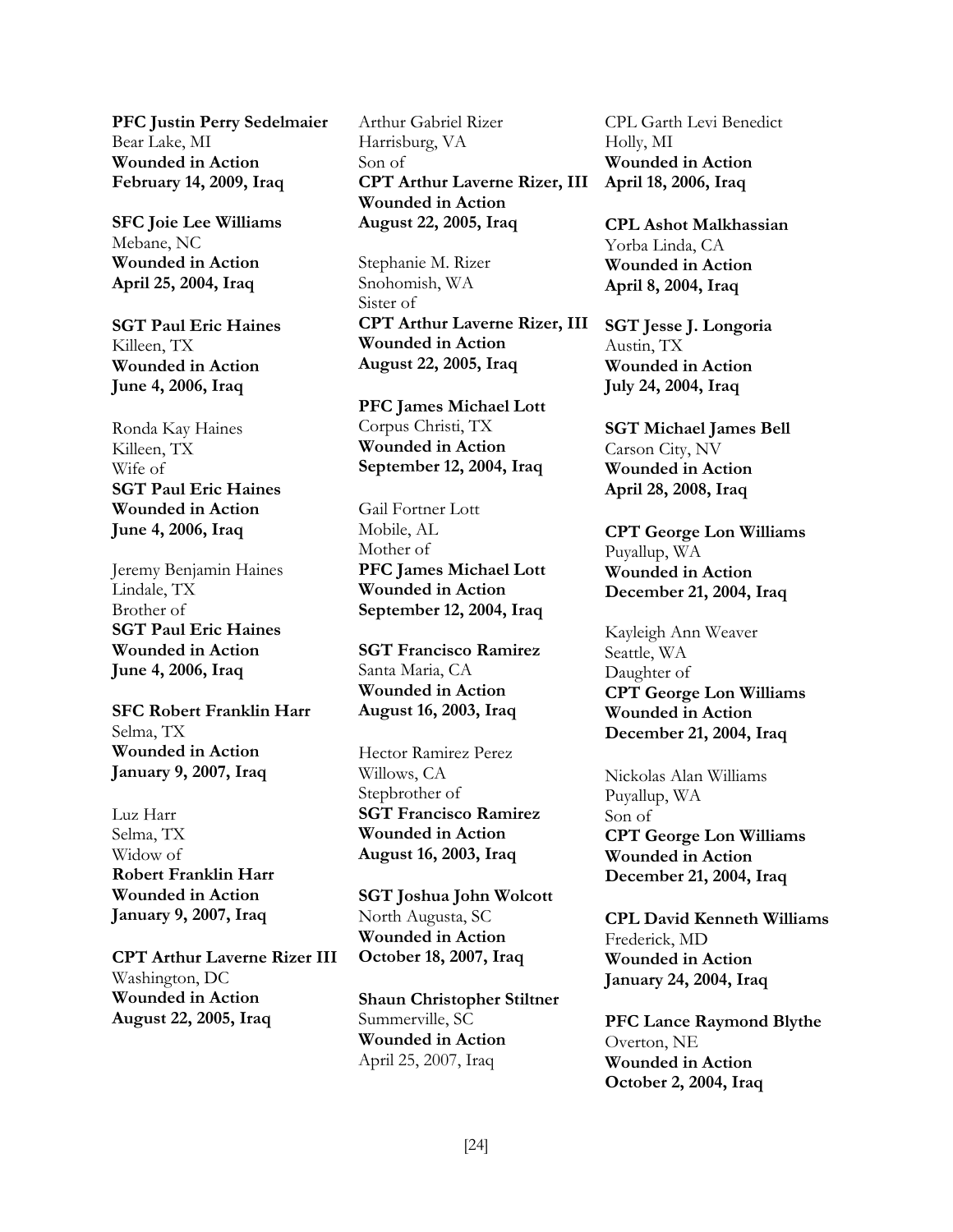**CPL Derek Paul Hadfield** Belpre, OH **Wounded in Action March 7, 2008, Iraq** 

Kristi Lynn Hadfield Belpre, OH Mother of **CPL Derek Paul Hadfield Wounded in Action March 7, 2008, Iraq** 

Robert Walter Hadfield, II Belpre, OH Father of **CPL Derek Paul Hadfield Wounded in Action March 7, 2008, Iraq** 

**CPL Timothy Grant Chandler** Pensacola, FL **Wounded in Action March 1, 2007, Iraq**

**SFC Robert James Pearson** Charlotte, NC **Wounded in Action April 13, 2004, Iraq** 

**CPL James M. Buono** Oldsmar, FL **Wounded in Action January 10, 2007, Iraq** 

**SSG Nuala Kaluokau Taylor** Harker Heights, TX **Wounded in Action August 15, 2007, Iraq** 

Betheni Keanaaina Grovetown, GA Daughter of **SSG Nuala Kaluokau Taylor Wounded in Action August 15, 2007, Iraq** 

Tanin Nicholas Taylor Atlanta, GA Son of **SSG Nuala Kaluokau Taylor Wounded in Action August 15, 2007, Iraq** 

**SGT Grant Ransom Blackwell** Inman, SC **Wounded in Action June 17, 2007, Iraq** 

Riley Nicole Vasquez Casper, WY Gold Star Widow of **SSG Justin Vasquez Killed in Action June 5, 2005, Iraq** 

Jennifer Lynn Arebalo Rocky Ford, CO Gold Star Sister of **SSG Justin Vasquez Killed in Action June 5, 2005, Iraq**

**Ayad Majeed** Dearborn Heights, MI **Wounded in Action January 18, 2006, Iraq** 

**Harold Thomas Atkinson Jr.** Largo, FL **Wounded in Action July 7, 2004, Iraq** 

**SGT Salvador Beltran-Soto** Blythe, CA **Wounded in Action April 4, 2004, Iraq** 

Maria Beltran Jamul, CA Wife of **SGT Salvador Beltran-Soto Wounded in Action April 4, 2004, Iraq** 

James Salvador Beltran-Daves Chula Vista, CA Son of **SGT Salvador Beltran-Soto Wounded in Action April 4, 2004, Iraq** 

Sidney Ylenne Partida Jamul, CA Stepdaughter of **SGT Salvador Beltran-Soto Wounded in Action April 4, 2004, Iraq** 

Jose Beltran-Soto Chula Vista, CA Brother of **SGT Salvador Beltran-Soto Wounded in Action April 4, 2004, Iraq** 

**CPL Michael Roy Renfro** Chandler, AZ **Wounded in Action March 19, 2004, Iraq**

**SGT Rodney Lewayne McBride** West Sturgis, MS **Wounded in Action April 19, 2005, Iraq** 

CPL Kurt Duane Brooks Semmes, AL **Wounded in Action September 15, 2005, Iraq** 

CPL Aaron Scott Arthur Burks Sr. Fairfield, OH **Wounded in Action December 10, 2003, Iraq** 

SGT Michael F. Jackson Aiken, SC **Wounded in Action March 5, 2007, Iraq**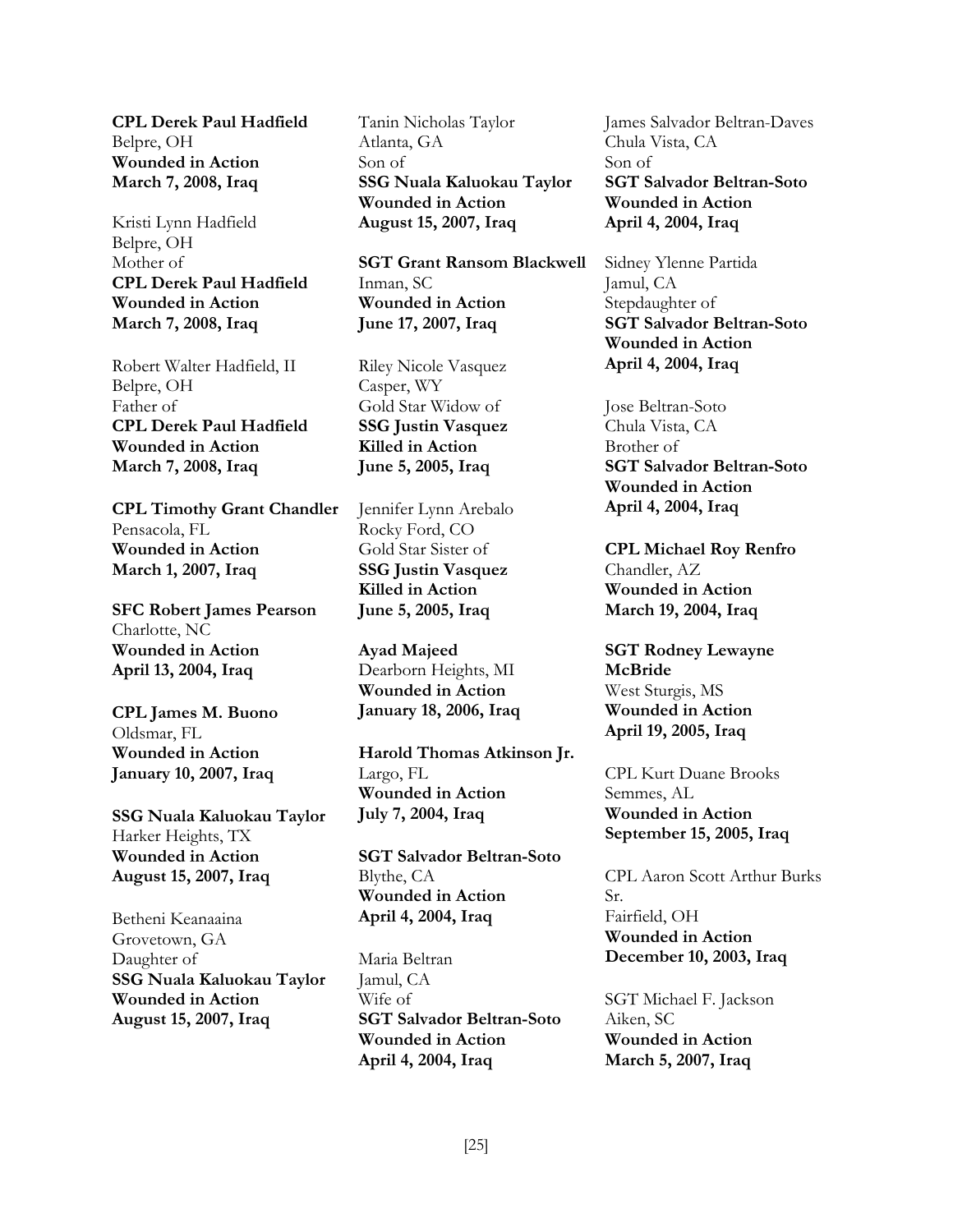**Bobby Gene Christopher III** Foristell, MO **Wounded in Action July 29, 2005, Iraq** 

Bobby Gene Christopher Jr. Saint Charles, MO Father of **Bobby Gene Christopher, III Wounded in Action July 29, 2005, Iraq**

**SSG Marco Antonio Villegas** Augusta, GA **Wounded in Action September 12, 2004, Iraq** 

Haley Preston Westerville, OH Gold Star Sister of **SPC Robert Hartwick Killed in Action June 6, 2011, Iraq**

Hannah Hartwick Circle Ville, OH Gold Star Sister of **SPC Robert Hartwick Killed in Action June 6, 2011, Iraq** 

**SFC Larry Diaz Cabral, Jr.** La Vernia, TX **Wounded in Action November 14, 2006, Iraq** 

**CW3 David Vincent Bednarcik February 14, 2006, Iraq**  Santa Rita, GU **Wounded in Action April 21, 2005, Iraq** 

George L. Cuney Port Ewen, NY Father of **Jonathan Cuney Wounded in Action December 12, 2004, Iraq**

**SGT Joseph Peter Brown** West Palm Beach, FL **Wounded in Action January 16, 2006, Iraq** 

**CPL Colin Laird Pearcy** Rockford, IL **Wounded in Action July 17, 2007, Iraq** 

Anne Pearcy Rockford, IL Mother of **CPL Colin Laird Pearcy Wounded in Action July 17, 2007, Iraq** 

Jody Striker Machesney Park, IL Sister of **CPL Colin Laird Pearcy Wounded in Action July 17, 2007, Iraq**

**SGT Richard Wayne Tugwell Jr.** Hampton, VA **Wounded in Action February 14, 2006, Iraq** 

Amie N. Carwile-Tugwell Hampton, VA Wife of **SGT Richard Wayne Tugwell, Jr. Wounded in Action** 

**SFC John David Jr.** Joint Base Lewis-McChord, WA **Wounded in Action September 30, 2006, Iraq** 

**PFC Abelardo Rosas** Buda, TX **Wounded in Action**  November 3, 2005, Iraq

SGT Sandra Clamon League City, TX **Wounded in Action December 24, 2005, Iraq** 

Jelissa Talamante Oak Harbor, WA Daughter of **SGT Sandra Clamon Wounded in Action December 24, 2005, Iraq** 

**SGT Steven Michael Shauer** San Antonio, TX **Wounded in Action March 22, 2007, Iraq** 

**CPT Allen Ryan Vaught** Dallas, TX **Wounded in Action December 17, 2003, Iraq**

**CPL Jasen Watts** Palmdale, CA **Wounded in Action September 29, 2005, Iraq** 

**PFC Daniel Bivens** Rock Island, TN **Wounded in Action December 21, 2004, Iraq** 

Jeanetta Dawn Bivens Rock Island, TN Wife of **PFC Daniel Bivens Wounded in Action December 21, 2004, Iraq** 

**Quentin D. Collins** Rio Rancho, NM **Wounded in Action December 21, 2004, Iraq**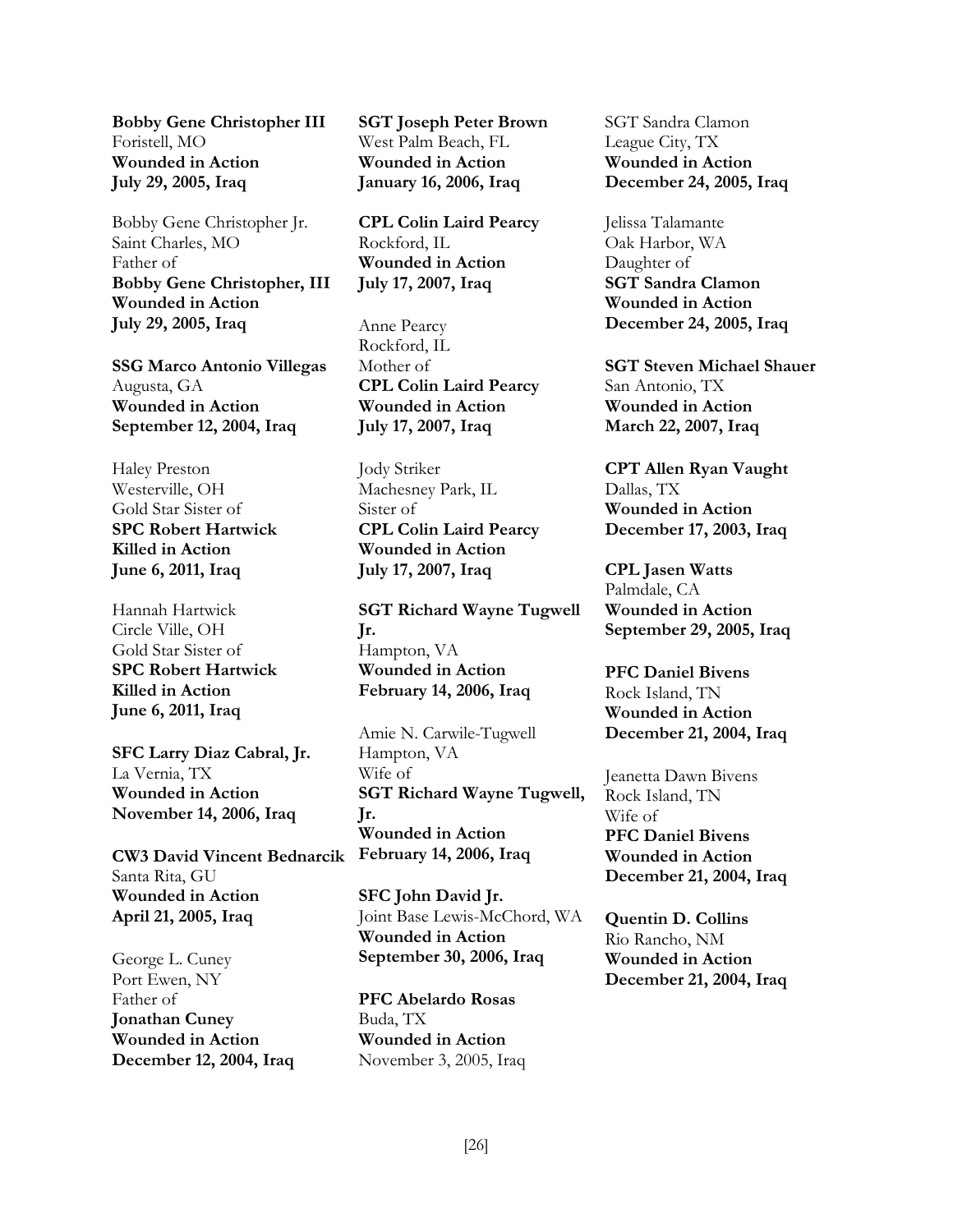Michael Anthony Collins Rio Rancho, NM Son of **Quentin D. Collins Wounded in Action December 21, 2004, Iraq**

**SGT Martin Sicairos** Fresno, CA **Wounded in Action October 26, 2005, Iraq** 

**CPL William Colby Frasier** Nortonville, KY **Wounded in Action May 1, 2007, Iraq** 

James Joseph Haaf Jefferson City, MO Brother of **Robert Allen Haaf Wounded in Action October 22, 2007, Iraq**

**CPL Adam Curtis Birdsell** Richland, WA **Wounded in Action August 19, 2005, Iraq** 

**PFC Randall Joseph Bennett II** Aurora, IN **Wounded in Action July 28, 2007, Iraq** 

**CPL Aeneas Robert Tochi** Aurora, CO **Wounded in Action May 11, 2005, Iraq** 

Jorie Miller Buena Vista, CO Daughter of **Michael Lawrence Neuman Wounded in Action January 31, 2004, Iraq** 

**CPL Patrick Andrew Diener** Nashville, TN **Wounded in Action July 20, 2006, Iraq** 

Deidre Theresa Diener Nashville, TN Mother of **CPL Patrick Andrew Diener Wounded in Action July 20, 2006, Iraq** 

**PFC Carlos Gomez Perez** El Cajon, CA **Wounded in Action April 26, 2004, Iraq** 

**CPL Jeffrey James Seckinger** Williston, FL **Wounded in Action July 10, 2006, Iraq** 

**Michael Vincent Prato** Alexandria, VA **Wounded in Action November 10, 2004, Iraq**

Vincent M. Prato Las Vegas, NV Father of **Michael Vincent Prato Wounded in Action November 10, 2004, Iraq**

Ryan M. Prato Las Vegas, NV Brother of **Michael Vincent Prato Wounded in Action November 10, 2004, Iraq**

Megan Beth Cash Midway, KY Gold Star Widow of **Brandon Schuck Killed in Action February 6, 2006, Iraq** 

**CPT Michael Joseph James** El Dorado Hills, CA **Wounded in Action November 20, 2003, Iraq** 

**SGT Michael Lee Owen Bolley** Spring Creek, NV **Wounded in Action March 26, 2007, Iraq** 

Dakoda Marie Bolley Buhl, ID Daughter of **SGT Michael Lee Owen Bolley Wounded in Action March 26, 2007, Iraq** 

Demi Lynn Bolley Spring Creek, NV Daughter of **SGT Michael Lee Owen Bolley Wounded in Action March 26, 2007, Iraq**

Billy Don Bolley Idaho Falls, ID Brother of **SGT Michael Lee Owen Bolley Wounded in Action March 26, 2007, Iraq** 

Joanne Currier Beaverton, MI Mother of **Brian Dale Currier Wounded in Action March 7, 2005, Iraq**

**CPL Tyron Kim** El Paso, TX **Wounded in Action September 30, 2004, Iraq** 

Anthony Antonio Hudson Virginia Beach, VA **CPL Tyron Kim Wounded in Action September 30, 2004, Iraq**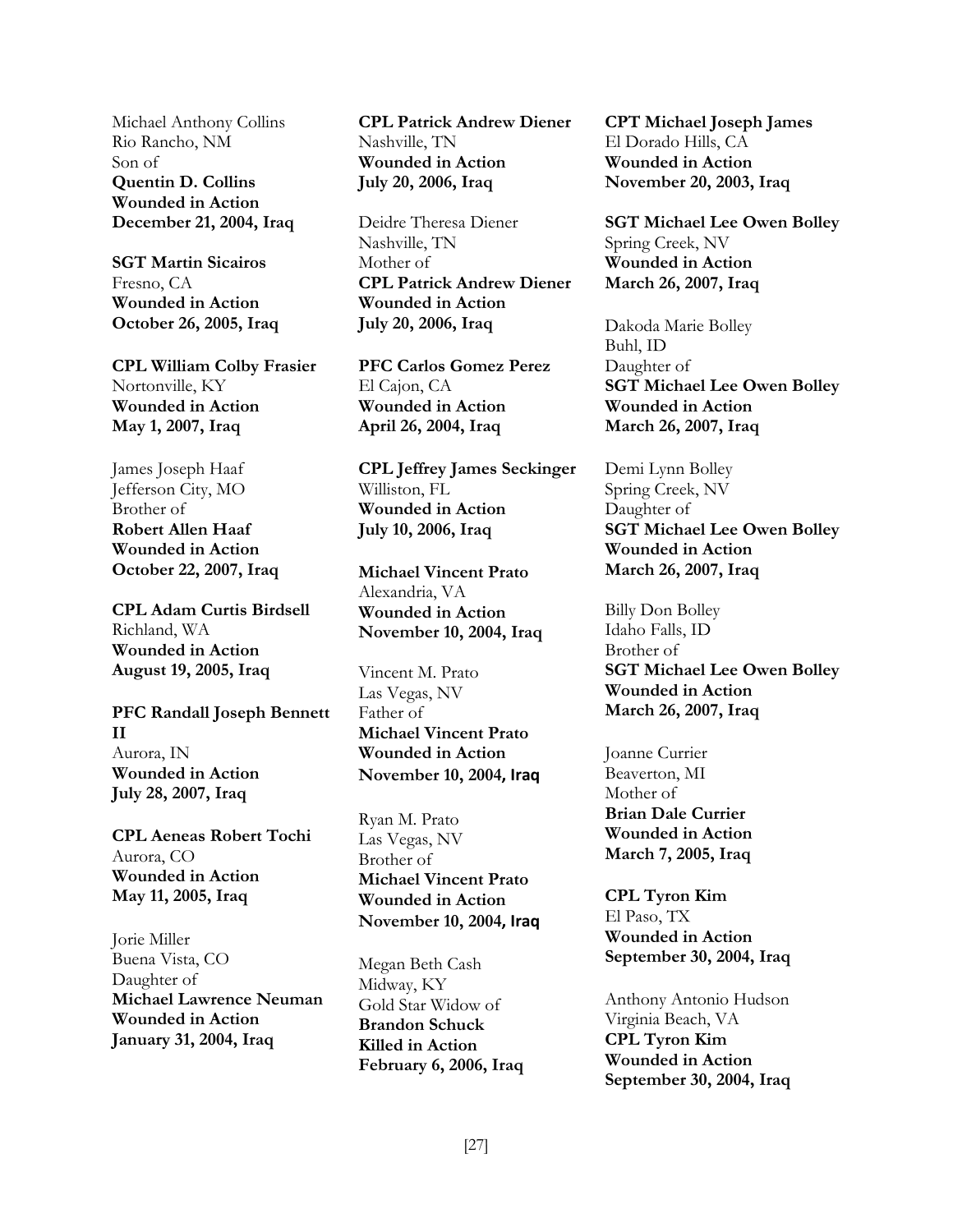**SGT Ryan Patrick Vallery** West Seneca, NY **Wounded in Action August 23, 2005, Iraq** 

**SGT James Nelson Sparks III** Rockville, MD **Wounded in Action January 17, 2006, Iraq** 

Eve Marie Sparks Charleston, SC Daughter of **SGT James Nelson Sparks III Wounded in Action January 17, 2006, Iraq** 

**SGT Jarrad Jerome Davenport** Round Hill, VA **Wounded in Action June 15, 2011, Iraq**

Darrius X. Davenport Round Hill, VA Son of **SGT Jarred Jerome Davenport Wounded in Action June 15, 2011, Iraq** 

**PFC Graham Jacob Thomas Lindsey** Bellingham, WA **Wounded in Action February 11, 2009, Iraq** 

Mary A. Byers Ridgeville, SC Gold Star Mother of **CPT Joshua Byers Killed in Action July 23, 2003, Iraq** 

Lloyd Charles Byers Ridgeville, SC Gold Star Father of **CPT Joshua Byers Killed in Action July 23, 2003, Iraq** 

Milam Byers Summerville, SC Gold Star Brother of **CPT Joshua Byers Killed in Action July 23, 2003, Iraq** 

CPL David Wilson Bronson Auburn, NH **Wounded in Action September 9, 2005, Iraq**

Jessica Tackett Beach City, OH Gold Star Sister of **SPC Richard Allen Hardy Killed in Action October 15, 2005, Iraq** 

**PFC Kristopher Kenneth Siemon** Republic, WA **Wounded in Action February 5, 2008, Iraq** 

**PVT Timothy Earl Bredberg Jr.** Liverpool, NY **Wounded in Action June 11, 2004, Iraq** 

**CPL Andrew Joseph Higgins** Albuquerque, NM **Wounded in Action August 23, 2005, Iraq** 

**CPL Michael Everette Green** Bakersfield, CA **Wounded in Action March 28, 2005, Iraq** 

Steven Green Bakersfield, CA Brother of **CPL Michael Everette Green Wounded in Action**  March 28, 2005, Iraq

PFC Matthew Joseph Pologruto Grove City, OH **Wounded in Action October 12, 2009, Iraq** 

**CPL Gary Don White** Calumet, OK **Wounded in Action November 22, 2008, Iraq** 

**CPL Matthew Albert Jordan** Loudon, NH **Wounded in Action March 14, 2009, Iraq** 

**CPL Scott Bradley Ray** Rio Rancho, NM **Wounded in Action August 23, 2005, Iraq** 

**SGT Michael L. Wells** Royston, GA **Wounded in Action September 8, 2005, Iraq** 

**CPL Ricardo Alfredo Brizuela Jr.** Huntington Park, CA **Wounded in Action July 5, 2003, Iraq** 

**CPL Ronald Allen Eaton** Carmel, IN **Wounded in Action June 16, 2004, Iraq** 

**CPL Michael Jung Hyun Pasco** Radcliff, KY **Wounded in Action April 15, 2011, Iraq** 

**CPL Cortney McCabe Robinson** Millington, MI **Wounded in Action April 2, 2005, Iraq**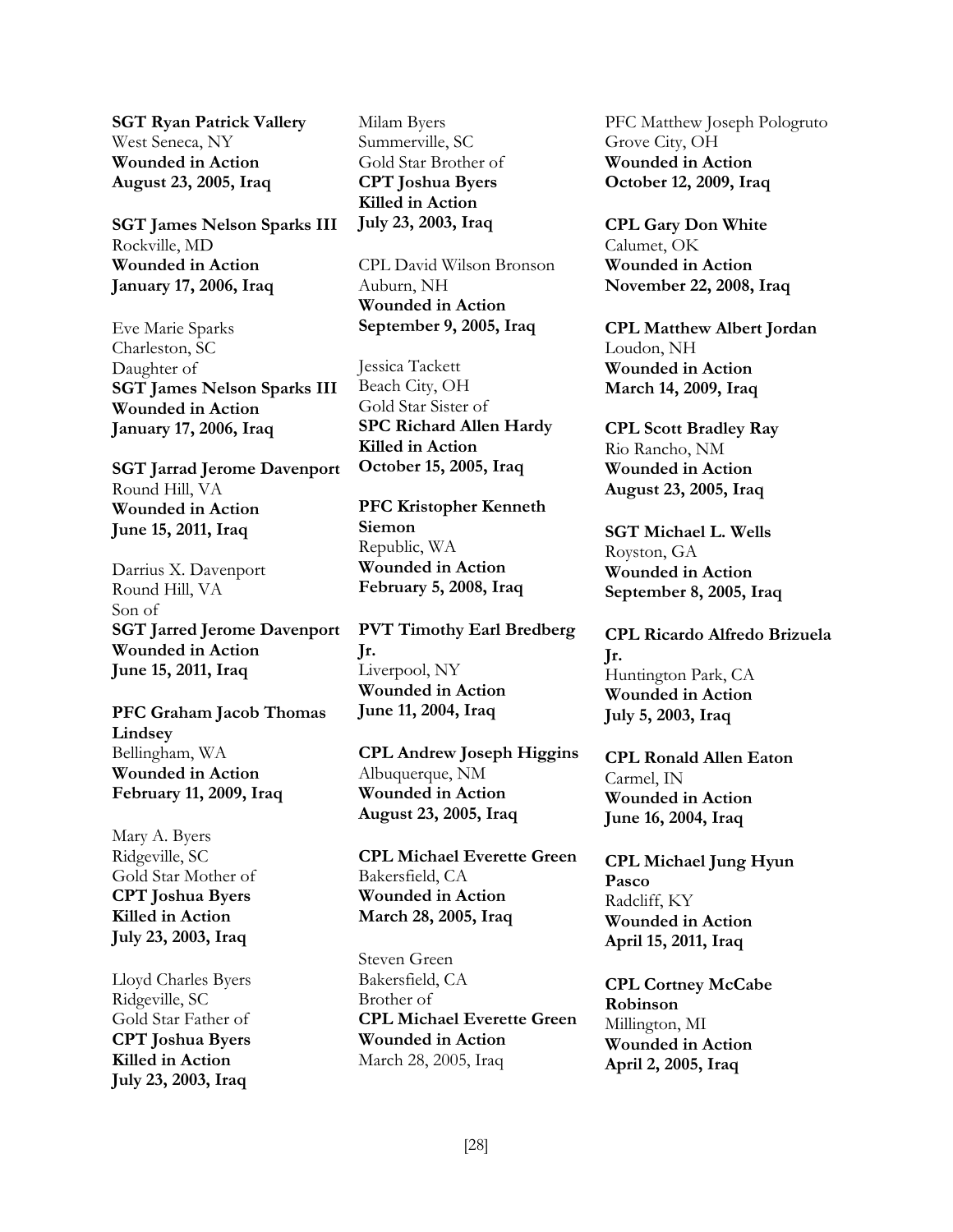Matthew P. Robinson Fenton, MI Uncle/Dad of **CPL Cortney McCabe Robinson Wounded in Action April 2, 2005, Iraq** 

**CPL Korylee Charles Kaai** El Paso, TX **Wounded in Action October 10, 2003, Iraq** 

**SFC Steven Michael Murphy** Waco, GA **Wounded in Action October 4, 2005, Iraq**

**SGT Jeffrey Lee Pickard** Temecula, CA **Wounded in Action April 20, 2010, Iraq** 

Natasha Pickard Temecula, CA Wife of **SGT Jeffrey Lee Pickard Wounded in Action April 20, 2010, Iraq** 

**PFC William Jones IV** Pasadena, MD **Wounded in Action August 7, 2004, Iraq** 

William Jones III Annapolis, MD Father of **PFC William Jones IV Wounded in Action August 7, 2004, Iraq** 

**SGT Toliver Eugene Noey** Royse City, TX **Wounded in Action February 26, 2005, Iraq** 

**SGT Michael Richard Drummond** Taberg, NY **Wounded in Action October 1, 2004, Iraq** 

**PFC Stephen Kent Ferguson** Summersville, WV **Wounded in Action April 7, 2004, Iraq**

Clotilde Joy Szelkowski Aurora, CO Mother of **PFC Stephen Kent Ferguson Wounded in Action April 7, 2004, Iraq**

Owen Eugene Chismar, II Colorado Springs, CO Brother of **PFC Stephen Kent Ferguson Wounded in Action April 7, 2004, Iraq** 

**CPL Bryan Edward Plum** Littlefield, AZ **Wounded in Action June 7, 2009, Iraq** 

**CPL Tymon Larma Coleman** St. Louis, MO **Wounded in Action June 6, 2011, Iraq** 

Astra Carlisa Coleman St. Louis, MO Wife of **CPL Tymon Larma Coleman Wounded in Action June 6, 2011, Iraq** 

**SGT Bruce Leonard Morrow** Pittsburgh, PA **Wounded in Action October 27, 2005, Iraq**

**CPL Christopher John Shima** Dewey, AZ **Wounded in Action April 5, 2005, Iraq** 

Christina Louise Shima Dewey, AZ Wife of **CPL Christopher John Shima Wounded in Action April 5, 2005, Iraq** 

**SSG Michael Thomas Behrens** Canton, GA **Wounded in Action March 23, 2007, Iraq**

**Hunter W. Behrens** New Bern, NC Son of SSG Michael Thomas Behrens **Wounded in Action March 23, 2007, Iraq** 

Caitlynn Behrens New Bern, NC Daughter of **SSG Michael Thomas Behrens Wounded in Action March 23, 2007, Iraq** 

Kendyl Elizabeth Behrens Acworth, GA Daughter of **SSG Michael Thomas Behrens Wounded in Action March 23, 2007, Iraq** 

Jefferson A. Behrens Canton, GA Daughter of **SSG Michael Thomas Behrens Wounded in Action March 23, 2007, Iraq** 

**SFC Eric Leon Horton**  Killeen, TX **Wounded in Action October 6, 2007, Iraq**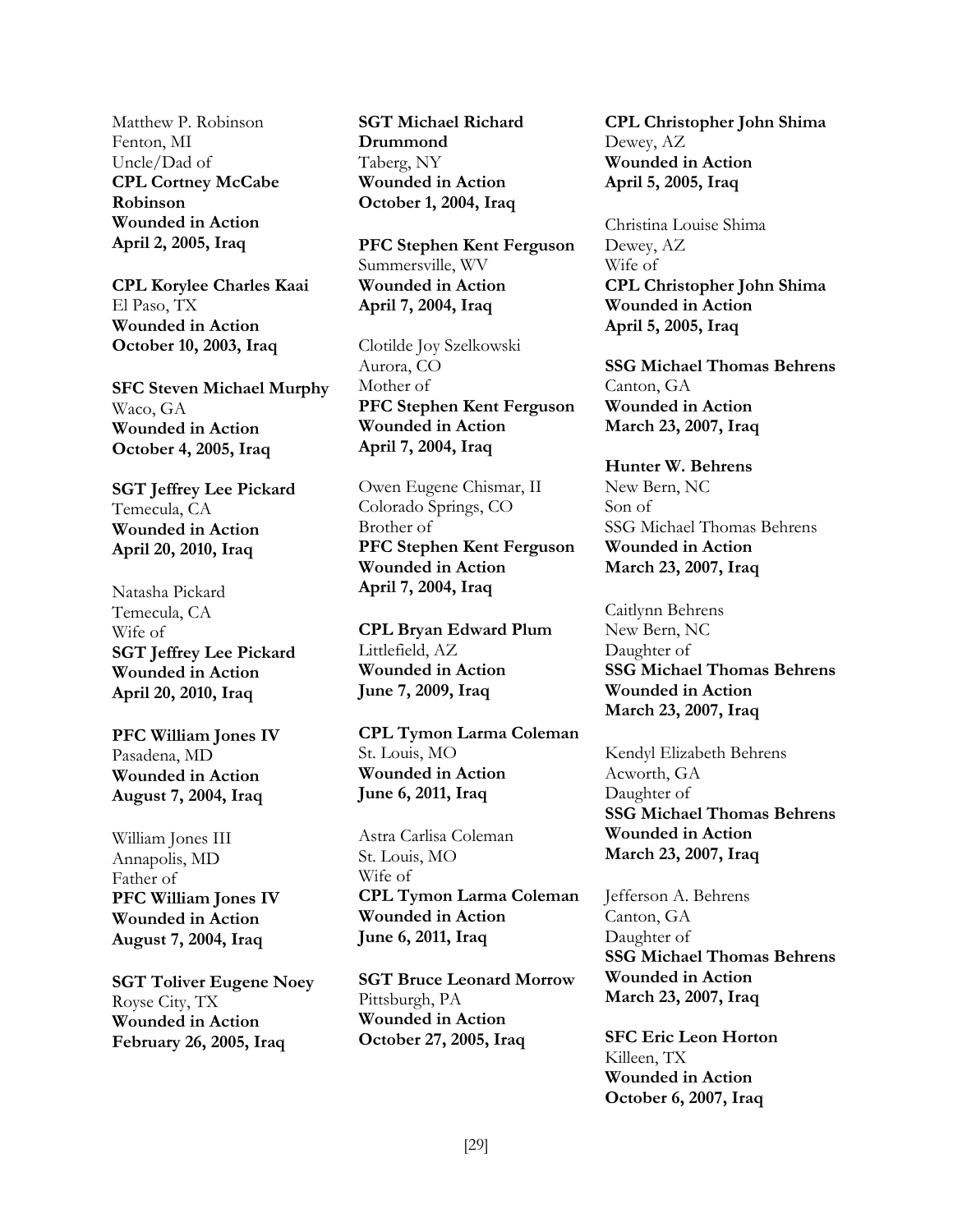**PV2 Martin Anthony McClung**  Allysa Brooke Wilson **II**  Detroit, MI **Wounded in Action September 19, 2005, Iraq** 

Janel Marie McClung Detroit, MI Wife of **PV2 Martin Anthony McClung II Wounded in Action September 19, 2005, Iraq**

Peggy Joyce McClung Detroit, MI Other of **PV2 Martin Anthony McClung CPL Daniel William Barron II Wounded in Action September 19, 2005, Iraq** 

James McClung Detroit, MI Other of **PV2 Martin Anthony McClung February 25, 2008, Iraq II Wounded in Action September 19, 2005, Iraq** 

Vernon Dolby Oil City, PA Father of **PV2 Martin Anthony McClung II Wounded in Action September 19, 2005, Iraq** 

**CPL Harrison Manyoma**  Cannel City, KY **Wounded in Action July 2, 2004, Iraq**

**SG Larry Duane Wilson, Jr.**  Guttenberg, IA **Wounded in Action June 10, 2007, Iraq** 

Guttenberg, IA Wife of **SSG Larry Duane Wilson, Jr. Wounded in Action June 10, 2007, Iraq** 

**SSG Travis Eugene Schneider** Menifee, CA **Wounded in Action May 15, 2008, Iraq**

**SGT John Derrick Flamer** Bowie, MD **Wounded in Action October 21, 2003, Iraq** 

Fort Sill, OK **Wounded in Action May 15, 2005, Iraq** 

**PFC Ricky Allen Pata Sr.** Wichita, KS **Wounded in Action** 

**CPL Mario L. Borrego** Murrieta, CA **Wounded in Action July 12, 2004, Iraq** 

**SSG Richard Randall Hedgecock, II** Fayetteville, NC **Wounded in Action February 18, 2009, Iraq** 

**CPL Chester J. Rogers**  Pawtucket, RI **Wounded in Action October 14, 2004, Iraq** 

Sandra D. Cary Henderson, TX Mother of **Justin Neil Cary Wounded in Action June 17, 2008, Iraq**

Alex Duncan Cary White Oak, TX Brother of **Justin Neil Cary Wounded in Action June 17, 2008, Iraq**

**PFC Michael Benavides Jr.** San Antonio, TX **Wounded in Action January 7, 2004, Iraq** 

**SSG Devin Samuel Harvey** Owensville, IN **Wounded in Action May 11, 2006, Iraq** 

**2LT Robert Steven Baughn** Liberty Hill, TX **Wounded in Action August 5, 2007, Iraq** 

Karly Ann Baughn Liberty Hill, TX Wife of **2LT Robert Steven Baughn Wounded in Action August 5, 2007, Iraq** 

**CPL Karl R. Simandl** Milwaukee, WI **Wounded in Action March 1, 2007, Iraq** 

**CPL Alexander Restifo** Spring Hill, FL **Wounded in Action October 27, 2004, Iraq** 

**PFC Michael Scott Erb** Kokomo, IN **Wounded in Action March 14, 2007, Iraq** 

**CPL Joshua Divon Travis** Humble, TX **Wounded in Action December 20, 2004, Iraq**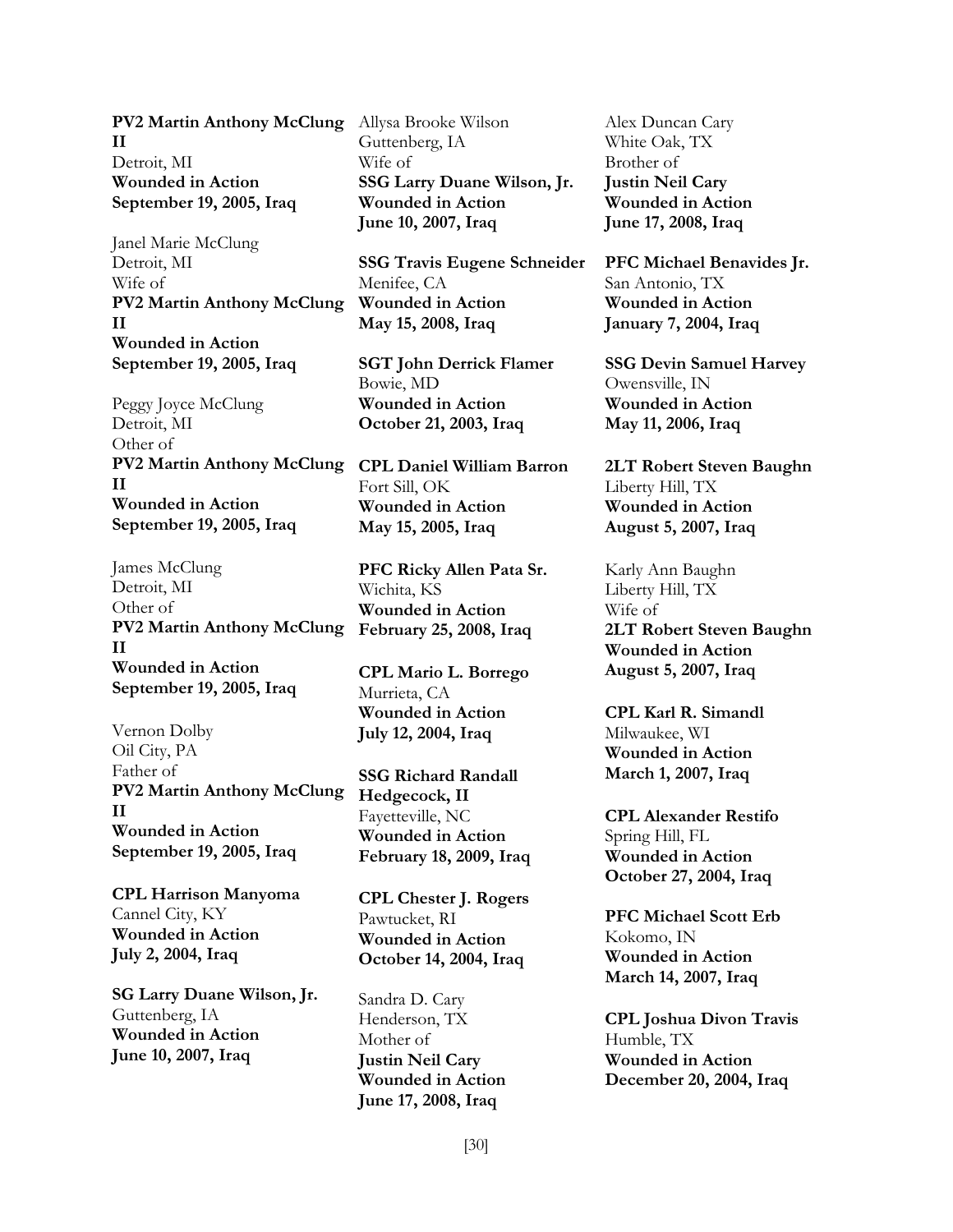**SGT Ronald Andre Sams Sr.** Killeen, TX **Wounded in Action February 23, 2006, Iraq**

**SGT Philip Lee Childrey** Waynesville, MO **Wounded in Action May 21, 2008, Iraq**

Stephanie Childrey Waynesville, MO Wife of **SGT Philip Lee Childrey Wounded in Action May 21, 2008, Iraq** 

**CPL Timothy Michael Hatch** Parma, OH **Wounded in Action April 13, 2005, Iraq** 

**CPL Jeremy Edward Smith** Liverpool, NY **Wounded in Action February 19, 2007, Iraq** 

**CPL Eric Eugene Rodriquez** Mountain Home, ID **Wounded in Action March 9, 2005, Iraq** 

**SSG Franklyn Lee Doss** Troy, TX **Wounded in Action April 4, 2004, Iraq**

**CPL Antonio Harold Ward** Hillsboro, OR **Wounded in Action December 21, 2004, Iraq** 

Dalis Brenda Ward Avondale, AZ Mother of **CPL Antonio Harold Ward Wounded in Action December 21, 2004, Iraq** 

Dennis Harold Ward Avondale, AZ Father of **CPL Antonio Harold Ward Wounded in Action December 21, 2004, Iraq**

**CPL Thomas Matthew Brooks** Bethel, VT **Wounded in Action May 25, 2004, Iraq** 

**CPL John Eldon Adamic** Hudson, WI **Wounded in Action November 12, 2003, Iraq** 

**CPT Angela Konen** Lacey, WA **Wounded in Action December 21, 2004, Iraq** 

Jessica Michele Hebert Everett, WA Gold Star Sister of **Justin William Hebert Killed in Action August 1, 2003, Iraq** 

**SGT Matthew Neil Bowman** Georgetown, TX **Wounded in Action October 26, 2006, Iraq** 

**CPL Trey Norman Bailey** Terrebonne, OR **Wounded in Action April 29, 2011, Iraq**

Shirley Gamble Vine Grove, KY Wife of Michael Gamble **Wounded in Action May 28, 2003, Iraq**

**PFC Christopher Brian Saunders** Hanover, MA **Wounded in Action September 14, 2006, Iraq** 

**PV2 Salvador Luis Loera Jr.** Rio Rancho, NM **Wounded in Action April 24, 2006, Iraq** 

Monica E. Loera Rio Rancho, NM Mother of **PV2 Salvador Luis Loera Jr. Wounded in Action April 24, 2006, Iraq** 

Salvador Loera Sr. Rio Rancho, NM Father of **PV2 Salvador Luis Loera Jr. Wounded in Action April 24, 2006, Iraq** 

Miguel Loera Rio Rancho, NM Brother of **PV2 Salvador Luis Loera Jr. Wounded in Action April 24, 2006, Iraq** 

**SGT Quante Maurice Eggleston** Fredericksburg, VA **Wounded in Action May 1, 2003, Iraq**

Tanya Merlon Diggs Baltimore, MD Mother of **SGT Quante Maurice Eggleston Wounded in Action May 1, 2003, Iraq**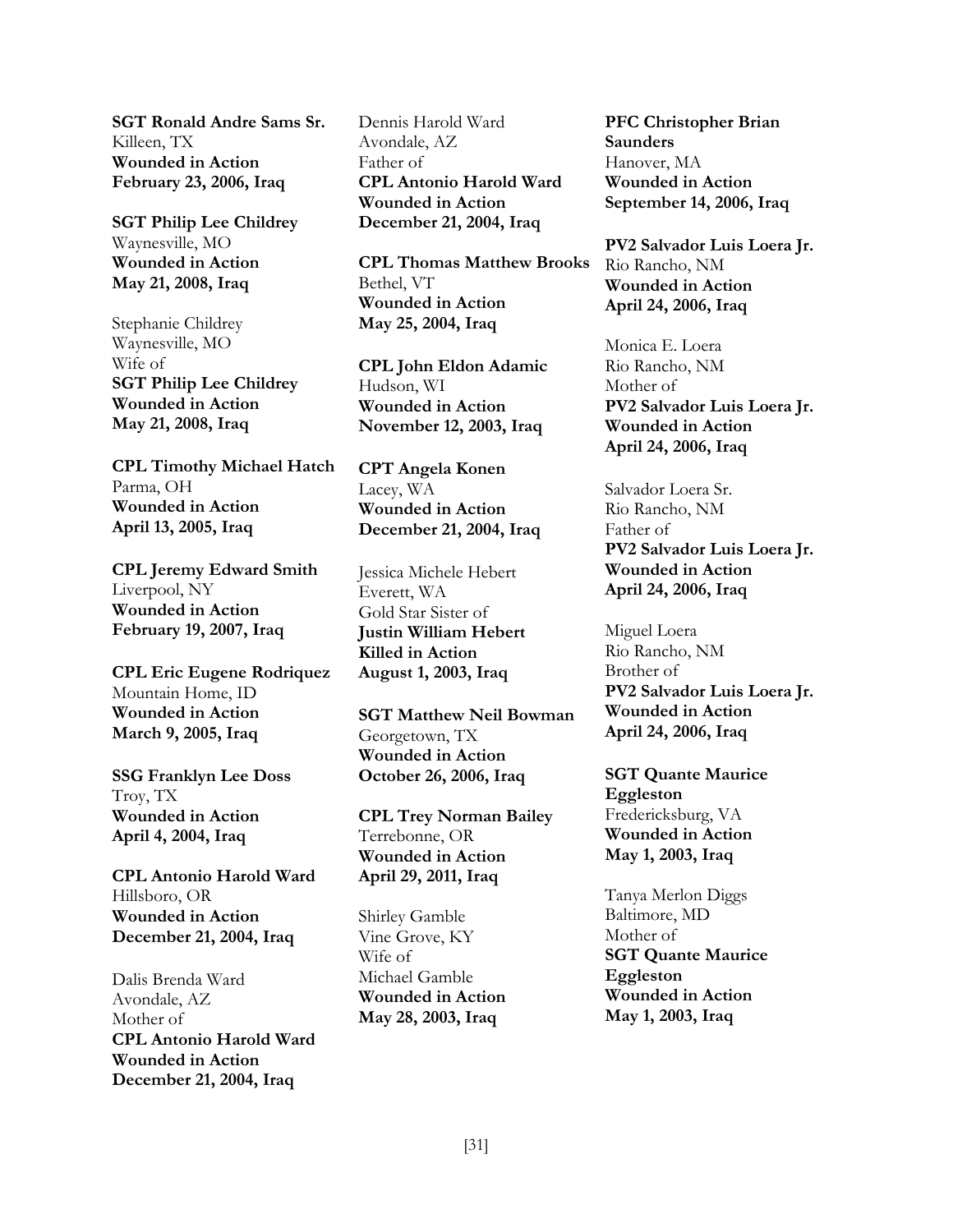Terra Simone Eggleston Baltimore, MD Sister of **SGT Quante Maurice Eggleston Wounded in Action May 1, 2003, Iraq** 

**CPL Joshua Dale Coy** Jefferson City, TN **Wounded in Action February 19, 2005, Iraq**

**SSG Michael John Sippel** Rochester, NY **Wounded in Action March 25, 2006, Iraq** 

Kelly Lynn Ottmar Webster, NY Wife of **SSG Michael John Sippel Wounded in Action March 25, 2006, Iraq** 

Marlene Marie Grana Rochester, NY Mother of **SSG Michael John Sippel Wounded in Action March 25, 2006, Iraq** 

John Patrick Sippel Webster, NY Father of **SSG Michael John Sippel Wounded in Action March 25, 2006, Iraq** 

Maria Egan Riverside, NJ Gold Star Widow of **SGT Michael Egan Killed in Action September 19, 2005, Iraq**  David Phillip Malson Rochester Hills, MI Gold Star Brother of **1LT Adam Michael Malson Killed in Action February 19, 2005, Iraq**

Amy Malson Fly Royal Oak, MI Gold Star Sister of **1LT Adam Michael Malson Killed in Action February 19, 2005, Iraq**

**PFC Brian Thomas Skraba** Lockport, IL **Wounded in Action March 13, 2005, Iraq** 

**PFC Olein Nashan Tsinnijinnie** Saint Paul, MN **Wounded in Action February 5, 2007, Iraq** 

**CPT Jason Regester** Las Vegas, NV **Wounded in Action June 21, 2007, Iraq** 

**SSG Dean Michael Graham** Columbia City, IN **Wounded in Action December 7, 2006, Iraq** 

Jaimie K. Egge Lincoln, NE Gold Star Widow of **CPL Matthew Charles Henderson Killed in Action May 26, 2004, Iraq** 

**CPL** Derrick Deandre Hemphill Hernando, MS **Wounded in Action March 18, 2005, Iraq** 

**SGT Brian David Gould** West Richland, WA **Wounded in Action June 20, 2008, Iraq** 

**MAJ Robert Lee McCormick** Plaquemine, LA **Wounded in Action November 14, 2006, Iraq** 

Mackenzie McCormick Plaquemine, LA Daughter of **MAJ Robert Lee McCormick Wounded in Action November 14, 2006, Iraq**

Sheila McCormick Plaquemine, LA Mother of **MAJ Robert Lee McCormick Wounded in Action November 14, 2006, Iraq** 

Timothy A. McCormick Plaquemine, LA Father of **MAJ Robert Lee McCormick Wounded in Action November 14, 2006, Iraq** 

Thomas A. McCormick Plaquemine, LA Brother of **MAJ Robert Lee McCormick Wounded in Action November 14, 2006, Iraq** 

**SSG Steve Nuñez Jr.** Murriette, CA **Wounded in Action April 5, 2005, Iraq** 

**CPL Dhuntha Shayre Wyatt** Conroe, TX **Wounded in Action July 10, 2006, Iraq**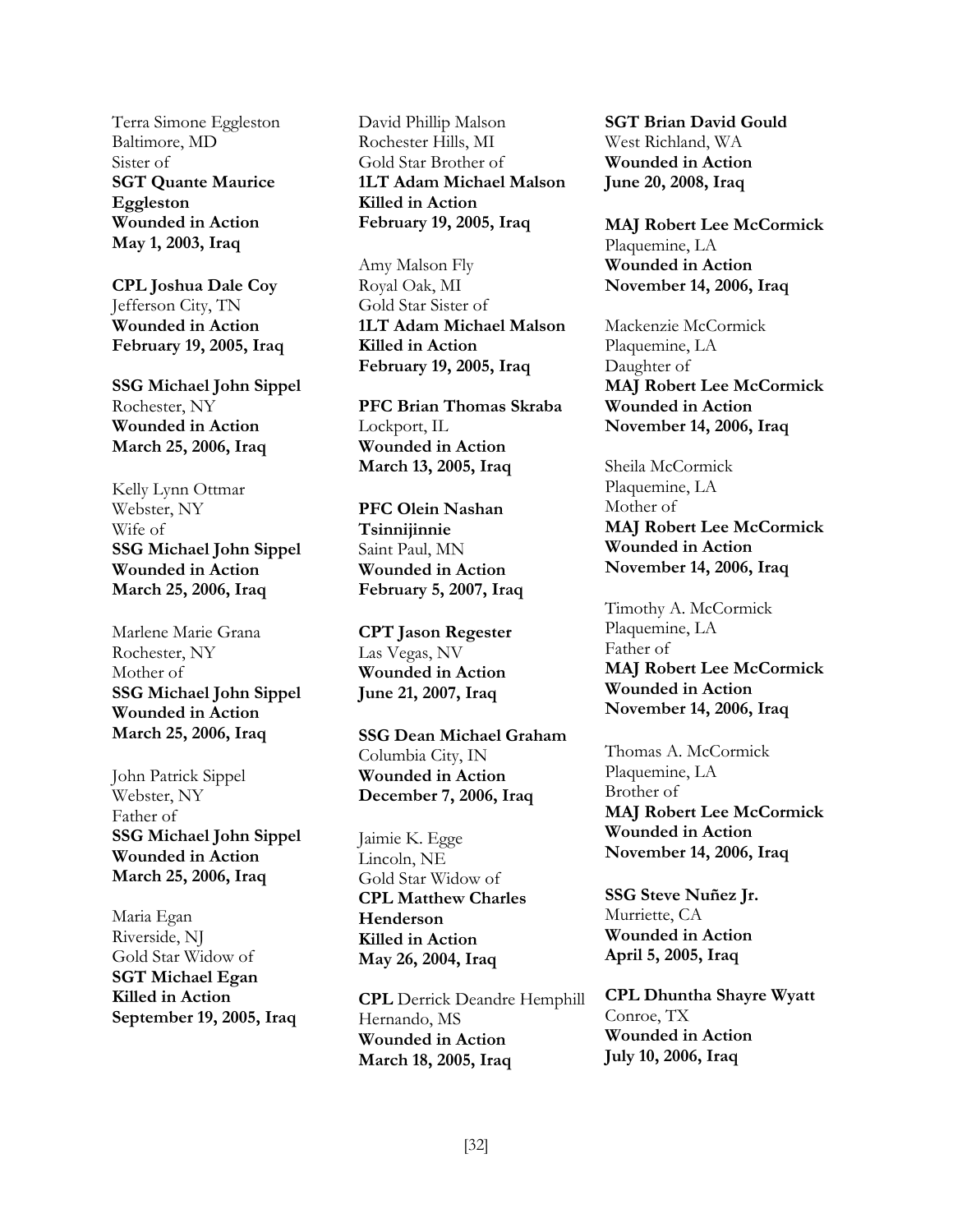**SGT David Anthony Rosales** Mesa, AZ **Wounded in Action January 5, 2005, Iraq** 

Amy Lynn Rosales Gilbert, AZ Wife of **SGT David Anthony Rosales Wounded in Action January 5, 2005, Iraq**

**CPL Nicholas Bert Andrews** Millville, DE **Wounded in Action September 30, 2006, Iraq** 

Matthew Ryan Foster Eugene, OR Son of **Richard Dewayne Foster Wounded in Action April 4, 2004, Iraq**

**SGT Robert Arthur Dixon** Dubuque, IA **Wounded in Action September 19, 2004, Iraq** 

**SGT David Robert Wenzel** Castaic, CA **Wounded in Action January 28, 2008, Iraq** 

**SSG Andrew Scott Fayal** Spokane, WA **Wounded in Action November 8, 2006, Iraq** 

Earlene E. Erbe Cedar Rapids, IA Mother of **Daniel J. Erbe Wounded in Action March 17, 2005, Iraq** **PFC Christopher Max Heidling** Pryor, OK **Wounded in Action December 30, 2006, Iraq** 

**SGT Christian Phillips Rodriguez** Round Rock, TX **Wounded in Action June 6, 2011, Iraq** 

Delores Mills Brooksville, FL Gold Star Mother of **SGT Lea Robert Mills Killed in Action April 28, 2006, Iraq**

Robert Mills Brooksville, FL Gold Star Father of **Lea Robert Mills SGT Killed in Action April 28, 2006, Iraq** 

**CPT Jeremy Lee Ballard** Benton, KY **Wounded in Action September 11, 2005, Iraq** 

**CPL Andre Dewayne Joseph** New York, NY **Wounded in Action May 12, 2007, Iraq** 

**CPL Joey James Bramme** Kalispell, MT **Wounded in Action April 13, 2006, Iraq** 

**SGT Daniel Euzeb Cowart** Santa Fe, TX **Wounded in Action May 13, 2007, Iraq** 

**SGT Ramon Junior Bejarano** Montgomery, IL **Wounded in Action November 11, 2004, Iraq** 

**SGT Alex Phongphachone** King of Prussia, PA **Wounded in Action September 1, 2003, Iraq** 

Gwen C. McIntosh Houston, TX Gold Star Mother of **Scott Alexander McIntosh Killed in Action March 10, 2008, Iraq** 

**CPL Juan Martinez Rubio** San Angelo, TX **Wounded in Action January 1, 2005, Iraq** 

**CPL Justin Murray Crocker** Canton, GA **Wounded in Action November 12, 2004, Iraq** 

**SGT Geordan Edward Ganka** Woodstock, GA **Wounded in Action June 6, 2007, Iraq** 

Michael J. Grajko Syracuse, NY Brother of Timothy J. Grajko **Wounded in Action August 15, 2006, Iraq**

John Francis Prazynski Hamilton, OH Gold Star Father of **LCpl Taylor Prazynski Killed in Action May 9, 2005, Iraq**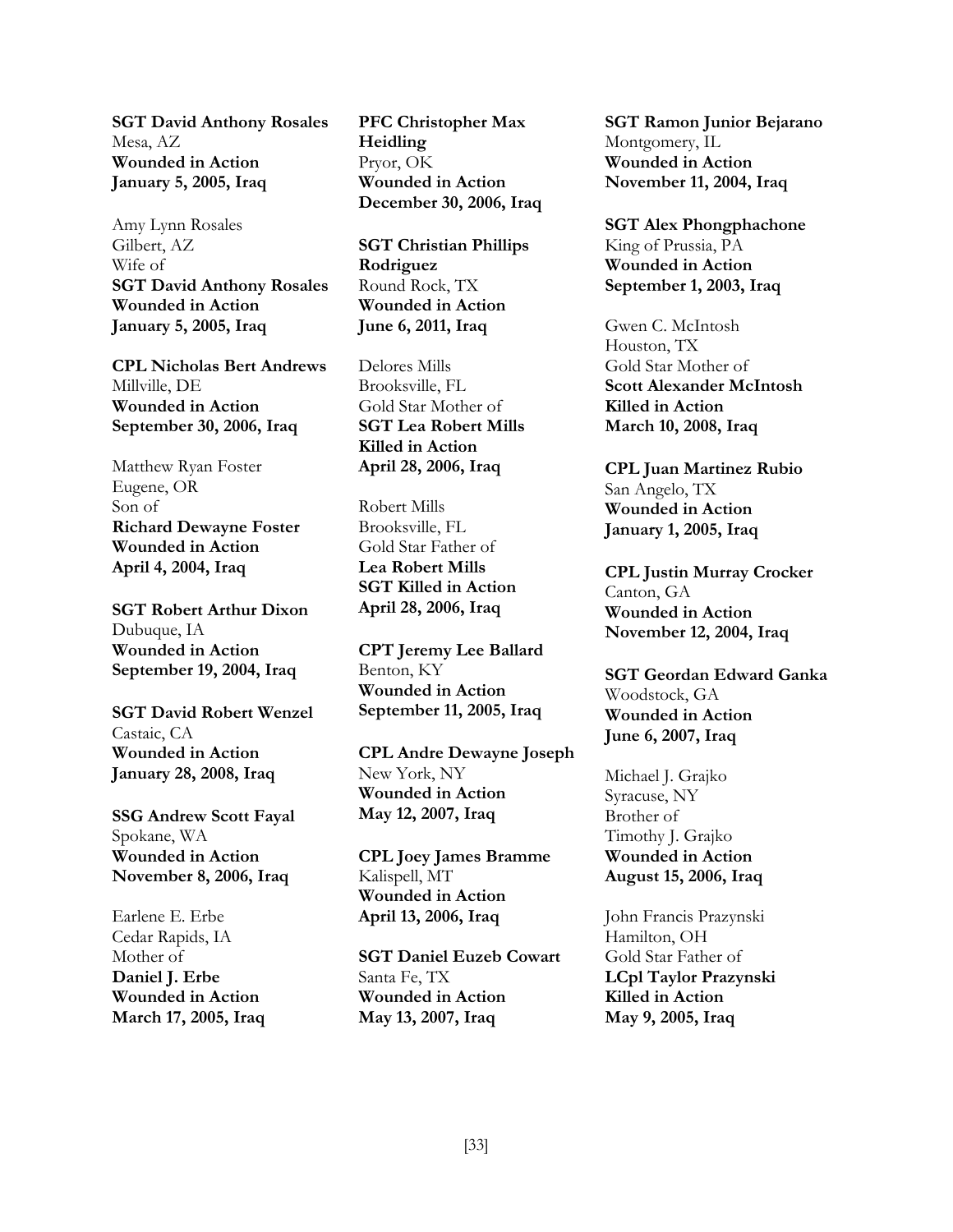Carol Rose Prazynski Hamilton, OH Gold Star Step-Mother of **LCpl Taylor Prazynski Killed in Action May 9, 2005, Iraq** 

Ryan Andrew Blomer Maineville, OH Gold Star Brother of **LCpl Taylor Prazynski Killed in Action** 

**May 9, 2005, Iraq SGT Ronald Dean Stark II** Palm Coast, FL **Wounded in Action September 3, 2007, Iraq** 

**CPL Melvin Jerome Gatewood** Mount Juliet, TN **Wounded in Action April 19, 2005, Iraq**

Ronald Lynn Gatewood, Jr. Columbus, MS Brother of **CPL Melvin Jerome Gatewood Wounded in Action April 19, 2005, Iraq** 

Martrel Ja'quez Peoples Phenix City, AL Son of **Steven Renald Peoples Wounded in Action December 15, 2003, Iraq**

Lynda L. Vosbein Lakeside, CA Gold Star Widow of **Matthew Joseph Vosbein Killed in Action August 29, 2006, Iraq**

Brandon Jackson Lakeside, CA Gold Star Son of **SGT Matthew Joseph Vosbein Killed in Action August 29, 2006, Iraq** 

Timothy J.B. Lingle Sun Prairie, WI Gold Star Brother of **SGT Matthew Joseph Vosbein Killed in Action August 29, 2006, Iraq** 

**CPL Jason Randy Smith** Saxe, VA **Wounded in Action February 17, 2008, Iraq** 

**SSG Matthew Carnell Beatty** Gilbert, AZ **Wounded in Action September 1, 2005, Iraq** 

**CPT Andrew James Green** Albuquerque, NM **Wounded in Action November 18, 2004, Iraq** 

**SSG Arthur Lee Moye** Prattville, AL **Wounded in Action May 8, 2003, Iraq**

Debra Blackmon Moye Prattville, AL Wife of SSG Arthur Lee Moye **Wounded in Action May 8, 2003, Iraq**

**SSG Donald Evan Grzena** Jacksonville, FL **Wounded in Action May 5, 2004, Iraq** 

**CPL James A. Gilbert** Rochester, WA **Wounded in Action December 21, 2004, Iraq** 

**SGT Robert Allen Mansfield** Wilmington, DE **Wounded in Action May 25, 2007, Iraq** 

**Sean Taylor Scruggs** Las Vegas, NV **Wounded in Action December 16, 2007, Iraq** 

Sandra Dee Brice Independence, CA Sister of **Sean Taylor Scruggs Wounded in Action December 16, 2007, Iraq** 

**SFC Meshall Elaine Winnegan** Olive Branch, MS **Wounded in Action April 15, 2009, Iraq**

Ronald Q. Rice Olive Branch, MS Brother of **SFC Meshall Elaine Winnegan Wounded in Action April 15, 2009, Iraq** 

Clifford Edward Gunter Laurens, SC Son of **William Franklin Gunter Wounded in Action September 18, 2003, Iraq**

**SSG Michael Wayne Myers** Gasport, NY **Wounded in Action February 19, 2007, Iraq**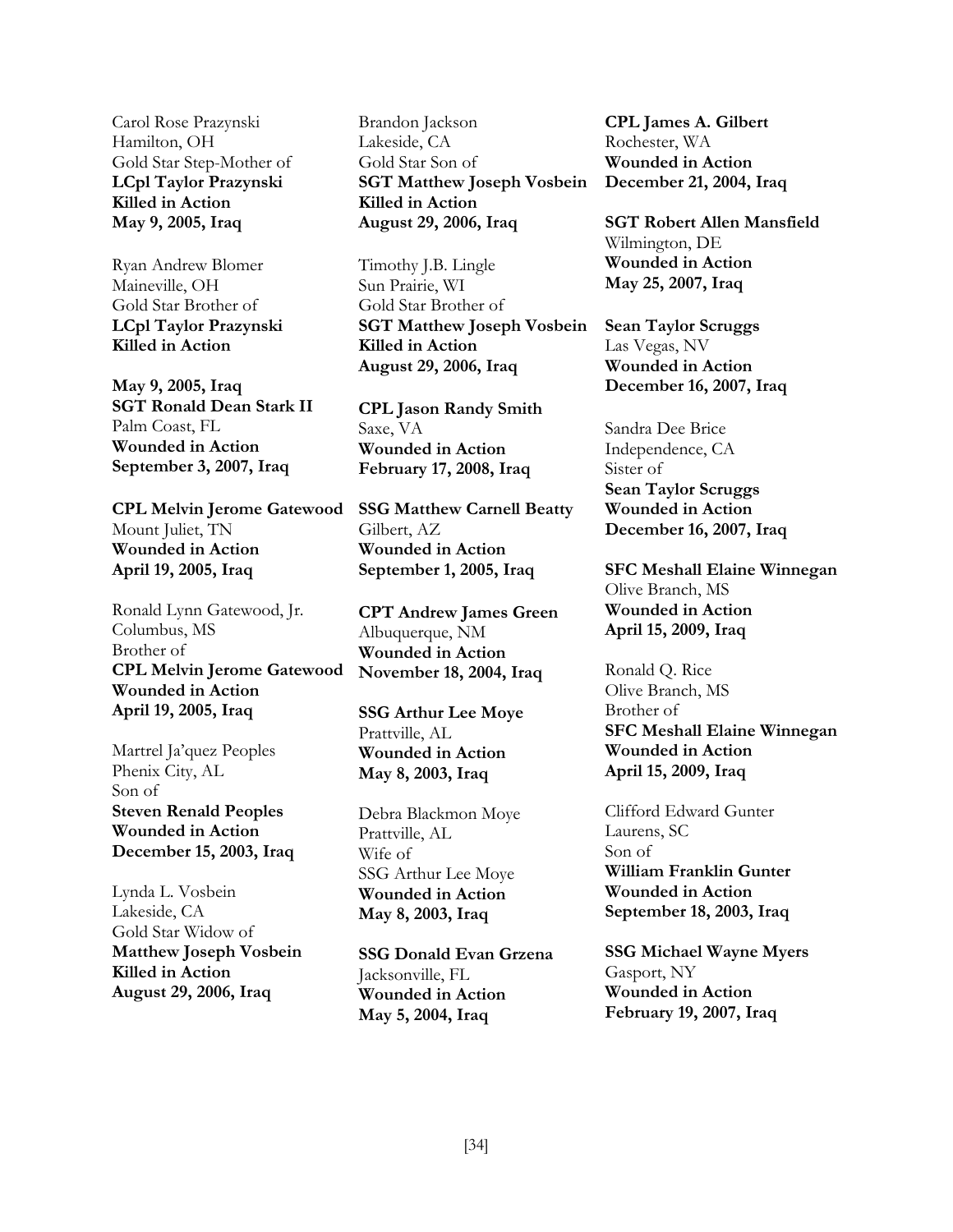Nora Ann Foutz Durango, CO Sister of **James Edward Wright Wounded in Action April 7, 2004, Iraq**

**SGT Michael Andre Darcy** Phoenix, AZ **Wounded in Action June 3, 2003, Iraq** 

**SGT Roosevelt Ross Jr.** Tallassee, AL **Wounded in Action October 27, 2003, Iraq** 

Darel Ross Opelika, AL Brother of **Roosevelt Ross Wounded in Action October 27, 2003, Iraq** 

Helen Ross Montgomery, AL Sister of **Roosevelt Ross Wounded in Action October 27, 2003, Iraq** 

Conilia Ross Yobo Harvest, AL Sister of **Roosevelt Ross Wounded in Action October 27, 2003, Iraq** 

John Henry Ross Norcross, GA Brother of **Roosevelt Ross Wounded in Action October 27, 2003, Iraq**  Jemilia Ross Polius Huntsville, AL Sister of **Roosevelt Ross Wounded in Action October 27, 2003, Iraq** 

Theresa Ross Jones Huntsville, AL Sister of **Roosevelt Ross Wounded in Action October 27, 2003, Iraq** 

Syderia Rosate Ross Tuskegee, AL Sister of **Roosevelt Ross Wounded in Action October 27, 2003, Iraq** 

Robin Renee Davidson Clovis, CA Gold Star Mother of **SGT Steven Michael Packer Killed in Action May 17, 2007, Iraq**

Christopher David Packer Fresno, CA Gold Star Brother of **SGT Steven Michael Packer Killed in Action May 17, 2007, Iraq**

Zachary Tyler Davidson Clovis, CA Gold Star Brother of **SGT Steven Michael Packer Killed in Action May 17, 2007, Iraq**

Jason Nolan Davidson Clovis, CA Gold Star Brother of **SGT Steven Michael Packer Killed in Action May 17, 2007, Iraq**

**SGT Stuart Hunter McKenzie** Kennewick, WA **Wounded in Action March 30, 2004, Iraq** 

**PFC Joshua Cody Birch** Pickerington, OH **Wounded in Action December 25, 2003, Iraq** 

Heather M. Birch Pickerington, OH Wife of **PFC Joshua Cody Birch Wounded in Action December 25, 2003, Iraq** 

Caryn M. Giroux Sebring, OH Mother of **PFC Joshua Cody Birch Wounded in Action December 25, 2003, Iraq** 

John R. Birch Jr. Cambridge, OH Father of **PFC Joshua Cody Birch Wounded in Action December 25, 2003, Iraq**

Judd W. Birch Cambridge, OH Brother of **PFC Joshua Cody Birch Wounded in Action December 25, 2003, Iraq** 

**PFC Nicholas Tubbs** Missouri City, TX **Wounded in Action July 5, 2007, Iraq** 

Vanessa Meredith Conroe, TX Aunt of **PFC Nicholas Tubbs Wounded in Action July 5, 2007, Iraq**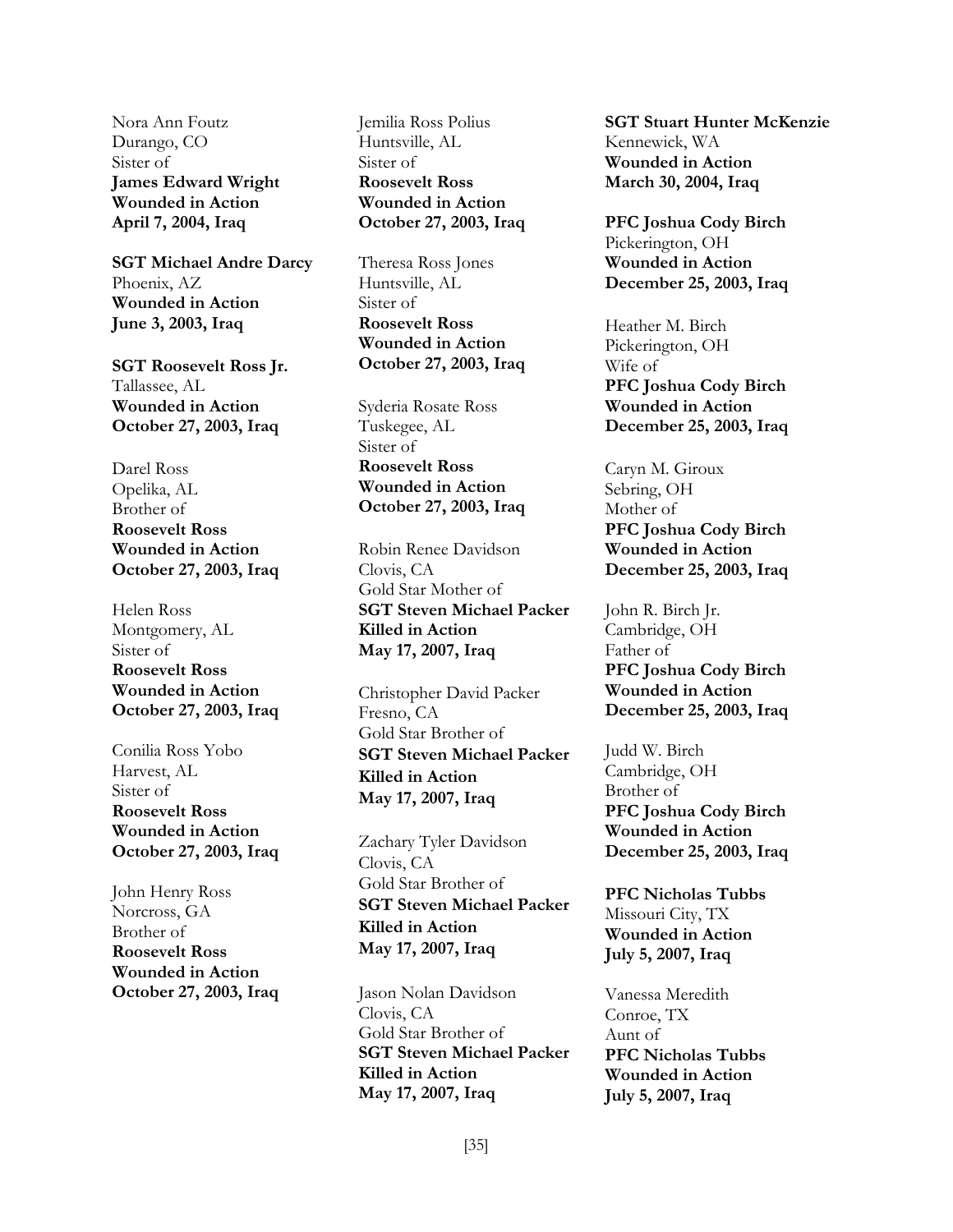Troy Meredith Conroe, TX Uncle of **PFC Nicholas Tubbs Wounded in Action July 5, 2007, Iraq** 

**SGT Samuel Sparks III** Tuskegee, AL **Wounded in Action July 31, 2003, Iraq** 

Brenda Elaine Stephens Montgomery, AL **SGT Samuel Sparks Killed in Action July 31, 2003, Iraq** 

Pamela Sparks-Smith Union Springs, AL Sister of **SGT Samuel Sparks Wounded in Action July 31, 2003, Iraq** 

**CPL Justin Roy Rojas** Burgaw, NC **Wounded in Action April 9, 2004, Iraq**

Amanda Rojas Burgaw, NC Wife of **CPL Justin Roy Rojas Wounded in Action April 9, 2004, Iraq** 

**SSG Daniel Raye Duitsman** Fredericksbrg, VA **Wounded in Action June 3, 2004, Iraq** 

**CPL Michael Paul Savoie** Addis, LA **Wounded in Action October 4, 2004, Iraq** 

**SGT Phillip Frederick McCotter** Stoneville, NC **Wounded in Action August 18, 2004, Iraq** 

**SGT William Robert Ingram** Independence, MO **Wounded in Action May 7, 2004, Iraq** 

**SGT Wesley Allen Gautreaux** Brookland, AR **Wounded in Action December 24, 2006, Iraq** 

Joel A. Nieto Bradenton, FL Brother of **SGT Wesley Allen Gautreaux Wounded in Action December 24, 2006, Iraq** 

CPL Wesley J. Halleck Decatur, TN **Wounded in Action July 28, 2006, Iraq**

Brendan W. Halleck Decatur, TN Son of **CPL Wesley J. Halleck Wounded in Action July 28, 2006, Iraq** 

**SSG Floyd C. Peters Jr.** Jasper, TX **Wounded in Action November 12, 2003, Iraq** 

Christina Peters Jasper, TX Wife of **SSG Floyd C. Peters Wounded in Action November 12, 2003, Iraq**

Katlin Peters Jasper, TX Daughter of **SSG Floyd C. Peters Wounded in Action November 12, 2003, Iraq**

Santana Marie Peters Jasper, TX Daughter of **SSG Floyd C. Peters Wounded in Action November 12, 2003, Iraq**

Andrew Brian Staggs Monroe City, IN **SSG Floyd C. Peters Wounded in Action November 12, 2003, Iraq**

Joy White Buna, TX Sister of **SSG Floyd C. Peters Wounded in Action November 12, 2003, Iraq**

**PV2 John Paul Alvarez** Canton, GA **Wounded in Action May 24, 2006, Iraq**

**SGT Charles Edward Slacks Jr.** EL Paso, TX **Wounded in Action May 25, 2003, Iraq** 

**CPL Scott Bronson Lyon** West Des Moines, IA **Wounded in Action May 11, 2005, Iraq** 

**CPL Jason Eric Bell** Van Alstyne, TX **Wounded in Action March 13, 2006, Iraq**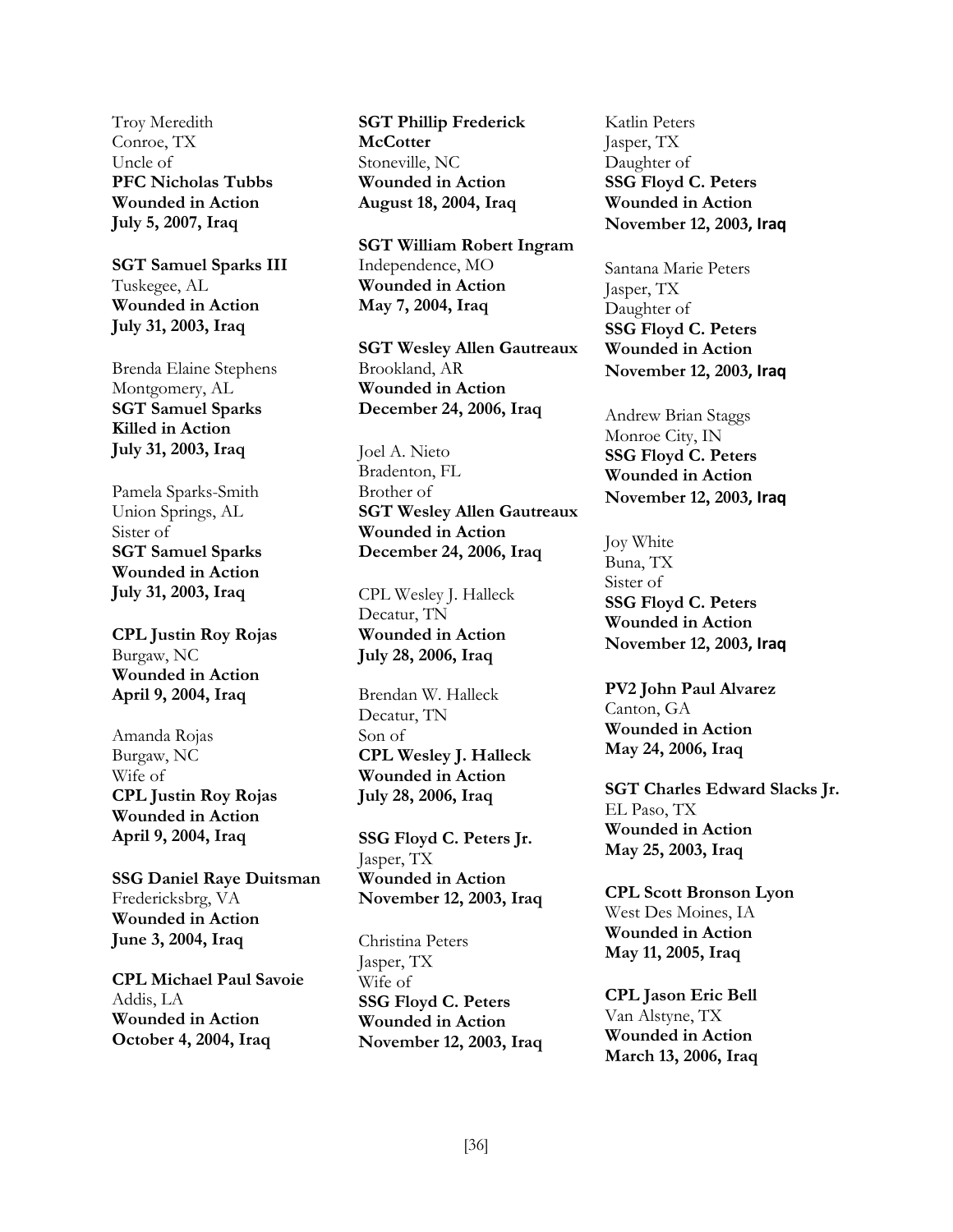**CPL Brandon John Berhow-Goll** Ventura, IA **Wounded in Action April 5, 2004, Iraq** 

Kevin Douglas Hanson Ventura, IA Father of **Brandon John Berhow-Goll Wounded in Action April 5, 2004, Iraq**

Martha Hernandez Hesperia, CA Gold Star Mother of **SPC Armando V. Hernandez Killed in Action August 1, 2004, Iraq** 

Delia Nava Loera Hesperia, CA Gold Star Sister of **SPC Armando V. Hernandez Killed in Action August 1, 2004, Iraq** 

Raquel Sandoval Hesperia, CA Gold Star Sister of **SPC Armando V. Hernandez Killed in Action August 1, 2004, Iraq** 

**PV2 John James Dawdy** Mabank, TX **Wounded in Action March 19, 2004, Iraq** 

**SGT Paul Allen Jackson** Renick, WV **Wounded in Action October 12, 2005, Iraq** 

**SSG Edward James Terry Sr.** Fort Benning, GA **Wounded in Action February 23, 2005, Iraq** 

**LTC Peter Kevin Landsteiner** Cibolo, TX **Wounded in Action October 3, 2003, Iraq**

Monique Jordan Columbia, SC Sister of **Timothy Demetrius Jordan Wounded in Action November 2, 2003, Iraq**

Kristina Lee Sierra Midland, TX Daughter of **Ernesto Sierra Wounded in Action June 16, 2004, Iraq**

**SSG Rene Francisco Avendaño March 2, 2004, Iraq Jr.** Edinburg, TX **Wounded in Action December 12, 2004, Iraq** 

**SGT Blake Colin Cole** Gulf Breeze, FL **Wounded in Action November 12, 2004, Iraq**

**SGT Brian Douglas King** Honey Grove, TX **Wounded in Action May 8, 2003, Iraq** 

**SFC Kevin Michael Doherty Sr.** Edgewater, FL **Wounded in Action January 3, 2005, Iraq** 

Cheryl Lee Doherty Edgewater, FL Wife of **SFC Kevin Michael Doherty Sr. Wounded in Action January 3, 2005, Iraq** 

Travis James Lamica Saranac, NY Stepson of **SFC Kevin Michael Doherty Sr. Wounded in Action January 3, 2005, Iraq** 

Liane Lamica Allen, TX Stepdaughter of **SFC Kevin Michael Doherty Sr. Wounded in Action January 3, 2005, Iraq** 

**CW4 David Michael Simms** Poplarville, MS **Wounded in Action** 

**SSG Jeffrey Christopher Harper Jr.** Charlotte, NC **Wounded in Action April 29, 2008, Iraq** 

**CPL Cory Lee Thomas** Clarksville, TN **Wounded in Action April 12, 2009, Iraq**

**PFC Victoria Elena Phillippi** Ellwood City, PA **Wounded in Action January 25, 2004, Iraq** 

Teresita Sapitula Castillo Bolingbrook, IL Mother of **PFC Victoria Elena Phillippi Wounded in Action January 25, 2004, Iraq** 

**CPL Jacob Richard DeVries** Ames, IA **Wounded in Action March 30, 2004, Iraq**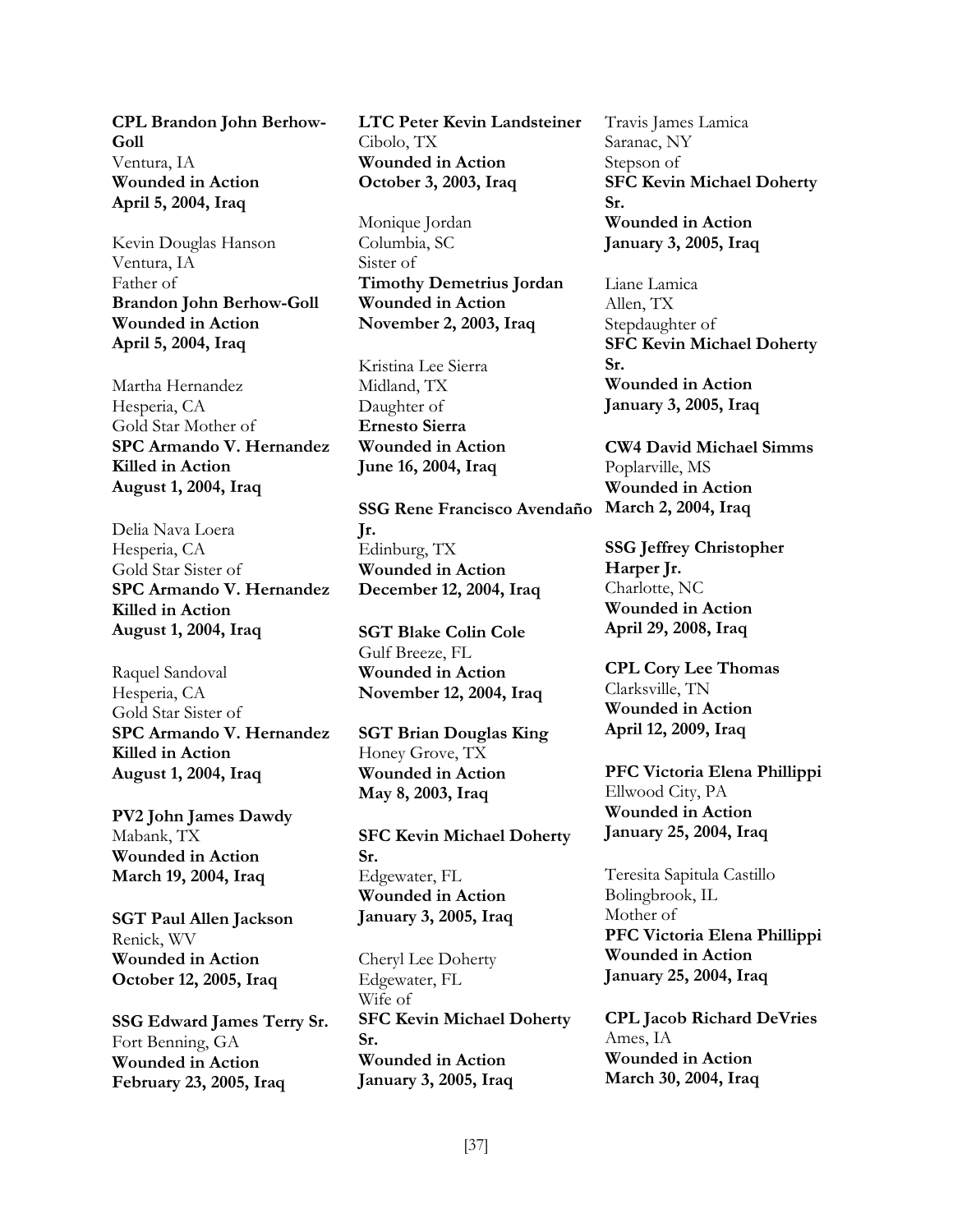Jerry L. DeVries Sandwich, IL Father of **CPL Jacob Richard DeVries Wounded in Action March 30, 2004, Iraq**

**PFC Rigoberto Lopez Garcia** Humacao, PR **Wounded in Action January 13, 2007, Iraq** 

Marco Anthony Roman Chicopee, MA Brother of **Manuel Roman Wounded in Action March 29, 2007, Iraq**

**PFC Jacob P. David** Union Town, PA **Wounded in Action April 26, 2005, Iraq** 

**SGT Abram William Marvin** Howell, MI **Wounded in Action August 9, 2007, Iraq** 

**CPL Israel Gonzalez Arevalo** Fontana, CA **Wounded in Action June 21, 2004, Iraq** 

**SGT Joshua Michael Krueger** Hubertus, WI **Wounded in Action February 27, 2005, Iraq** 

Daysha Shalee Walls Lake Havasu City, AZ Wife of **Don Anthony Walls Wounded in Action January 8, 2005, Iraq** **CPL Kenneth Christian Anderson** Logan, UT **Wounded in Action August 15, 2008, Iraq** 

**PFC Collen Matthew West** Westerville, OH **Wounded in Action May 8, 2005, Iraq**

Tim West Columbus, OH Father of **PFC Collen Matthew West Wounded in Action May 8, 2005, Iraq** 

Ronda Melton Baltimore, MD Gold Star Mother of **SPC Jordan William Bowling, Jr. Wounded in Action November 10, 2007, Iraq Died from Wounds March 2011**

Shelley Lynn Abbott Dundalk, MD Gold Star Sister of **SPC Jordan William Bowling, Jr. Wounded in Action November 10, 2007, Iraq Died of Wound March 2011**

**Charles Lee Storlie** Welch, MN **Wounded in Action January 21, 2008, Iraq** 

Richard Nels Storlie Prior Lake, MN Brother of **Charles Lee Storlie Wounded in Action January 21, 2008, Iraq** 

**PFC Tyler David Neumeister** Overton, TX **Wounded in Action April 7, 2004, Iraq** 

**SGT Blair Ellis Dell** Seabeck, WA **Wounded in Action April 7, 2004, Iraq**

**CPL Shane Michael Pitts** Rolla, MO **Wounded in Action March 30, 2004, Iraq**

**SGT Andre Leonard Maison** Spring, TX **Wounded in Action December 29, 2005, Iraq** 

**SSG Francis Martin Hurd** Jacksonville, NC **Wounded in Action November 18, 2006, Iraq** 

**SGT Shermandre Wesley Jackson** Jacksonville, NC **Wounded in Action February 17, 2007, Iraq** 

**CPL John Juju Williams** Charlotte, NC **Wounded in Action May 1, 2005, Iraq** 

**PFC Steven Andrew May** Conroe, TX **Wounded in Action April 20, 2007, Iraq** 

Betty J. Gonzalez Spring, TX Mother of **Martin J. Gonzalez Wounded in Action November 10, 2004, Iraq**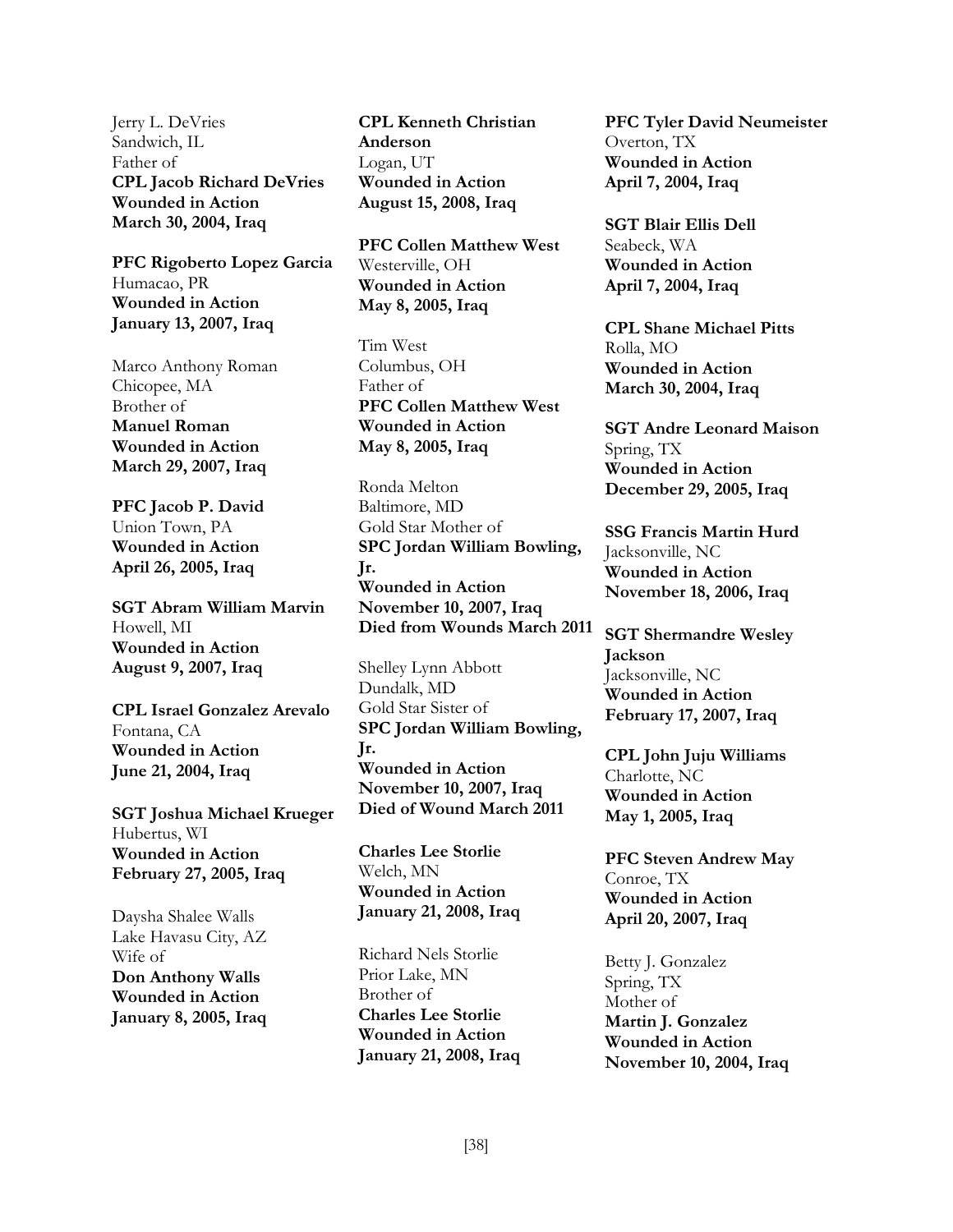Tomas Rivera Gonzalez Spring, TX Father of **Martin J. Gonzalez Wounded in Action November 10, 2004, Iraq**

**PV2 Vutha Eang** Ceres, CA **Wounded in Action July 8, 2008, Iraq**

Lisa Jean Crowder Hewitt, TX Sister of **David Glenn McKenzie Sr. Wounded in Action January 27, 2004, Iraq**

**SSG Ryan Patrick Clements** Maypearl, TX **Wounded in Action February 15, 2007, Iraq** 

Patrick L. Clements Richland Ctr., WI Father of **SSG Ryan Patrick Clements Wounded in Action February 15, 2007, Iraq** 

**PFC Michael LaMoyne Burns** Abilene, TX **Wounded in Action November 20, 2003, Iraq** 

Robyn Jeanne Burns Abilene, TX Wife of **PFC Michael LaMoyne Burns Wounded in Action November 20, 2003, Iraq** 

Payton M. Burns Abilene, TX Son of **PFC Michael LaMoyne Burns Wounded in Action November 20, 2003, Iraq** 

**PFC Roger Franklin Graves** Hendrix, OK **Wounded in Action October 26, 2005, Iraq**

Jennifer J. Lewis Olean, NY Sister of **Steven Michael Paddison Wounded in Action June 20, 2007, Iraq**

**PFC Luke Peter Harvey** Lincolnton, NC **Wounded in Action August 15, 2009, Iraq** 

Susan A. Harvey Ludlow, MA Mother of **PFC Luke Peter Harvey Wounded in Action August 15, 2009, Iraq** 

**PFC Erik Douglas Johnson** Virginia Beach, VA **Wounded in Action November 6, 2004, Iraq** 

**SSG Martin Christopher Jones** Baltimore, MD **Wounded in Action September 17, 2005, Iraq** 

**PV2 Jimi McMahon** Huntsville, AL **Wounded in Action October 25, 2005, Iraq** 

Timothy Earl Gwaltney Citrus Heights, CA Father of **Ryan Earl Gwaltney Wounded in Action August 16, 2004, Iraq**

Christopher Joseph Mrozinski Carmichael, CA Stepfather of **Ryan Earl Gwaltney Wounded in Action August 16, 2004, Iraq**

**SSG Erwin David Saddi** Corona, CA **Wounded in Action July 8, 2008, Iraq**

**SGT Kevin A. Madachik** Murfreesboro, TN **Wounded in Action August 22, 2004, Iraq** 

Thomas John Madachik Murfreesboro, TN Father of **SGT Kevin A. Madachik Wounded in Action August 22, 2004, Iraq** 

Lauren C. Madachik Murfreesboro, TN Sister of **SGT Kevin A. Madachik Wounded in Action August 22, 2004, Iraq**

**CPL Jared Fulton Brown** Bloomington, IN **Wounded in Action October 25, 2005, Iraq** 

Mary Barwick Albany, GA Mother of **Brian George Thurmond Wounded in Action June 14, 2007, Iraq**

Jennifer Coalson Leesburg, GA Sister of **Brian George Thurmond Wounded in Action June 14, 2007, Iraq**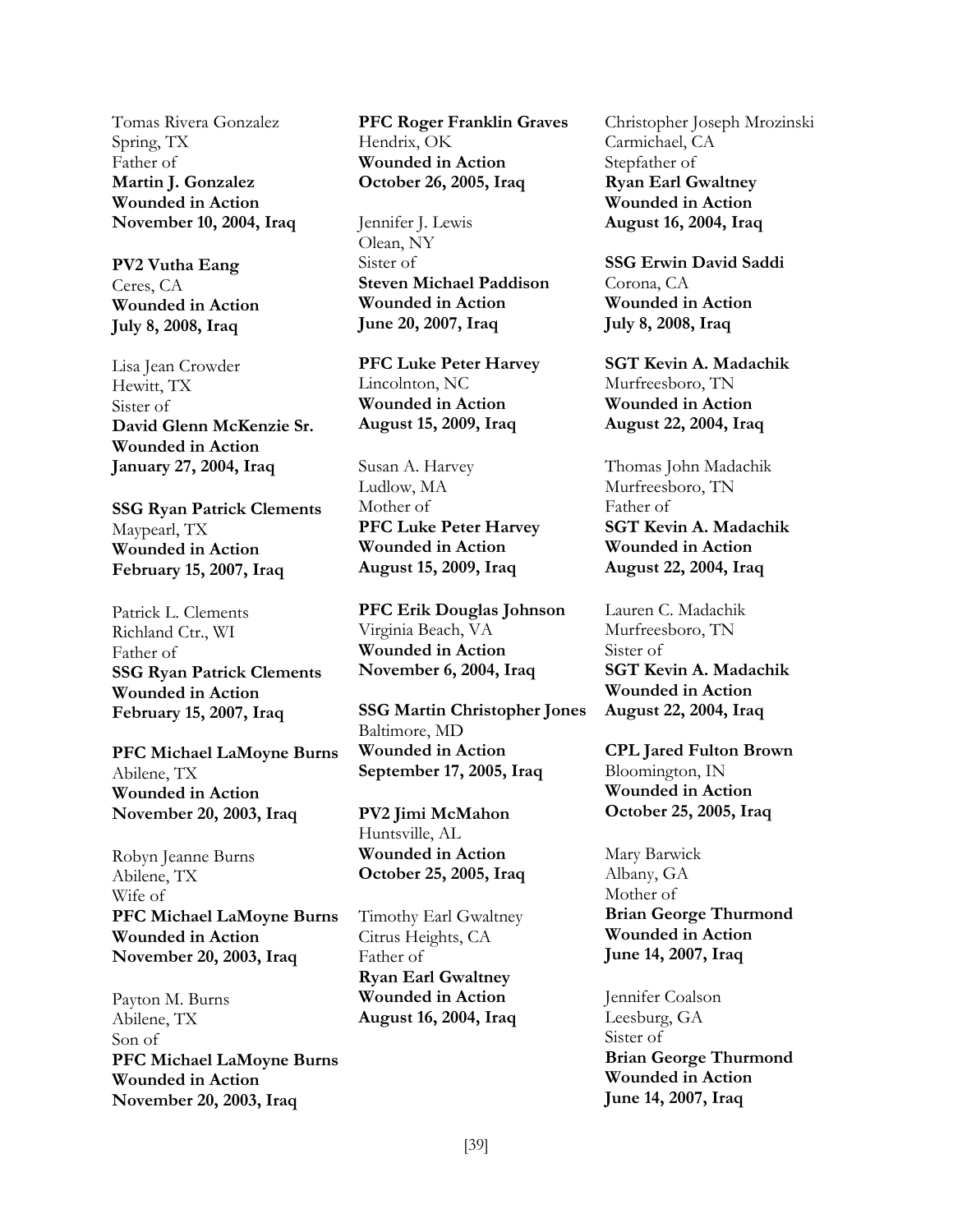**1LT John Wesley Urquhart** Conroe, TX **Wounded in Action November 6, 2005, Iraq**

Catherine Elizabeth Urquhart Houston, TX Mother of **1LT John Wesley Urquhart Wounded in Action November 6, 2005, Iraq** 

Christina Wilkerson Houston, TX Sister of **1LT John Wesley Urquhart Wounded in Action November 6, 2005, Iraq** 

Caroline Urquhart Houston, TX Sister of **1LT John Wesley Urquhart Wounded in Action November 6, 2005, Iraq** 

Mary Elizabeth Urquhart Houston, TX Sister of **1LT John Wesley Urquhart Wounded in Action November 6, 2005, Iraq** 

**SFC Daniel James Griego** Chatsworth, CA **Wounded in Action April 7, 2004, Iraq** 

Amy Griego Reseda, CA Wife of **SFC Daniel James Griego Wounded in Action April 7, 2004, Iraq** 

Priscilla Griego Stevens Wailuku, HI Daughter of **SFC Daniel James Griego Wounded in Action April 7, 2004, Iraq** 

Christine West Hendersonville, TN Mother of **SFC Daniel James Griego Wounded in Action April 7, 2004, Iraq**

**CPL Ronald Paul McLane** Dallas, OR **Wounded in Action June 11, 2008, Iraq** 

Candie Nicole Reed-McLane Dallas, OR Wife of **CPL Ronald Paul McLane Wounded in Action June 11, 2008, Iraq** 

**SGT William Enriquez Santos Jr.** Lebanon, PA **Wounded in Action October 17, 2006, Iraq** 

**SSG Bradley Scott Shadden** Clermont, FL **Wounded in Action July 21, 2004, Iraq** 

**PFC Jason Edward Mikolajcik** Colebrook, CT **Wounded in Action October 1, 2006, Iraq** 

**CPL Timothy George Brandon Svejda** Davenport, IA **Wounded in Action October 6, 2005, Iraq** 

**SGM CSM Daniel Williams** Grantville, GA **Wounded in Action December 6, 2005, Iraq** 

**PFC David Andrew Holley** Dyer, TN **Wounded in Action February 14, 2008, Iraq**

Toni Kay Attanasio Costa Mesa, CA Gold Star Mother of **SPC Christopher Brook Fishbeck Killed in Action June 6, 2011, Iraq** 

**Gary Douglas Fishbeck** Seal Beach, CA Gold Star Father of **SPC Christopher Brook Fishbeck Killed in Action June 6, 2011, Iraq** 

**CPL Philip Ryan Trimble** Waverly, IA **Wounded in Action March 23, 2008, Iraq** 

Richard Oren Trimble Cedar Falls, IA Brother of **CPL Philip Ryan Trimble Wounded in Action March 23, 2008, Iraq** 

John A. Trimble Ackley, IA Brother of **CPL Philip Ryan Trimble Wounded in Action March 23, 2008, Iraq** 

**1LT Joel Benjamin Damin** Fayetteville, NC **Wounded in Action April 19, 2005, Iraq**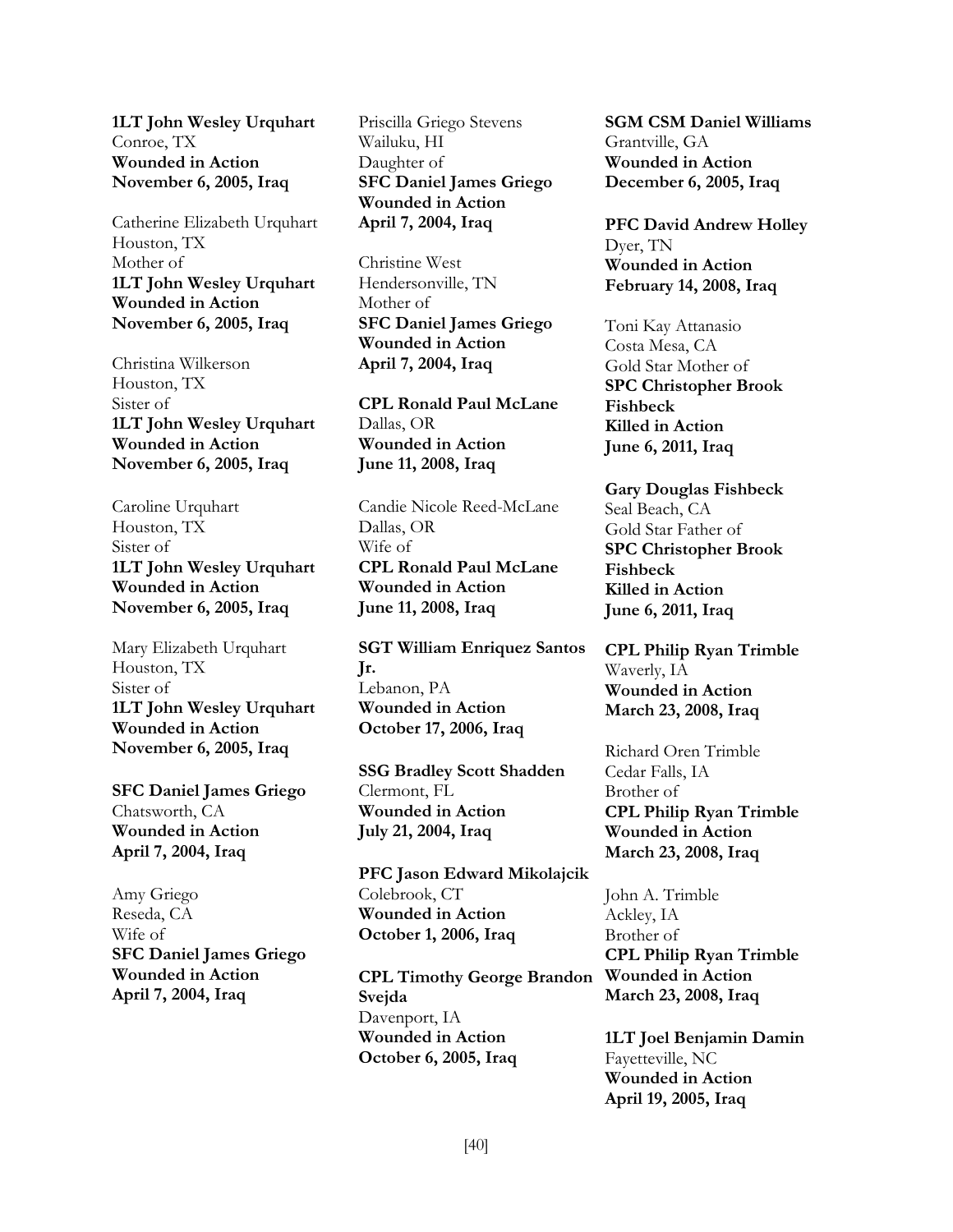**SSG John Michael Drnek** Mount Juliet, TN **Wounded in Action August 27, 2005, Iraq** 

Torrey Lisa Shannon Westcliffe, CO Wife of **John Daniel Shannon Wounded in Action November 13, 2004, Iraq**

Jolene Ellen Morris Reno, NV Gold Star Widow of **SGT Eric Wayne Morris Killed in Action April 28, 2005, Iraq** 

Chyan N. Jache Reno, NV Gold Star Stepdaughter of **SGT Eric Wayne Morris Killed in Action April 28, 2005, Iraq** 

**CPL Simon Peter Flarity** Magnolia Springs, AL **Wounded in Action October 12, 2004, Iraq** 

**SGT James Ryan Mobley** Castle Rock, CO **Wounded in Action August 29, 2007, Iraq** 

**PVT Ryan David Sawyer** San Diego, CA **Wounded in Action August 17, 2004, Iraq** 

**SGT Monaca Louise Gilmore** Knightdale, NC **Wounded in Action July 25, 2005, Iraq** 

**SSG Darryl Owen Dotson Jr.** Fort Lee, VA **Wounded in Action April 2, 2011, Iraq** 

**PV2 Simon Miguel Garcia** Idaho Falls, ID **Wounded in Action May 6, 2004, Iraq**

**SSG Ryan Christopher Saurs** Myerstown, PA **Wounded in Action July 9, 2005, Iraq** 

**PFC James Thomas Olson** Amboy, MN **Wounded in Action July 20, 2004, Iraq** 

Maria Luz Simpson Chino, CA Gold Star Mother of **LCpl Abraham Simpson Killed in Action November 9, 2004, Iraq** 

David Simpson Chino, CA Gold Star Brother of **Abraham Simpson Killed in Action November 9, 2004, Iraq** 

**PFC Shane Fitzsimmons** Appleton, WI **Wounded in Action August 16, 2004, Iraq** 

**SFC David Karl Lind** Eastvale, CA **Wounded in Action June 14, 2007, Iraq** 

**SSG Mario Dontae Whitaker Sr.** League City, TX **Wounded in Action March 26, 2007, Iraq** 

**CPL Jorge Alexander Roman** Conroe, TX **Wounded in Action March 4, 2006, Iraq**

**SSG Joss Wade Purdon** Yuma, AZ **Wounded in Action July 24, 2005, Iraq** 

**SGT Denver Wesley Houck Jr.** Palm Bay, FL **Wounded in Action July 30, 2007, Iraq** 

**SGT Dominic Angel Franco** Antelope, CA **Wounded in Action November 8, 2005, Iraq** 

Yicenia Felo-Franco Vacaville, CA Daughter of **SGT Dominic Angel Franco Wounded in Action November 8, 2005, Iraq** 

**PFC Matthew Joseph Solberg** Kimberly, WI **Wounded in Action October 12, 2004, Iraq** 

Laurie Hebbe Greenville, WI Mother of **PFC Matthew Joseph Solberg Wounded in Action October 12, 2004, Iraq**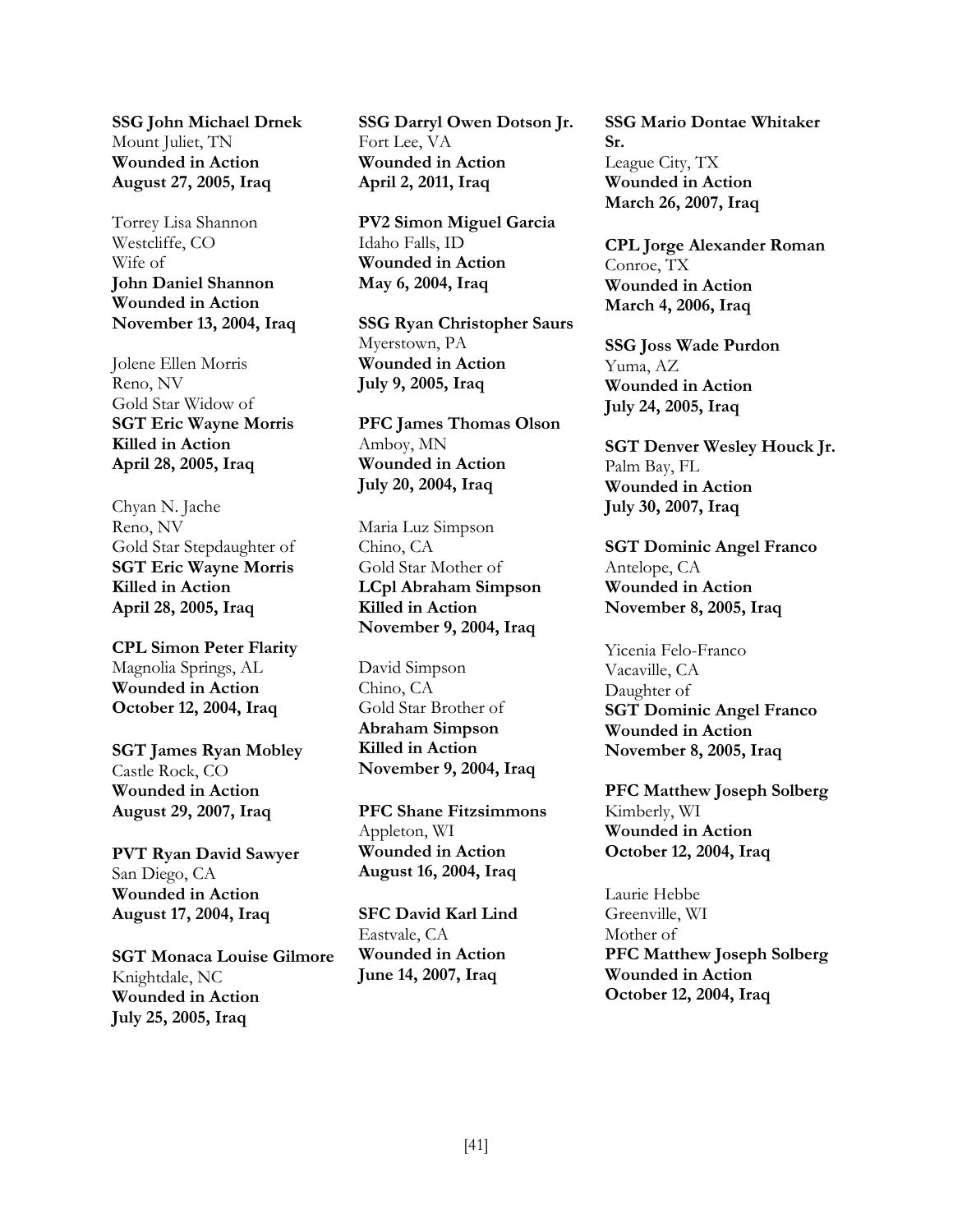Roger Hebbe Greenville, WI Stepfather of **PFC Matthew Joseph Solberg Wounded in Action October 12, 2004, Iraq** 

Sam Hebbe Greenville, WI Stepbrother of **PFC Matthew Joseph Solberg Wounded in Action October 12, 2004, Iraq** 

Jacob Hebbe Greenville, WI Stepbrother of **PFC Matthew Joseph Solberg Wounded in Action October 12, 2004, Iraq** 

**CPT Bradley Charlson** Bradenton, FL **Wounded in Action May 15, 2006, Iraq** 

**SGT Derek David McGinnis** Caldwell, ID **Wounded in Action November 9, 2004, Iraq** 

Barbara Anne McGinnis Caldwell, ID Mother of **Derek McGinnis Wounded in Action November 9, 2004, Iraq** 

David Leroy McGinnis Caldwell, ID Father of **Derek McGinnis Wounded in Action November 9, 2004, Iraq**  Trevor Francis McGinnis Ripun, CA Brother of **Derek McGinnis Wounded in Action November 9, 2004, Iraq** 

**SGT Troy James Tuschel** Big Bend, WI **Wounded in Action October 27, 2003, Iraq** 

**SGT Arthur Louis Tompkins** Hermitage, PA **Wounded in Action November 8, 2004, Iraq**

Courtnay Scott Gray Park City, UT Widow of **Brenton Thomas Gray Killed in Action August 18, 2006, Iraq** 

Xenie Hladik New Market, MD Mother of **Gary Jaromir Ruc Wounded in Action January 17, 2006, Iraq** 

Robin Bowling Feron Stuart, VA Gold Star Mother of **CPL Jonathan Williams Bowling Killed in Action January 26, 2005, Iraq** 

Darrell Connor Bowling Stuart, VA Gold Star Father of **CPL Jonathan Williams Bowling Killed in Action January 26, 2005, Iraq** 

Brooke Elizabeth Wexler Roanoke, VA Gold Star Sister of **CPL Jonathan Williams Bowling Killed in Action January 26, 2005, Iraq** 

**SSG Andre Cornelious Moye** Phenix City, AL **Wounded in Action August 26, 2006, Iraq** 

**CPL Antonio Jose Mora** Albuquerque, NM **Wounded in Action August 11, 2003, Iraq** 

**PFC Joseph Joaquin Tellez** Waterford, CA **Wounded in Action June 7, 2005, Iraq**

**SSG Leonard Bert Sloan** Fort Mitchell, AL **Wounded in Action June 21, 2004, Iraq** 

**SGT Craig Scott Sotebeer** Hurricane, UT **Wounded in Action April 7, 2004, Iraq** 

Josefina Jauregui Scottsdale, AZ Sister of **Jose Miguel Jauregui Wounded in Action April 16, 2005, Iraq**

Vanette C. Sanchez Fontana, CA Wife of **Octavio Sanchez Wounded in Action June 16, 2005, Iraq**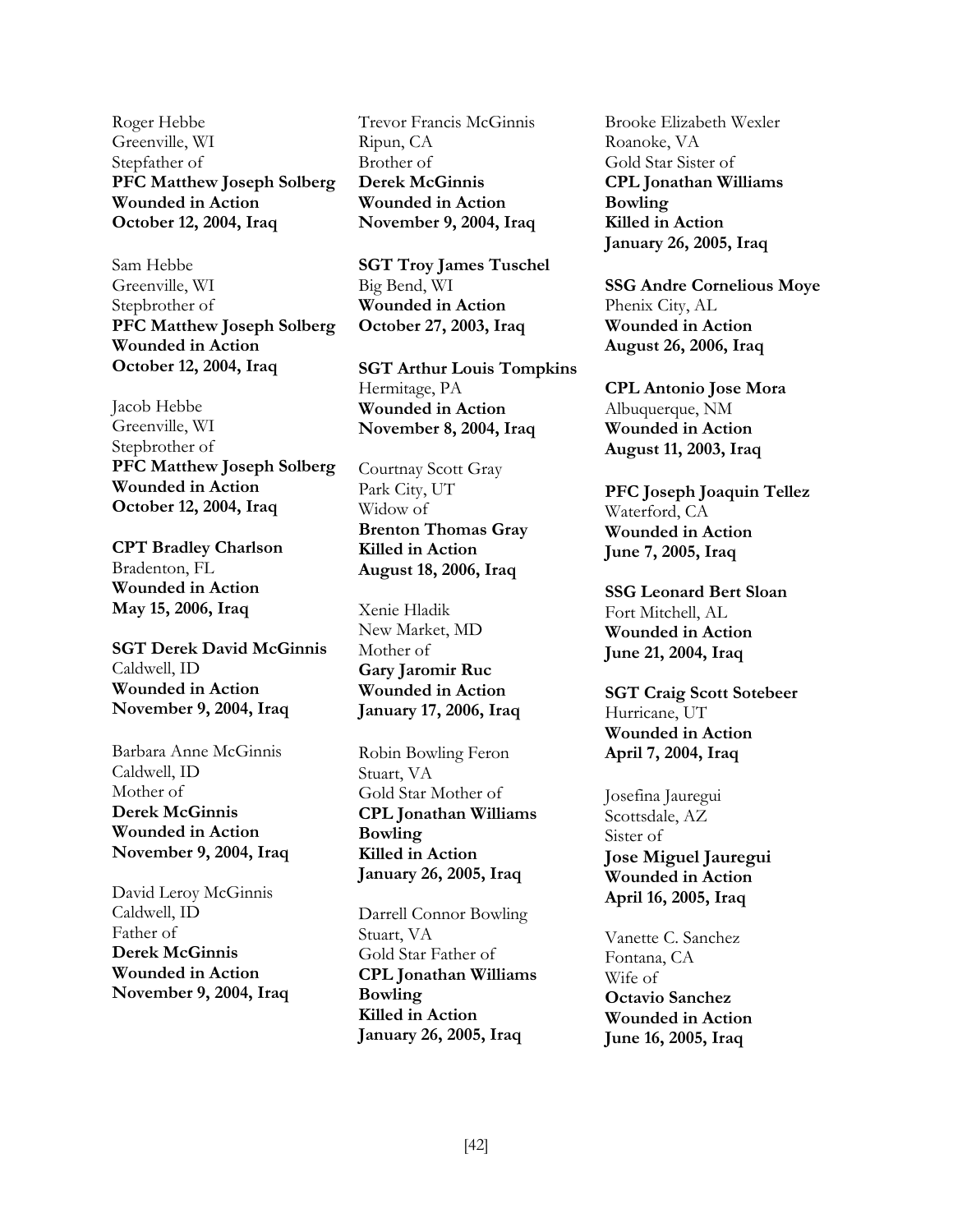David Craig Pensacola, FL Father of **James Alan Bell Wounded in Action December 20, 2004, Iraq**

David L. Stevens Swartz Creek, MI Gold Star Father of **CPL Randy Lee Stevens Killed in Action April 16, 2005, Iraq** 

Connie West Swartz Creek, MI Gold Star Sister of **CPL Randy Lee Stevens Killed in Action April 16, 2005, Iraq**

Gina Lee Stevens Swartz Creek, MI Gold Star Sister of **CPL Randy Lee Stevens Killed in Action April 16, 2005, Iraq**

Michelle L. Briggs Hillsboro, IA Gold Star Widow of **SGT Robert William Briggs Killed in Action April 16, 2005, Iraq (Died June 28, 2011)**

Ashlea Gabrielle Tadlock Hillsboro, IA Gold Star Daughter of **SGT Robert William Briggs Killed in Action April 16, 2005, Iraq (Died June 28, 2011)**

**SSG Terry Lynn McElwain** Murrieta, CA **Wounded in Action November 9, 2004, Iraq** 

James S. McElwain Wichita, KS Brother of **SSG Terry Lynn McElwain Wounded in Action November 9, 2004, Iraq** 

**PV2 Anthony George Bruce** Keymar, MD **Wounded in Action June 16, 2006, Iraq** 

Patricia Irene Ward Matagorda, TX Gold Star Mother of **SGT Joshua Allen Ward Killed in Action February 9, 2009, Iraq** 

**PFC Jace Alric Badia** St. Petersburg, FL **Wounded in Action November 11, 2006, Iraq** 

**SGT Kevin Daniel Snow** Egg Harbor Township, NJ **Wounded in Action October 10, 2007, Iraq** 

Adrienne Snow Egg Harbor Township, NJ Wife of **SGT Kevin Daniel Snow Wounded in Action October 10, 2007, Iraq** 

**SFC Jason Kelly Washburn** San Antonio, TX **Wounded in Action July 15, 2003, Iraq** 

Elizabeth Anderson Universal City, TX Wife of **Colin Alfred Benjamin Anderson Wounded in Action March 4, 2006, Iraq**

Jane Anderson Hillsborough, CA Mother of **Colin Alfred Benjamin Anderson Wounded in Action March 4, 2006, Iraq**

Karl Anderson Hillsborough, CA Father of **Colin Alfred Benjamin Anderson Wounded in Action March 4, 2006, Iraq**

Kristi Bao Aiea, HI Sister of **Colin Alfred Benjamin Anderson Wounded in Action March 4, 2006, Iraq**

Samantha L.N. Tjaden Ridgefield, WA Gold Star Widow of **Gwilym Joseph Newman Killed in Action April 12, 2007, Iraq** 

**PFC Tyler James Martin** La Verkin, UT **Wounded in Action August 29, 2007, Iraq** 

Sandy Jo Molina Pueblo, CO Sister of **Joe Sanchez, Jr Wounded in Action November 8, 2005, Iraq**

Lynette Marie Cooper Tempe, AZ Mother of **Rory Hamilton Compton Wounded in Action March 3, 2007, Iraq**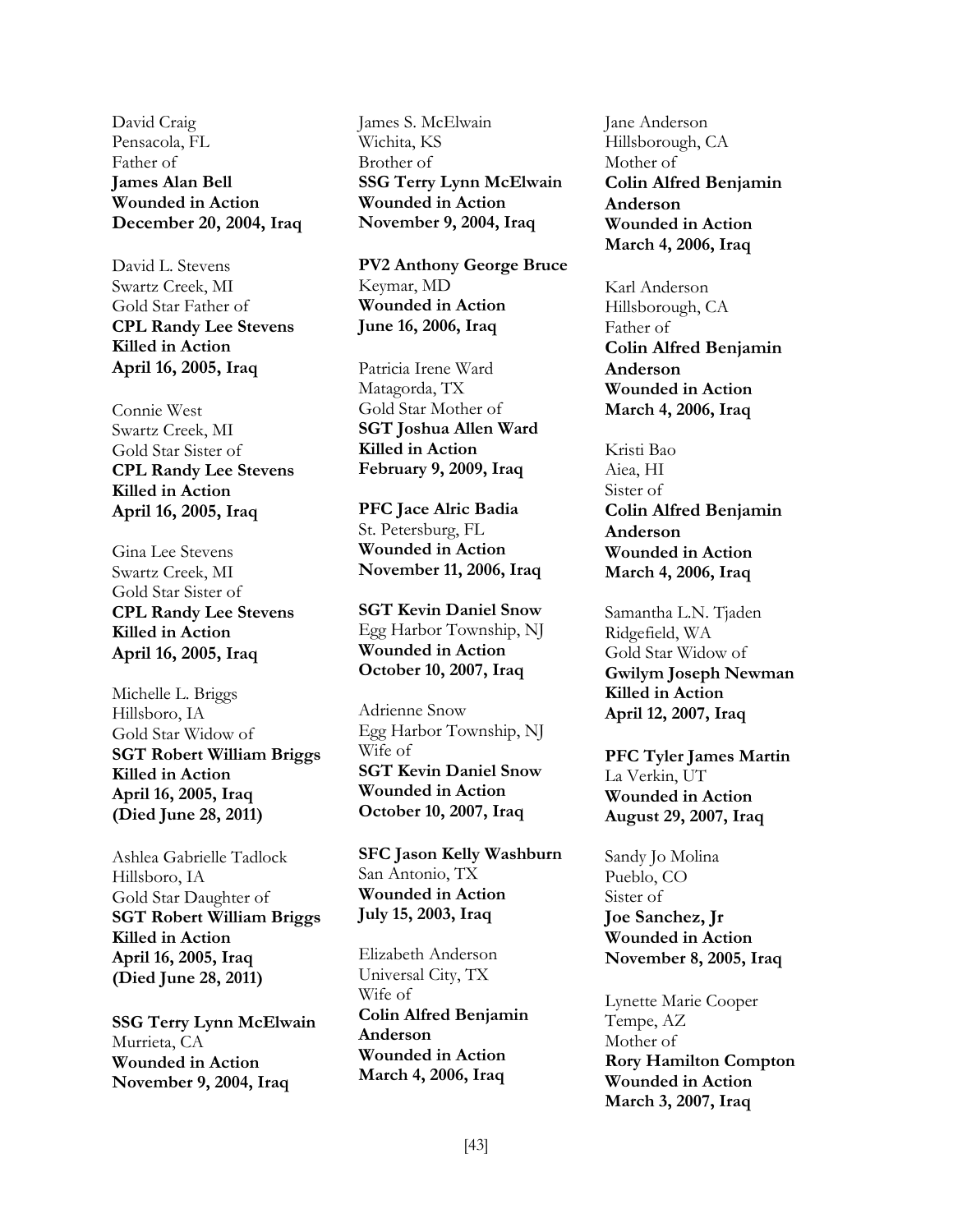Todd Duane Cooper Tempe, AZ Stepfather of **Rory Hamilton Compton Wounded in Action March 3, 2007, Iraq**

**PV2 Justin Andrew Boswood** Shawnee, OK **Wounded in Action July 7, 2004, Iraq** 

Carrie L. Boswood Traverse City, MI Mother of **PV2 Justin Andrew Boswood Wounded in Action July 7, 2004, Iraq**

Linnie Alma Blankenbecler Harker Heights, TX Gold Star Widow of **James David Blankenbecler Killed in Action October 1, 2003, Iraq** 

Joseph Alexander Morales Harker Heights, TX Gold Star Son of **James David Blankenbecler Killed in Action October 1, 2003, Iraq** 

Jessica Marie Scaduto Plano, TX Gold Star Daughter of James David Blankenbecler **Killed in Action October 1, 2003, Iraq** 

Amanda Marie Villalobos Tampa, FL Gold Star Daughter of **James David Blankenbecler Killed in Action October 1, 2003, Iraq** 

**PFC Gerardo Contreras** Yoruba Linda, CA **Wounded in Action November 28, 2005, Iraq** 

**SGT Johnny Jefferson Crain** Murphy, NC **Wounded in Action July 8, 2003, Iraq** 

Angela M. Garcia Kileen, TX Gold Star Widow of **SGT Christian A. Garcia Killed in Action April 2, 2011, Iraq**

Joel Hernandez Kileen, TX Gold Star Son of **SGT Christian A. Garcia Killed in Action April 2, 2011, Iraq** 

Victoria Hernandez Kileen, TX Gold Star Daughter of **SGT Christian A. Garcia Killed in Action April 2, 2011, Iraq**

Klaryssa Garcia Kileen, TX Gold Star Daughter of **SGT Christian A. Garcia Killed in Action April 2, 2011, Iraq**

Kaylahni Garcia Kileen, TX Gold Star Daughter of **SGT Christian A. Garcia Killed in Action April 2, 2011, Iraq**

**Terry Leon Steward** Weiser, ID **Wounded in Action September 20, 2005, Iraq**  **Larry Dwain Griffis** Fallbrook, CA **Wounded in Action September 15, 2005, Iraq** 

**SGT Anthony William Green** Wentzville, MO **Wounded in Action September 15, 2005, Iraq** 

Joan M. Green Florissant, MO Mother of **SGT Anthony William Green Wounded in Action September 15, 2005, Iraq** 

Michael T. Green Florissant, MO Father of **SGT Anthony William Green Wounded in Action September 15, 2005, Iraq** 

Matthew T. Green Florissant, MO Brother of **SGT Anthony William Green Wounded in Action September 15, 2005, Iraq** 

Vanita Apodaca Flagstaff, AZ Mother of **Sigifredo Apodaca Wounded in Action June 14, 2007, Iraq**

Karen K. Grenner-Case Johnson City, TN Widow of **Sascha Grenner-Case Killed in Action September 20, 2005, Iraq**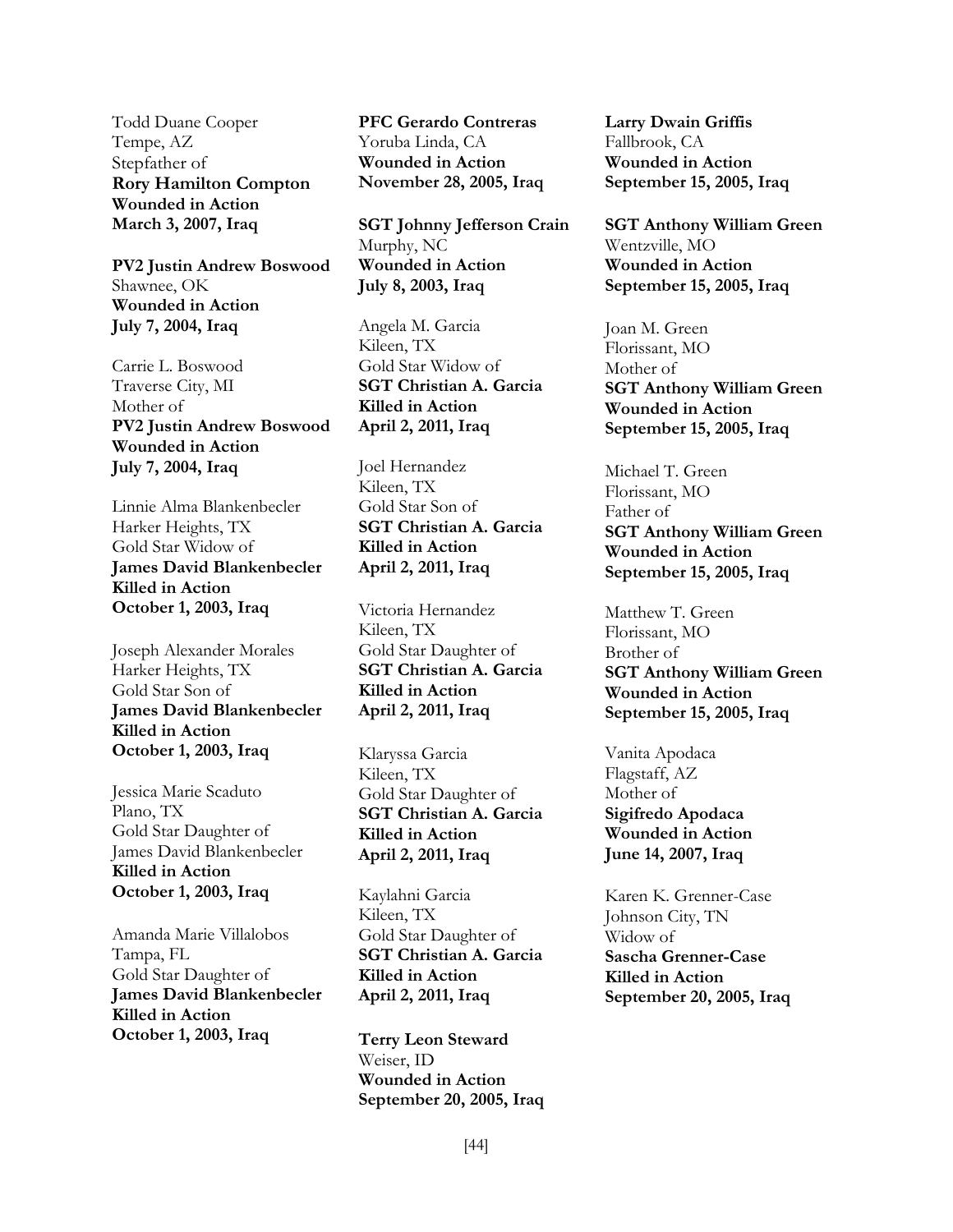Troy A. Grenner-Case Palm Bay, FL Son of **Sascha Grenner-Case Killed in Action September 20, 2005, Iraq** 

**PFC Robert Allen Leatherwood, Jr.**  Georgetown, TX **Wounded in Action November 10, 2004, Iraq** 

Debbie Lee Zenk Georgetown, TX Mother of **PFC Robert Allen Leatherwood, Jr. Wounded in Action November 10, 2004, Iraq** 

Kenneth Wayne Leatherwood Georgetown, TX Brother of **PFC Robert Allen Leatherwood, Jr. Wounded in Action November 10, 2004, Iraq** 

Lindsay Deanne Reyes Belton, TX Stepsister of **PFC Robert Allen Leatherwood, Jr. Wounded in Action November 10, 2004, Iraq** 

Ursula Youngerman Pirtle Harker Heights, TX Gold Star Widow of **SPC James Pirtle Killed in Action October 3, 2003, Iraq** 

Shane Kaniela Youngerman Plungerville, TX Gold Star Son of **SPC James Pirtle Killed in Action October 3, 2003, Iraq** 

Lannie Doyle Pirtle Elizabeth, CO Gold Star Father of **SPC James Pirtle Killed in Action October 3, 2003, Iraq**

Ranger Ira Pirtle Elizabeth, CO Gold Star Brother of **James Pirtle Killed in Action October 3, 2003, Iraq**

**CPL Bernabe Carrell Montejano**  San Antonio, TX **Wounded in Action July 24, 2005, Iraq** 

Faith Montejano Johnson City, TN Mother of **CPL Bernabe Carrell Montejano Wounded in Action July 24, 2005, Iraq** 

PFC Nicholas Hamilton Kyle Temple City, CA **Wounded in Action March 4, 2006, Iraq** 

Michael Raymond Kyle Sedalia, MO Fatrher of **PFC Nicholas Hamilton Kyle Wounded in Action March 4, 2006, Iraq**

April Baca-Salas Roswell, NM Gold Star Widow of **Ricky Salas, Jr. Killed in Action March 7, 2006, Iraq** 

Brenda Sue Robertson Crosbyton, TX Gold Star Mother of **Ricky Salas, Jr. Killed in Action March 7, 2006, Iraq** 

Melissa Gutierrez Lubbock, TX Gold Star Sister of **Ricky Salas, Jr. Killed in Action March 7, 2006, Iraq** 

**CPL Garrett Michael Marsh**  Woodbridge, VA **Wounded in Action November 9, 2004, Iraq** 

**CPL Brian Patrick McPherson** Wanette, OK **Wounded in Action March 13, 2004, Iraq** 

Veronica M. Menyweather Killeen, TX Gold Star Widow of **SSG Eddie E. Menyweather Killed in Action November 23, 2003, Iraq**

Sharon D. Menyweather Tacoma, WA Gold Star Sister of **SSG Eddie E. Menyweather Killed in Action November 23, 2003, Iraq**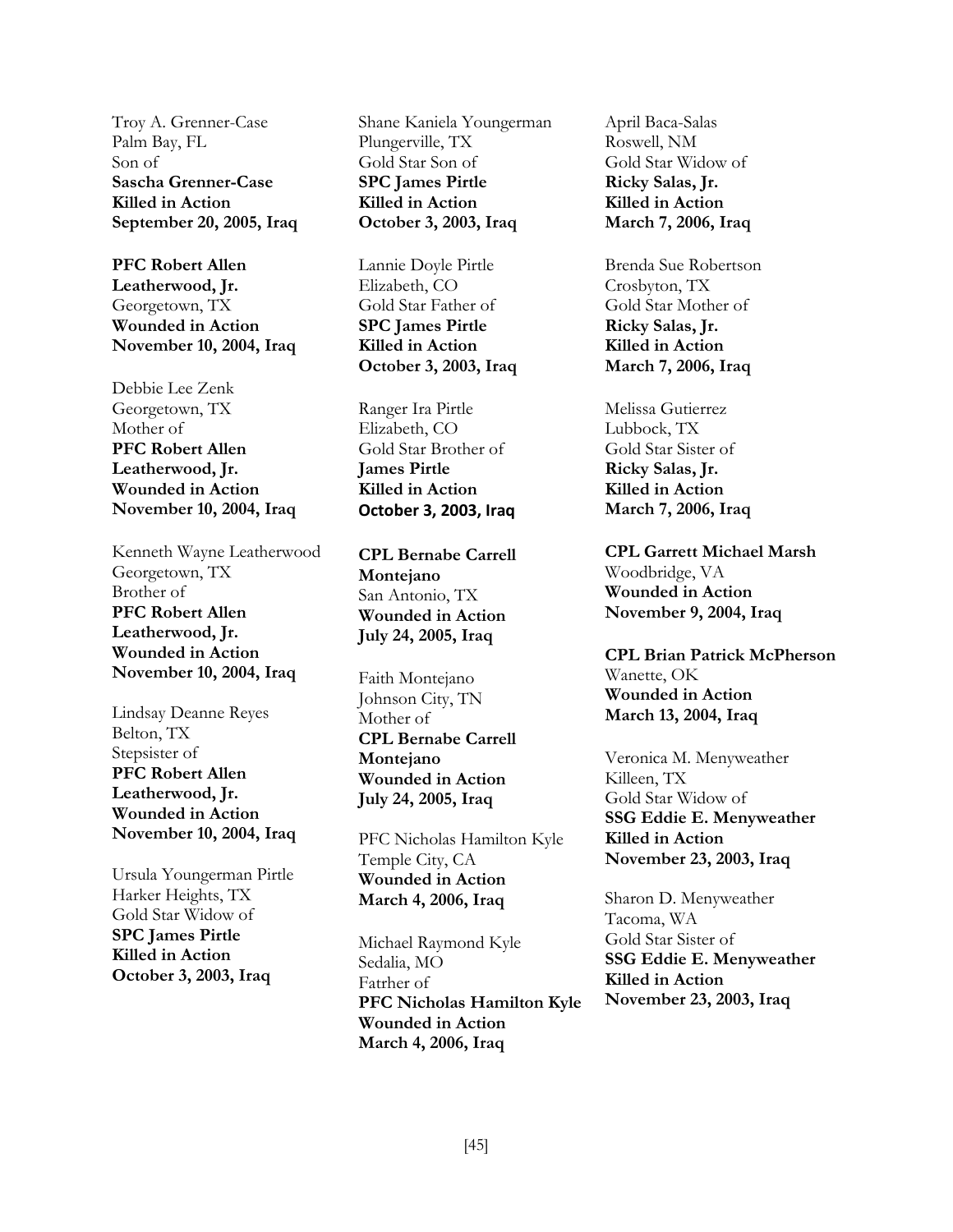LaTonya R. Edwards Monroe, LA Gold Star Sister of **SSG Eddie E. Menyweather Killed in Action November 23, 2003, Iraq** 

**PFC Todd Edward Winn** Lakeview, UT **Wounded in Action November 7, 2005, Iraq** 

Linda Lorraine Winn Derby, KS Mother of **PFC Todd Edward Winn Wounded in Action November 7, 2005, Iraq** 

**CPL Kevin Dale Miller** Manassas, VA **Wounded in Action May 19, 2004, Iraq** 

LaDonna Sue Miller Manassas, VA Wife of **CPL Kevin Dale Miller Wounded in Action May 19, 2004, Iraq** 

**CPL Jacob Andrew Miller** Westminster, CO **Wounded in Action July 24, 2005, Iraq** 

Rachel Amber Miller Westminster, CO Wife of **CPL Jacob Andrew Miller Wounded in Action July 24, 2005, Iraq** 

Lafonda Kay Miller Federal Heights, CO **CPL Jacob Andrew Miller Wounded in Action July 24, 2005, Iraq**

Lyle Owen Miller Federal Heights, CO **CPL Jacob Andrew Miller Wounded in Action July 24, 2005, Iraq**

Zachary Brian Miller Watkins, CO **CPL Jacob Andrew Miller Wounded in Action July 24, 2005, Iraq**

Erik Poulsen Lincoln, NE Brother of **Daniel L. Poulsen Wounded in Action October 9, 2004, Iraq**

Henry Kohlhaas Shafter, CA Gold Star Father of **SGT Adam Kohlhaas Killed in Action April 21, 2008, Iraq** 

Paula Kohlhaas Miller Shafter, CA Gold Star Sister of **SGT Adam Kohlhaas Killed in Action April 21, 2008, Iraq** 

**SGT Terry Lamont Fleming**  Atlanta, GA **Wounded in Action May 14, 2007, Iraq**

**SFC Andrew James Raymond** Buffalo, NY **Wounded in Action June 20, 2007, Iraq** 

Diana L. Raymond Buffalo, NY Wife of **SFC Andrew James Raymond Wounded in Action June 20, 2007, Iraq** 

Tyrell R. Toy Cape Charles, VA Gold Star brother of **SGT Tromaine Toy, Sr. Killed in Action April 16, 2005, Iraq** 

Victoria Capra Fredericksburg, VA Gold Star Daughter of **TSGT Anthony Capra, Jr. Killed in Action April 9, 2008, Iraq** 

Anthony Capra, Sr. Fredericksburg, VA Gold Star Father of **TSGT Anthony Capra, Jr. Killed in Action April 9, 2008, Iraq** 

Emily Capra Fredericksburg, VA Gold Star Sister of **TSGT Anthony Capra, Jr. Killed in Action April 9, 2008, Iraq** 

Denise Page Colnot TwentyNine Palms, CA Gold Star Mother of **SGT Kyle Colnot Killed in Action April 22, 2006, Iraq** 

Cynthia Parlin Garden City, GA Widow of **Samuel Parlin Killed in Action January 16, 2006, Iraq** 

Sharonda Lakesha Parlin Garden City, GA Child of **Samuel Parlin Killed in Action January 16, 2006, Iraq**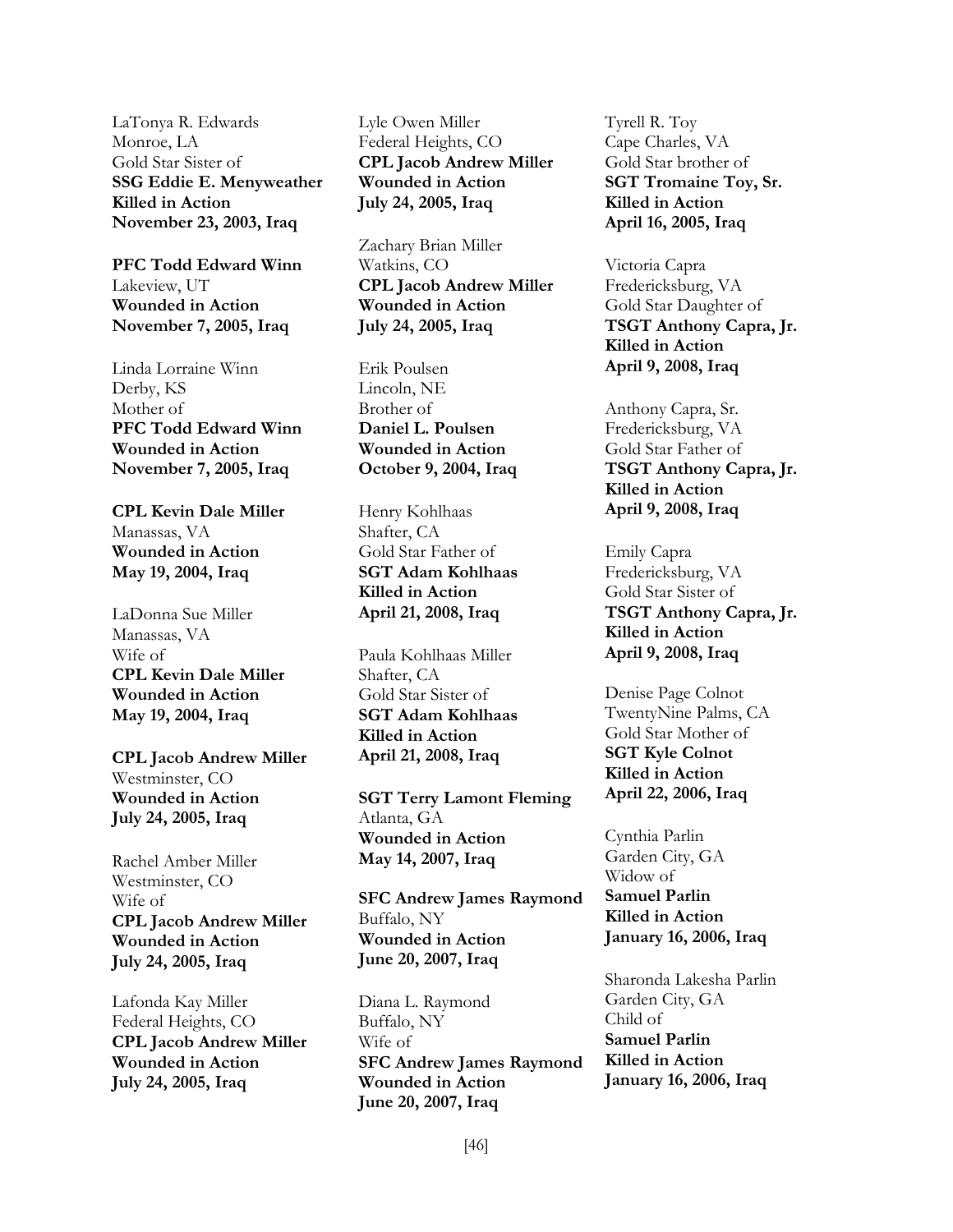Thurston Moses Parlin Garden City, GA Son of **Samuel Parlin Killed in Action January 16, 2006, Iraq** 

Keith Allen Weyer Jasper, IN **Wounded in Action January 21, 2006, Iraq** 

Joshua Joe Cornelius Prosper, TX **Wounded in Action July 31, 2006, Iraq**

Sarah Cornelius Prosper, TX Sister of **Josh Cornelius Wounded in Action July 31, 2006, Iraq** 

**PFC Ronald Darris Fyffe, Jr.** Mount Sterling, KY **Wounded in Action September 19, 2007, Iraq** 

Joyce Fyffe Wellington, KY Sister of **PFC Ronald Darris Fyffe, Jr. Wounded in Action September 19, 2007, Iraq** 

**PFC Andres Garcia** Escondido, CA **Wounded in Action April 25, 2005, Iraq** 

CPL Bela Franklin Ponyi Evanston, IL **Wounded in Action June 9, 2006, Iraq** 

Keith Lamont Johnson Richmond, VA **Wounded in Action December 21, 2004, Iraq** 

**CPL Robert Wetzel** Commerce City, CO **Wounded in Action December 15, 2006, Iraq** 

Donald Wetzel, Sr Commerce City, CO Father of **CPL Robert Wetzel Wounded in Action December 15, 2006, Iraq** 

Ryan Wetzel Commerce City, CO Brother of **CPL Robert Wetzel Wounded in Action December 15, 2006, Iraq**

**CPL Vince J Wright Jr,** Ellenwood, GA **Wounded in Action May 22, 2007, Iraq** 

**PFC Jimmy Preston Lauderdale, Jr.** Baton Rouge, LA **Wounded in Action April 19, 2004, Iraq** 

Jimmy Preston Lauderdale, Sr. El Dorado, AR Father of **PFC Jimmy Preston Lauderdale, Jr. Wounded in Action April 19, 2004, Iraq**

**PFC Joshua Nicholson** Virginia Beach, VA **Wounded in Action May 3, 2008, Iraq** 

**1LT Christopher Moore** Kingsland, TX **Wounded in Action May 3, 2008, Iraq** 

**Douglas James Ragone** Kingsland, TX **Wounded in Action February 2, 2008, Iraq** 

Denise Elizabeth Smith Kingsland, TX Sister of **Douglas James Ragone Wounded in Action February 2, 2008, Iraq** 

**CPL Joshua Dean Feola** Richmond, VA **Wounded in Action July 7, 2004, Iraq** 

**CPL David Hendrix** Union City, TN **Wounded in Action January 31, 2006, Iraq** 

**PFC Robert Kent Mason** Rancho Cucamonga, CA **Wounded in Action October 16, 2008, Iraq** 

**JW Taylor** Milton, FL **Wounded in Action January 2, 2005, Iraq** 

**CPL John Steven Whitworth** Harvest, AL **Wounded in Action June 24, 2007, Iraq**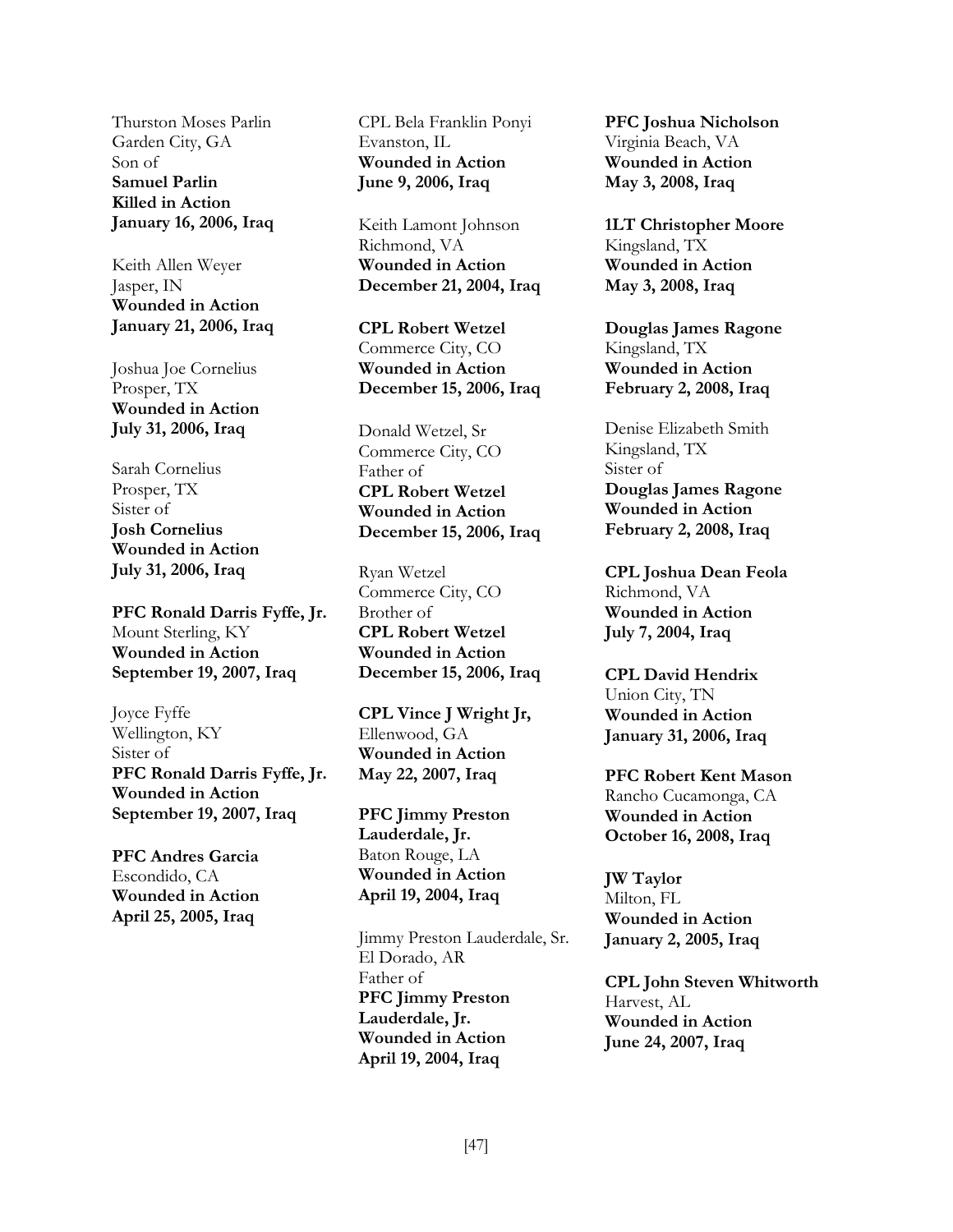**CPL Brian Daniel Fifer** Los Alamitos, CA **Wounded in Action October 16, 2008, Iraq** 

**SGT Saul Weiss** Levittown, PA **Wounded in Action October 12, 2005, Iraq** 

**CPL Sean Tanner Pham** Abington, PA **Wounded in Action June 22, 2009, Iraq**

**SSG Brook Gordan Cummings** Roy, WA **Wounded in Action April 30, 2006, Iraq** 

Novella Dawn Cummings Roy, WA Wife of **SSG Brook Gordan Cummings Wounded in Action April 30, 2006, Iraq** 

**PFC Joshua Travis Boykin** San Diego, CA **Wounded in Action October 16, 2006, Iraq**

**PFC James W. Adair** Gibsonia, PA **Wounded in Action November 12, 2004, Iraq** 

**CPL Charles Anthony Hernandez** Bronx, NY **Wounded in Action February 12, 2005, Iraq** 

**Roy Estrella** San Diego, CA **Wounded in Action November 17, 2004, Iraq**  **Michael Bachman** Ellenwood, GA **Wounded in Action April 9, 2004, Iraq** 

**PFC Justin Wade Smith** Chaparral, NM **Wounded in Action April 8, 2004, Iraq** 

**Alty George Jahalal** Fall River, MA **Wounded in Action March 26, 2005, Iraq** 

**CPT Wilem Speed Wong** New York, NY **Wounded in Action March 23, 2008, Iraq** 

**Roberto Leon Garcia** Chicago, IL **Wounded in Action March 23, 2008, Iraq** 

Elizabeth Leon Garcia Santa Monica, CA Sister of **Roberto Garcia Wounded in Action March 23, 2008, Iraq**

**Samuel Davis** Spokane, WA **Wounded in Action October 12, 2005, Iraq** 

**Rahul Sharma** Liberty Hill, TX **Wounded in Action February 7, 2006, Iraq** 

**Edgar Esteban Fuentes** Camarillo, CA **Wounded in Action August 16, 2004, Iraq** 

**Michael LeVasseur** Spokane, WA **Wounded in Action April 4, 2004, Iraq** 

**Donald Wayne Forbis** Temecula, CA **Wounded in Action April 9, 2006, Iraq** 

Carmen Blanco-Jimenez Cary, NC Gold Star Sister of **CPT Ernesto Blanco Killed in Action December 28, 2003, Iraq** 

**CPL Leonard E. Vigil, III** San Jose, CA **Wounded in Action July 1, 2004, Iraq** 

**Luis C. Rivera** Eureka, MO **Wounded in Action November 29, 2006, Iraq** 

**Alexander Nicoll** Pendleton, KY **Wounded in Action November 13, 2004, Iraq** 

**Steven Roque** Big Bear City, CA **Wounded in Action February 26, 2007, Iraq** 

Sonya M. Golby Lafayette, IN Gold Star Widow of **SGT Christopher Allen Golby Killed in Action January 8, 2004, Iraq** 

**Hewa A. Mammand** Baltimore, MD **Wounded in Action February 24, 2009, Iraq**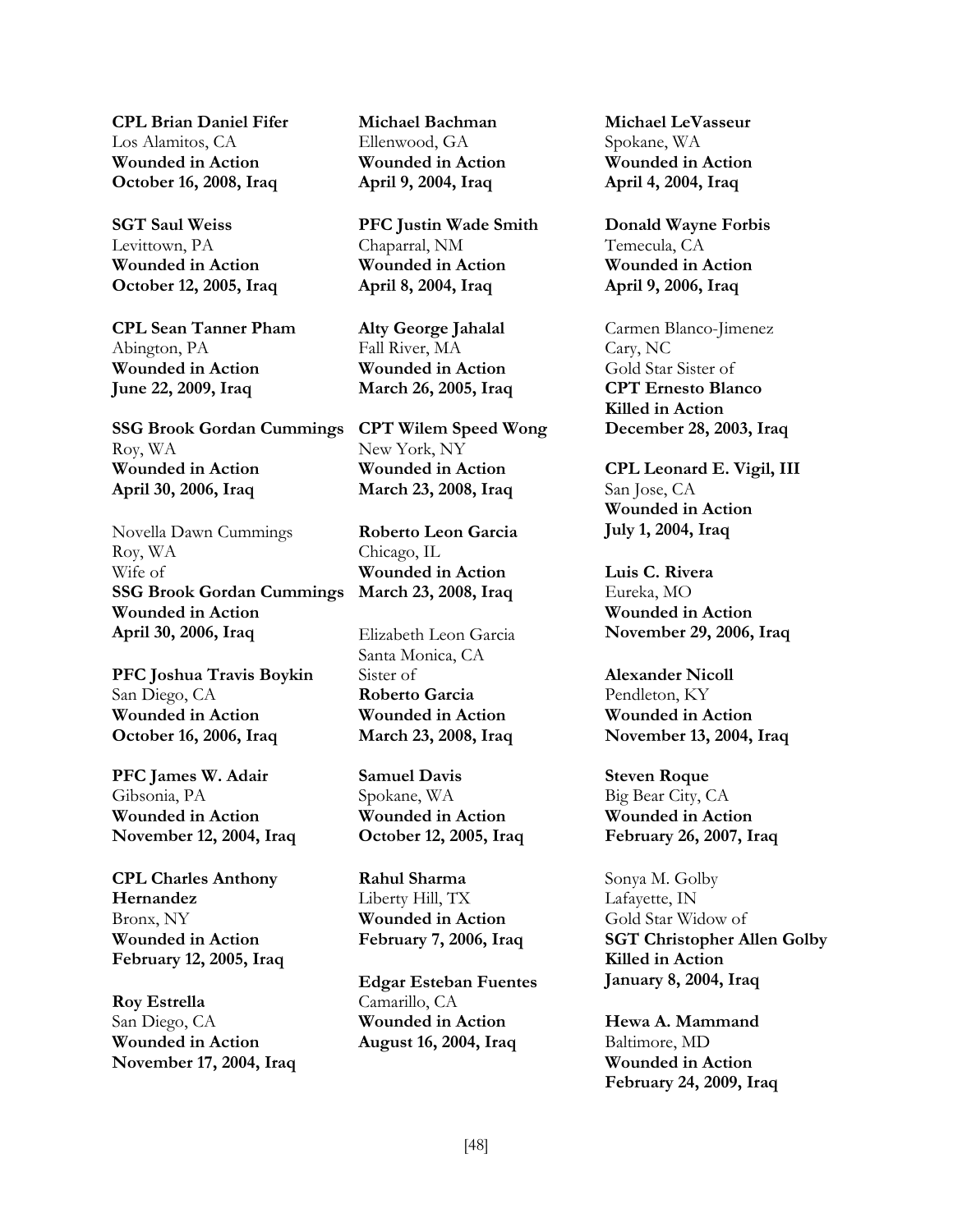**Steven Ybarra** Chetek, WI **Wounded in Action November 13, 2004, Iraq** 

**Marcus Adam Canseco** Humble, TX **Wounded in Action June 13, 2007, Iraq** 

**Larry Kaibetoney** Albuquerque, NM **Wounded in Action December 21, 2004, Iraq** 

**Eli Davis** Hemet, CA **Wounded in Action December 21, 2004, Iraq** 

**Sam Kallabat** Westland, MI **Wounded in Action March 28, 2011, Iraq** 

**PFC Lawrence Parkhill** Ojai, CA **Wounded in Action August 16, 2004, Iraq** 

**Michael Wood** Chetek, WI **Wounded in Action November 20, 2006, Iraq** 

**Chudi Osmond Areh** Hemet, CA **Wounded in Action August 5, 2004, Iraq** 

**Joseph Louis Hereford** Rosharon, TX **Wounded in Action August 8, 2008, Iraq** 

**David Swan** Chazy, NY **Wounded in Action September 19, 2005, Iraq**  **Jonathan Michael Casper** Crawford, GA **Wounded in Action September 6, 2006, Iraq** 

**Scott Parks**  Lawton, OK **Wounded in Action November 2, 2003, Iraq** 

**Semeli Toilolo** Killeen, TX **Wounded in Action November 27, 2007, Iraq** 

**Scott Anthony Vieira, J**r. Waverly, TN **Wounded in Action November 9, 2004, Iraq** 

**Christopher Mark McDuffie**  Pensacola, FL **Wounded in Action March 2, 2007, Iraq** 

James Grissom Damascus, AR **Wounded in Action August 9, 2005, Iraq** 

**Kevin Denton** Phoenix, AZ **Wounded in Action July 7, 2004, Iraq** 

Lynda Sue Pingel Carrollton, TX Mother of **Blake Colin Cole Wounded in Action November 12, 2004, Iraq**

Gregory Robert Cole Crystal Lake, IL Father of **Blake Colin Cole Wounded in Action November 12, 2004, Iraq** **Matthew Randazzo** Yorkville, IL **Wounded in Action November 12, 2005, Iraq**

Louis Randazzo Buda, IL Father of **Matthew Randazzo Wounded in Action November 12, 2005, Iraq**

Andrea Randazzo Merrillville, IN Sister of **Matthew Randazzo Wounded in Action November 12, 2005, Iraq**

Joshua Randazzo Winamac, IN Brother of **Matthew Randazzo Wounded in Action November 12, 2005, Iraq**

Daniel Kremer Lockport, NY **Wounded in Action October 23, 1983 Beirut, Lebanon**

Joseph T. Kremer Buffalo, NY Brother of Daniel Kremer **Wounded in Action October 23, 1983 Beirut, Lebanon**

Jacqueline Stahrr Brownsville, NY Sister of **Daniel Kremer Wounded in Action October 23, 1983 Beirut, Lebanon**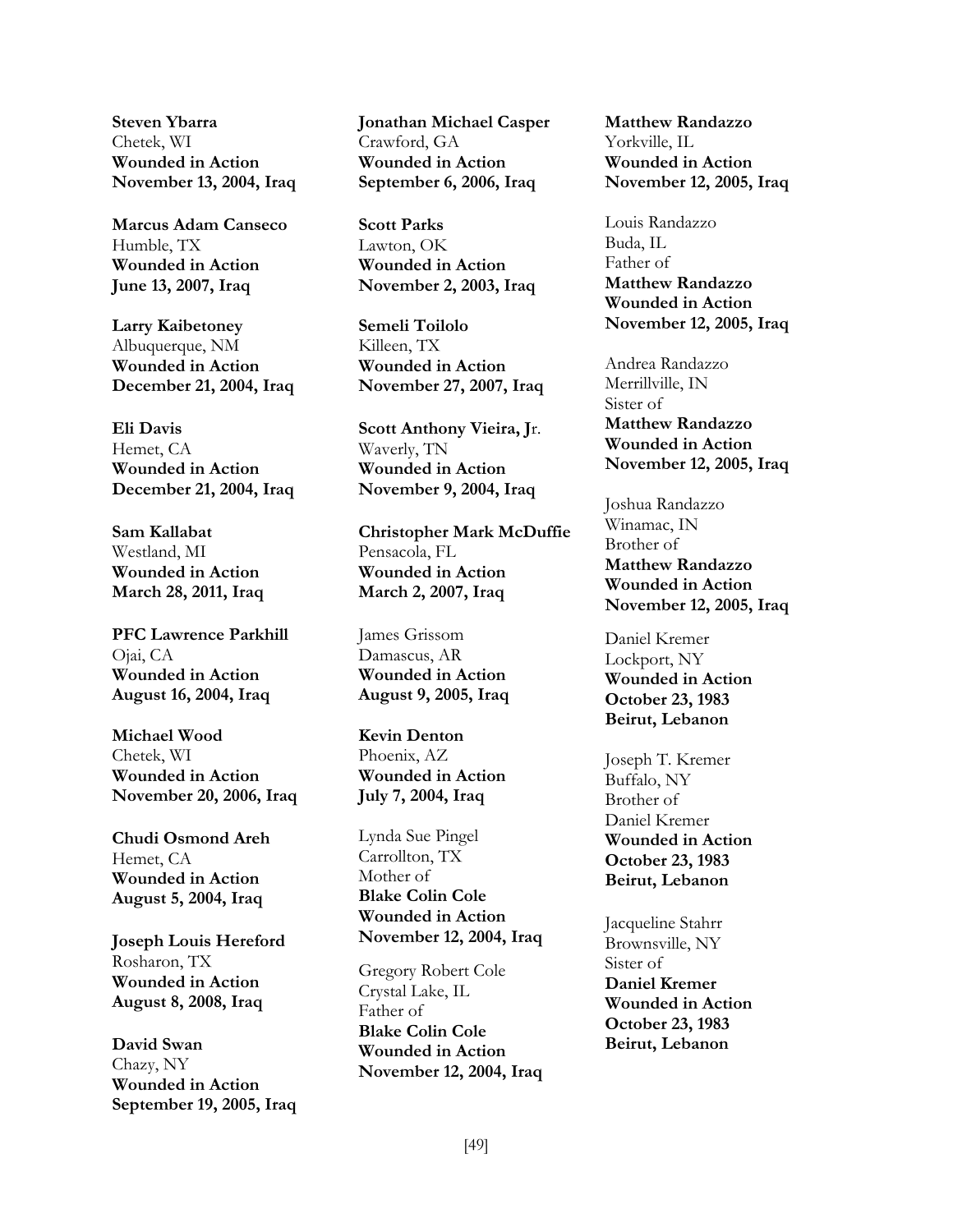John D. Hendrickson Summerville, SC Gold Star Son of **John W. Hendrickson Killed in Action October 23, 1983 Beirut, Lebanon**

Tyson Hendrickson Gainesville, FL Gold Star Son of **John W. Hendrickson Killed in Action October 23, 1983 Beirut, Lebanon**

Kelly Bachelor Newark, OH Gold Star Daughter of **John Weyl Killed in Action October 23, 1983 Beirut, Lebanon**

Morgan Gonzalez Seminole, FL Gold Star Daughter of **John Weyl Killed in Action October 23, 1983 Beirut, Lebanon**

**Randy Gaddo** Bay Minette, AL **Wounded in Action October 23, 1983 Beirut, Lebanon**

Timothy Gaddo Minnetonka, MN Brother of **Randy Gaddo Wounded in Action October 23, 1983 Beirut, Lebanon**

Teena Ege Coconut Creek, FL Brother of **Randy L. Gaddo Wounded in Action October 23, 1983 Beirut, Lebanon**

Louise Gaddo Blattler South Bend, IN Sister of **Randy L. Gaddo Wounded in Action October 23, 1983 Beirut, Lebanon**

Gregory Wherland Checotah, OK Gold Star Brother of **Burton Wherland Killed in Action October 23, 1983 Beirut, Lebanon**

Lydia Massman Riverside, CA Gold Star Wife of **Michael R. Massman Killed in Action October 23, 1983 Beirut, Lebanon**

Angela Massman Fox Riverside, CA Gold Star Daughter of **Michael R. Massman Killed in Action October 23, 1983 Beirut, Lebanon**

Nicole Gomez Chula Vista, CA Gold Star Daughter of **Michael R. Massman Killed in Action October 23, 1983 Beirut, Lebanon**

Kristopher Massman Hollister, CA Gold Star Son of **Michael R. Massman Killed in Action October 23, 1983 Beirut, Lebanon**

Angela Framsen Hudson, FL Sister of **Joseph A. Barile Wounded in Action October 23, 1983 Beirut, Lebanon**

Michael Barile Seaside Heights, NJ Brother of **Joseph A. Barile Wounded in Action October 23, 1983 Beirut, Lebanon**

Andrea Ciarla Hudson, FL Sister of **Joseph A. Barile Wounded in Action October 23, 1983 Beirut, Lebanon**

Ann Marie Moore Secaucus, NJ Sister of **Joseph A. Barile Wounded in Action October 23, 1983 Beirut, Lebanon**

**Gary Lewis** Titusville, FL **Wounded in Action October 23, 1983 Beirut, Lebanon**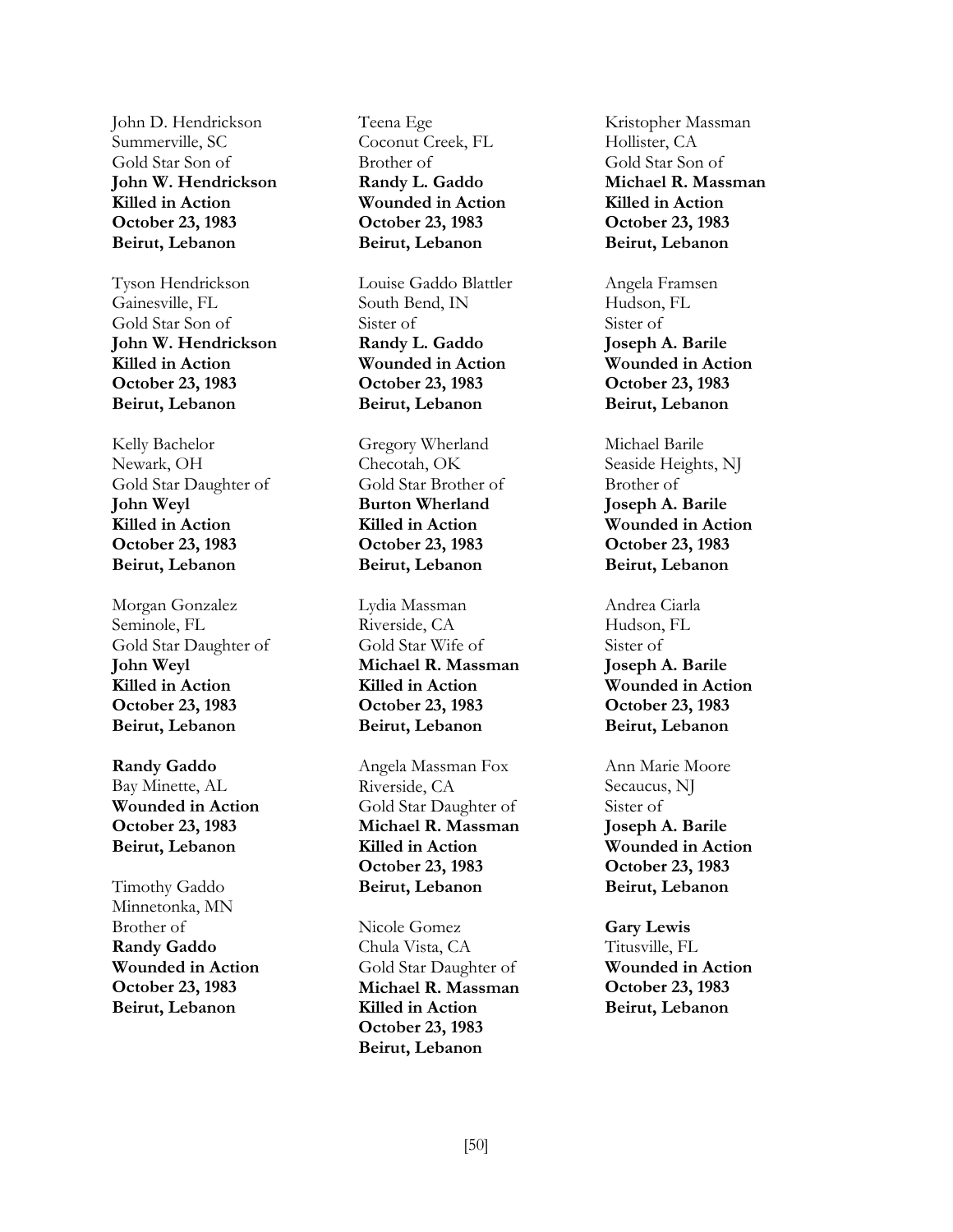**Michael Kelley** Porter, OK **Wounded in Action October 23, 1983 Beirut, Lebanon**

Sila San Pedro Miami Lakes, FL Gold Star Mother of **Billy San Pedro Killed in Action October 23, 1983 Beirut, Lebanon**

Guillermo San Pedro Miami Lakes, FL Gold Star Father of **Billy San Pedro Killed in Action October 23, 1983 Beirut, Lebanon**

Cesar San Pedro Miami Lakes, FL Gold Star Brother of **Billy San Pedro Killed in Action October 23, 1983 Beirut, Lebanon**

**Carl Cronin** Dauphin Island, AL **Wounded in Action October 23, 1983 Beirut, Lebanon**

**Kevin Ayres** Columbia X Road, PA **Wounded in Action October 23, 1983 Beirut, Lebanon**

**Daniel Joy** Jacksonville, NC **Wounded in Action October 23, 1983 Beirut, Lebanon**

Jo Ann Hein Mishawaka, IN Gold Star Wife of **Paul Hein Killed in Action October 23, 1983 Beirut, Lebanon**

Douglas Melendez Ceiba, Puerto Rico Gold Star Brother of **Louis Melendez Killed in Action October 23, 1983 Beirut, Lebanon**

Jennifer Fogler Kingston, NY Gold Star Brother of **Sean F. Estler Killed in Action October 23, 1983 Beirut, Lebanon**

Sharon Davis Georgetown, OH Gold Star Sister of **Dennis Lloyd West Killed in Action October 23, 1983 Beirut, Lebanon**

Charles H. West Parkersburg, WV Gold Star Brother of **Dennis Lloyd West Killed in Action October 23, 1983 Beirut, Lebanon**

**Warner Lee Haynes** Middleton, NH **Wounded in Action October 23, 1983 Beirut, Lebanon**

Amanda Smith Rochester, NH Daughter of **Warner Lee Haynes Wounded in Action October 23, 1983 Beirut, Lebanon**

**John Ingalls Page** Cleveland, OH **Wounded in Action October 23, 1983 Beirut, Lebanon**

Joseph Penosky Ocklawaha, FL Brother of **David Penosky Wounded in Action October 23, 1983 Beirut, Lebanon**

David Penosky Manteo, NC **Wounded in Action October 23, 1983 Beirut, Lebanon**

Brian Teek Melbourne, FL **Wounded in Action October 23, 1983 Beirut, Lebanon**

**Virgil T. Young, Jr.** Melbourne, FL **Wounded in Action October 23, 1983 Beirut, Lebanon**

Chyla Young England, UK Daughter of **Virgil T. Young Wounded in Action October 23, 1983 Beirut, Lebanon**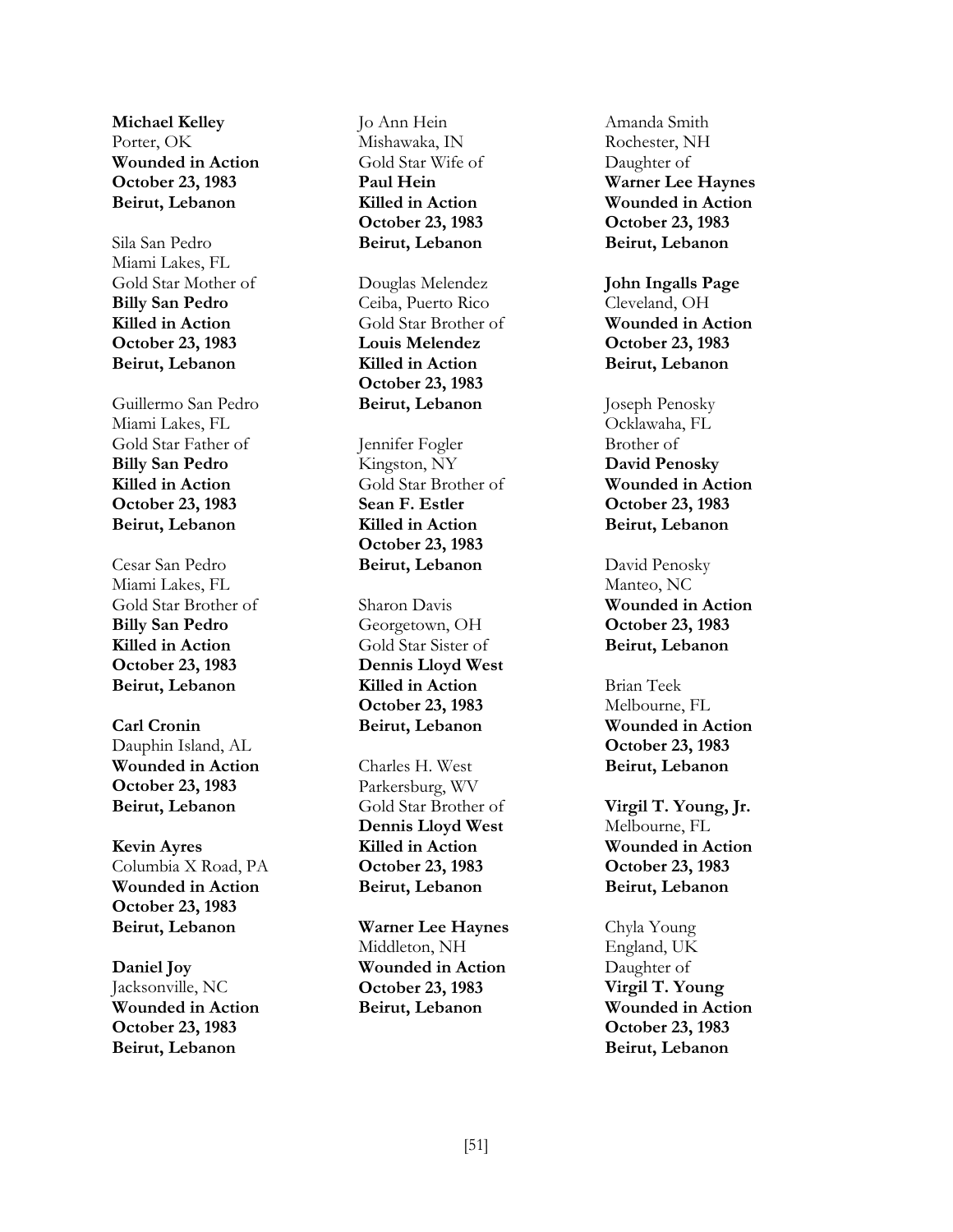Robert Rucker St. Mary's, GA **Wounded in Action October 23, 1983 Beirut, Lebanon**

**Dwayne N. Hall** Stephens City, VA **Wounded in Action October 23, 1983 Beirut, Lebanon**

Linda Martin Pierson, FL Gold Star Mother of **Jack Lee Martin Killed in Action October 23, 1983 Beirut, Lebanon**

James N. Martin Pierson, FL Gold Star Father of **Jack Lee Martin Killed in Action October 23, 1983 Beirut, Lebanon**

James N. Martin, Jr. Maitland, FL Gold Star Brother of **Jack Lee Martin Killed in Action October 23, 1983 Beirut, Lebanon**

Joe Carroll Martin Summer Shade, KY Gold Star Brother of **Jack Lee Martin Killed in Action October 23, 1983 Beirut, Lebanon**

Jill Barton Pierson, FL Gold Star Sister of **Jack Lee Martin Killed in Action October 23, 1983 Beirut, Lebanon**

Jeb S. Martin Reddick, FL Gold Star Brother of **Jack Lee Martin Killed in Action October 23, 1983 Beirut, Lebanon**

Jill Barton Pierson, FL Gold Star Sister of **Jack Lee Martin Killed in Action October 23, 1983 Beirut, Lebanon**

Ruth Ann Bland Sneads Ferry, NC Gold Star Widow of **Stephen B. Bland Killed in Action October 23, 1983 Beirut, Lebanon**

Steven Owen Virginia Beach, VA Gold Star Brother **Jeffrey B. Owen Killed in Action October 23, 1983 Beirut, Lebanon**

Ianthe Edmond Springfield Gardens, NY Gold Star Mother of **O'Brian Weekes Killed in Action October 23, 1983**

Anson Edmond Springfield Gardens, NY Gold Star Sister of **O'Brian Weekes Killed in Action October 23, 1983 Beirut, Lebanon**

Patty Barnett San Diego, CA Gold Star Sister of **James Surch Killed in Action October 23, 1983 Beirut, Lebanon**

Anastasia Surch Santa Margarita, CA Brother of **James Surch Wounded in Action October 23, 1983 Beirut, Lebanon**

Sarah Mercer Las Vegas, NV Gold Star Daughter of **Michael Mercer Killed in Action October 23, 1983 Beirut, Lebanon**

**Bradley Ulick** Elkhart, IN **Wounded in Action October 23, 1983 Beirut, Lebanon**

**Michael Oross** Oakdale, PA **Wounded in Action October 23, 1983 Beirut, Lebanon**

**Megunah Qehalth** Madisonville, KY **Wounded in Action October 23, 1983 Beirut, Lebanon**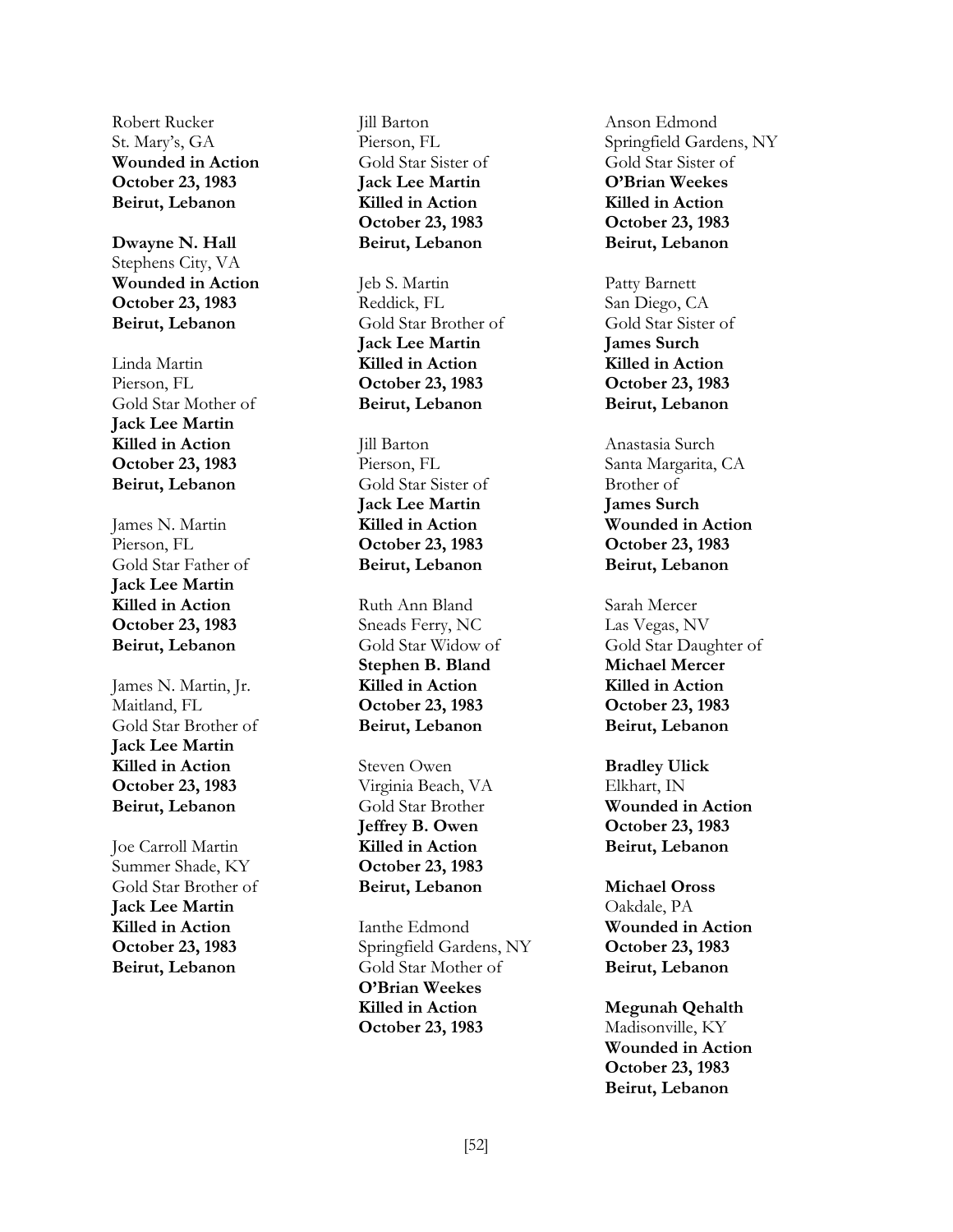Lynne M. Spencer West Palm Beach, FL Gold Star Widow of **Stephen Spencer and Sister of James Silver Both Killed in Action October 23, 1983 Beirut, Lebanon**

**Michael Episcopo** Cicero, NY **Wounded in Action October 23, 1983 Beirut, Lebanon**

Elaine Allen Cartersville, GA Gold Star Sister **Benjamin E. Fuller Killed in Action October 23, 1983 Beirut, Lebanon**

Tena Walker-Jones Gary, IN Gold Star Widow of **Eric Walker Killed in Action October 23, 1983 Beirut, Lebanon**

**Ronnie E. Walker** Jacksonville, NC **Wounded in Action October 23, 1983 Beirut, Lebanon**

**Charles R. Ogle** Rockbridge, OH **Wounded in Action October 23, 1983 Beirut, Lebanon**

Melanie Ogle Rockbridge, OH Wife of **Charles R. Ogle Wounded in Action October 23, 1983 Beirut, Lebanon**

Anson Edmond Springfield Gardens, NY Gold Star Sister of **O'Brian Weekes Killed in Action October 23, 1983 Beirut, Lebanon**

Loretta Brown Rocky Mountain, VA Sister of **Maynard Hodges Wounded in Action October 23, 1983 Beirut, Lebanon**

Shannon Shumate Kansas City, MO **Wounded in Action May 21, 2006, Iraq**

Rhonda Aredelle Haupt Chatsworth, CA Gold Star Sister of **SSG Ryan Haupt Killed in Action October 17, 2006, Iraq**

**SGT Jonathan Heslop** Wilmington, OH **Wounded in Action March 23, 2008, Iraq**

**Samuel Palmer** Morgantown, KY **Wounded in Action October 23, 1983 Beirut, Lebanon**

**Russell Jarvis** Camden On-Tauley, WV **Wounded in Action October 23, 1983 Beirut, Lebanon**

Victor Hein Chicago, IL Gold Star Son of **Paul Hein Killed in Action October 23, 1983 Beirut, Lebanon**

Jacqueline Kunysz Wheaton, IL Gold Star Sister of **Paul Hein Killed in Action October 23, 1983 Beirut, Lebanon**

**Galen Weber** Jacksonville, NC **Wounded in Action October 23, 1983 Beirut, Lebanon**

Ronnie Walker Newark, DE Son of **Ronnie E. Walker Wounded in Action October 23, 1983 Beirut, Lebanon**

Sharon Rowan Seminole, FL Gold Star Widow of **John Weyl Killed in Action October 23, 1983 Beirut, Lebanon**

**Thurnell Shields** Tampa, FL **Wounded in Action October 23, 1983 Beirut, Lebanon**